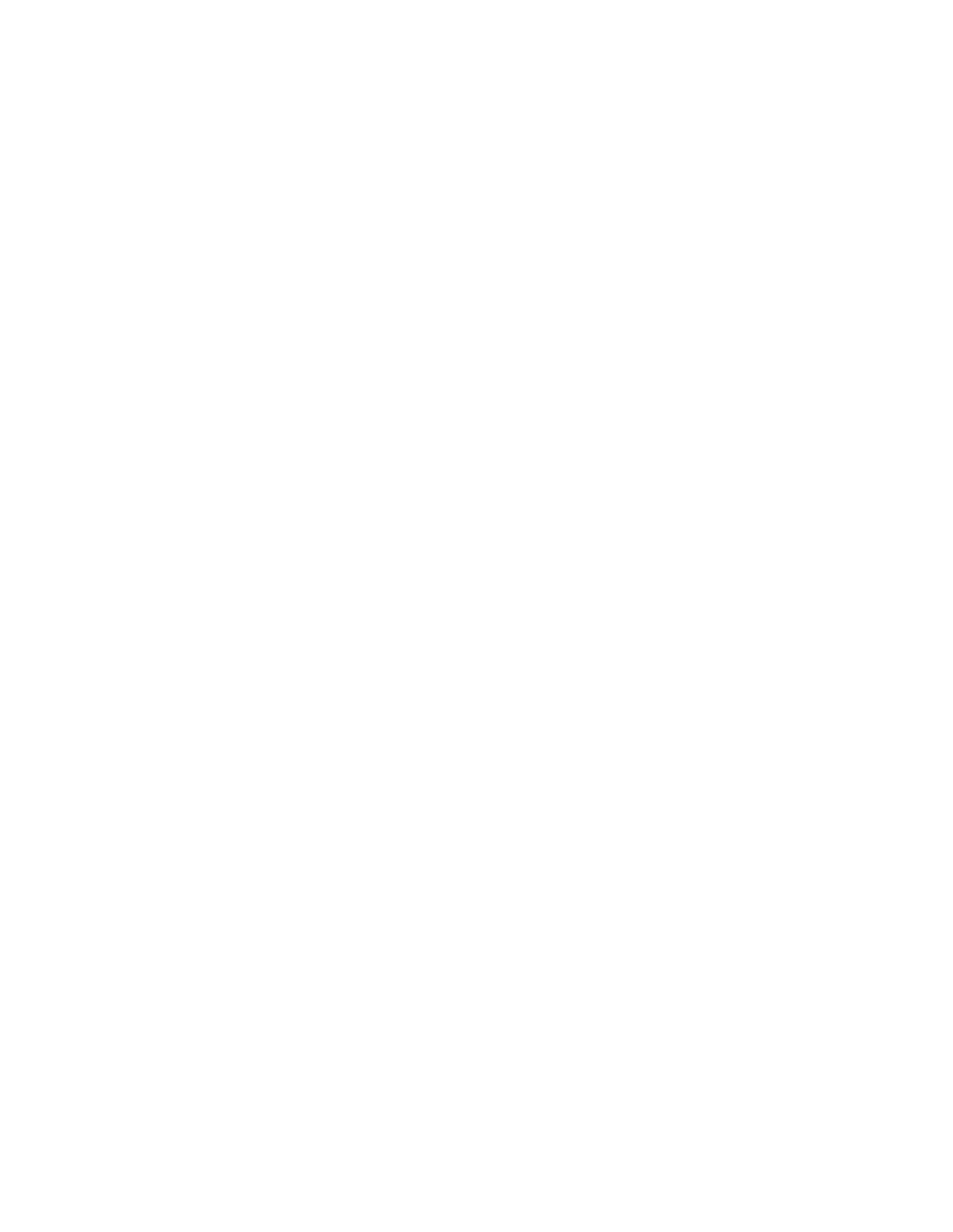December 11, 2001

The Honourable Ken Kowalski Speaker of the Legislative Assembly 325 Legislature Building Edmonton, Alberta T5K 2B6

Dear Mr. Speaker:

It is an honour to submit to the Legislative Assembly through you, Mr. Speaker, the Twenty-fourth Annual Report of the Chief Electoral Officer concerning the administration of the Election Finances and Contributions Disclosure Act for the calendar year 2000.

In order to provide a timely account relevant to the 2001 General Election, I have included the General Election information in this report.

This Report is submitted pursuant to Section 3(2) of the Election Finances and Contributions Disclosure Act, Revised Statutes of Alberta 1980, Chapter E-3.

Should you require clarification or additional information, I would be pleased to respond.

Sincerely,

O. Brian Fjeldheim Chief Electoral Officer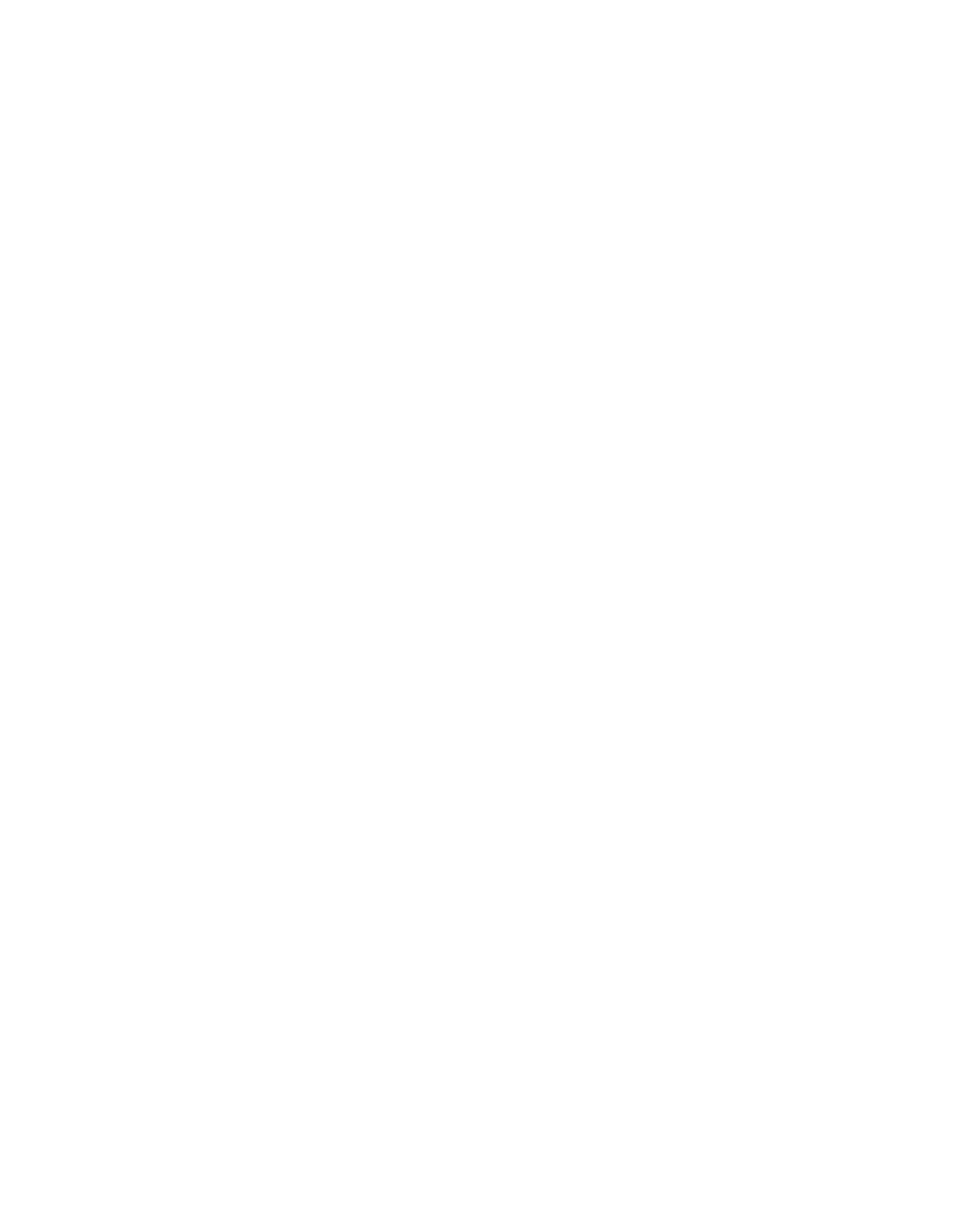# **Table of Contents**

| <b>Subject</b>                                                             | Page |
|----------------------------------------------------------------------------|------|
|                                                                            |      |
| Section One - The Calendar Year 2000                                       |      |
|                                                                            |      |
|                                                                            |      |
|                                                                            |      |
|                                                                            |      |
|                                                                            |      |
|                                                                            |      |
|                                                                            |      |
|                                                                            |      |
|                                                                            |      |
|                                                                            |      |
|                                                                            |      |
|                                                                            |      |
|                                                                            |      |
|                                                                            |      |
|                                                                            |      |
|                                                                            |      |
|                                                                            |      |
|                                                                            |      |
|                                                                            |      |
|                                                                            |      |
|                                                                            |      |
|                                                                            |      |
|                                                                            |      |
|                                                                            |      |
|                                                                            |      |
|                                                                            |      |
|                                                                            |      |
|                                                                            |      |
|                                                                            |      |
|                                                                            |      |
|                                                                            |      |
|                                                                            |      |
|                                                                            |      |
|                                                                            |      |
|                                                                            |      |
|                                                                            |      |
|                                                                            |      |
|                                                                            |      |
| Political Parties, Constituency Associations - 2000 Contribution Totals 13 |      |
|                                                                            |      |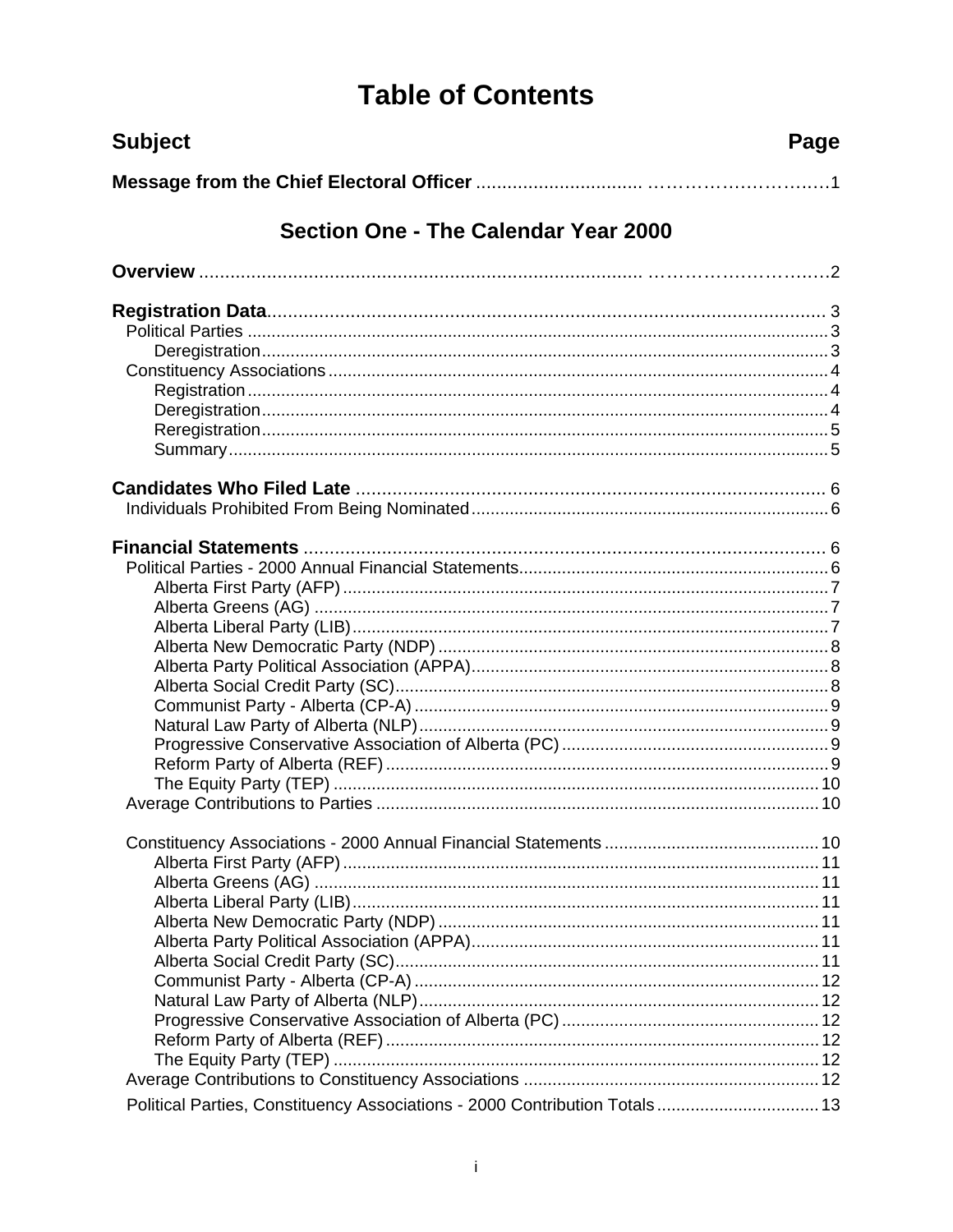## **Subject Page**

| Political Parties - 2000 Senatorial Selection Annual Financial Statements 14 |  |
|------------------------------------------------------------------------------|--|
| <b>Appendices:</b>                                                           |  |
| A. Status of Constituency Associations of Registered Political               |  |
|                                                                              |  |
| <b>B.</b> Summary of 2000 Annual Financial Statements                        |  |
|                                                                              |  |
| C. Summary of 2000 Senatorial Selection Annual Financial Statements          |  |
|                                                                              |  |
|                                                                              |  |

## **Section Two – Edmonton-Highlands By-election**

| Registered Candidates - By-election Campaign Period Financial Statements 20        |  |
|------------------------------------------------------------------------------------|--|
| Registered Political Parties - By-election Campaign Period Financial Statements 20 |  |
|                                                                                    |  |

## **Section Three – Red Deer-North By-election**

| Registered Candidates - By-election Campaign Period Financial Statements  22       |  |
|------------------------------------------------------------------------------------|--|
| Registered Political Parties - By-election Campaign Period Financial Statements 23 |  |
|                                                                                    |  |

## **Section Four – 2001 General Election**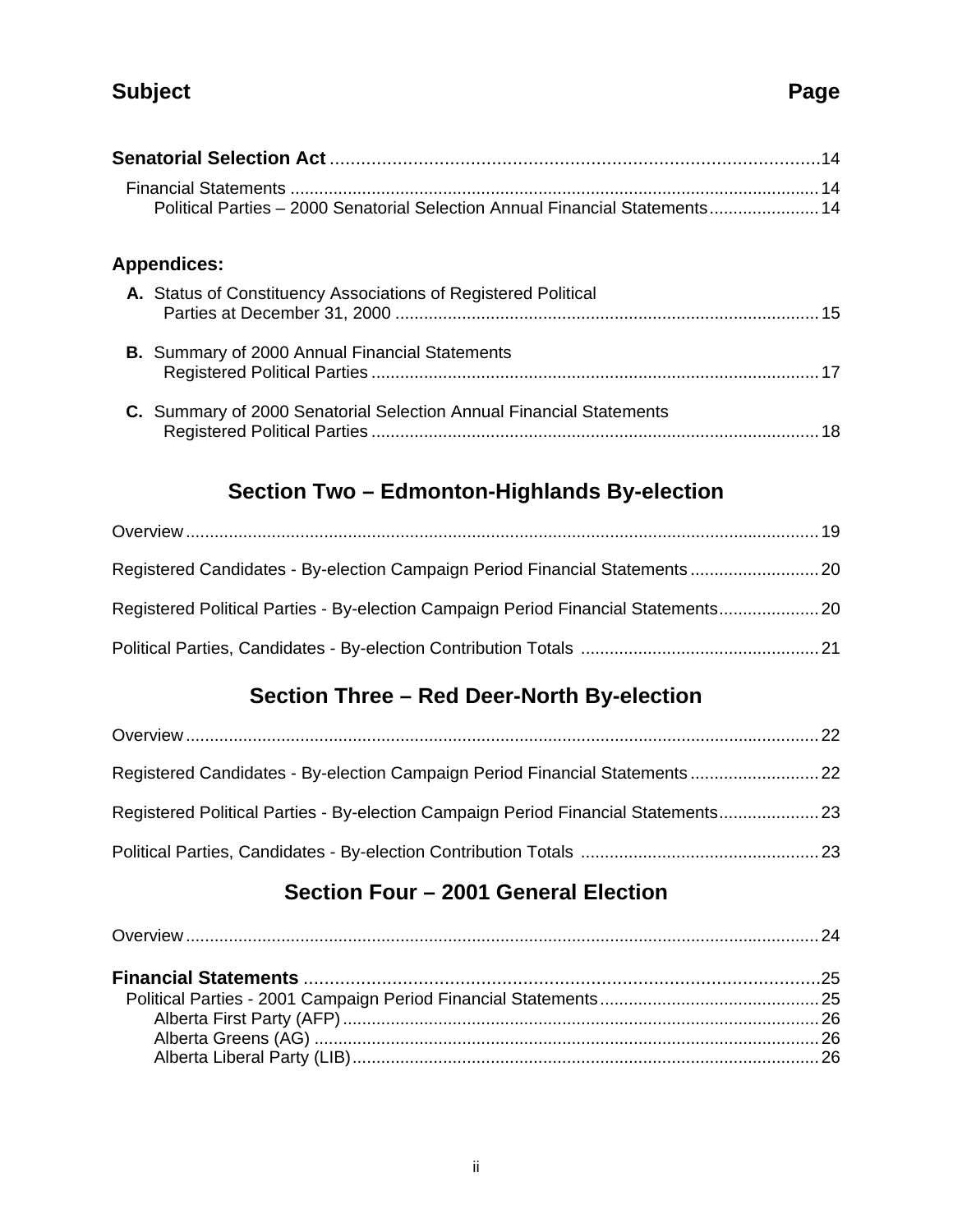## **Subject** Page

|                                                                               | 28 |
|-------------------------------------------------------------------------------|----|
|                                                                               |    |
|                                                                               |    |
|                                                                               |    |
|                                                                               |    |
|                                                                               |    |
|                                                                               |    |
|                                                                               |    |
|                                                                               |    |
| Political Parties, Candidates - 2001 General Election Contribution Totals  31 |    |
|                                                                               |    |

## **Appendices:**

| D. Summary of 2001 General Election Campaign Period |  |
|-----------------------------------------------------|--|
| E. Summary of 2001 General Election Campaign Period |  |

## **Section Five - General Information**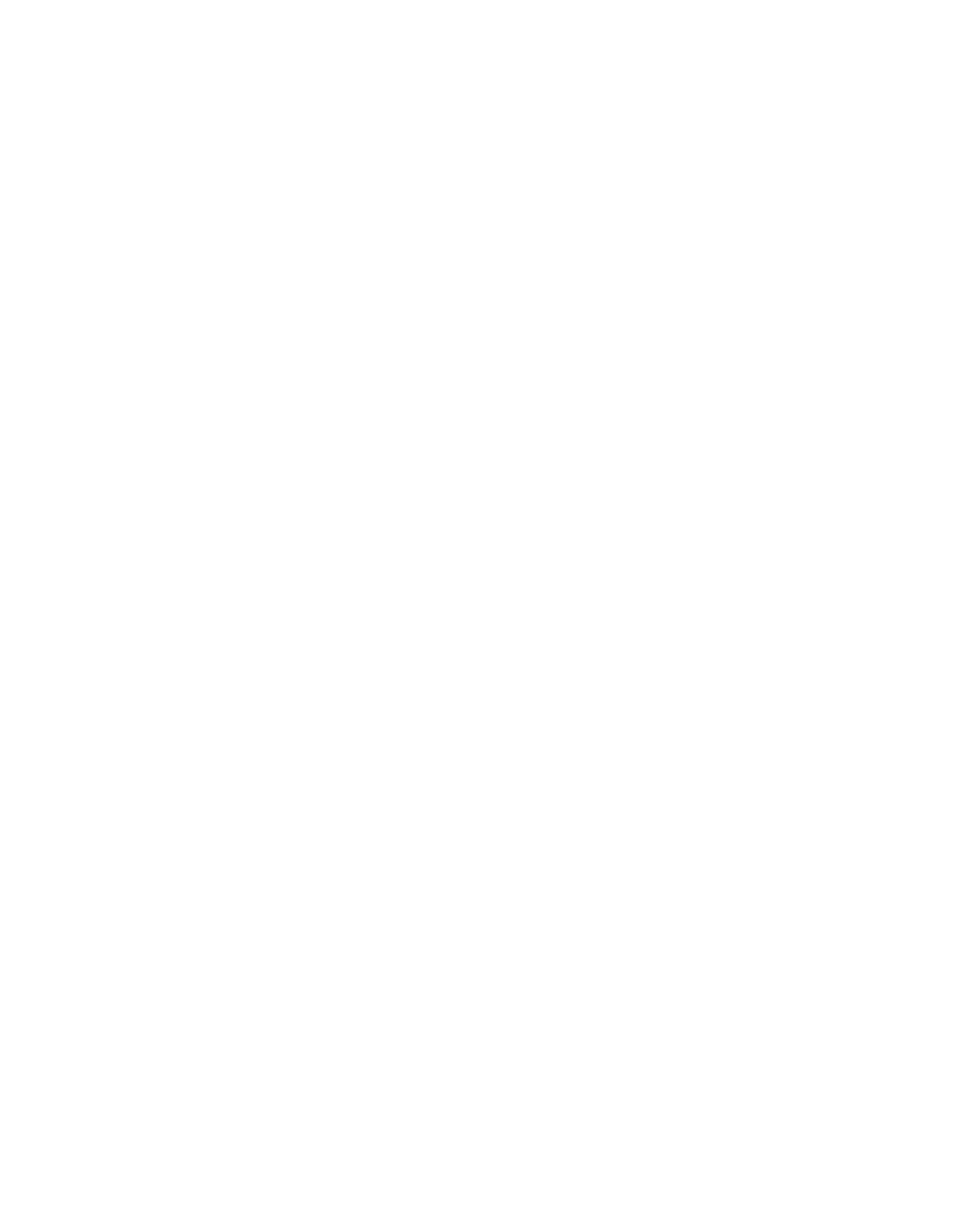## **Message from the Chief Electoral Officer**

In fulfilling my responsibilities for the Office of the Chief Electoral Officer, I have relied on a small but dedicated group of employees. Their contributions over the past year have been essential to our success.

Our Office strives to provide a standard of excellence for all Albertans through the impartial and effective administration of the electoral process. This results in public assurance that the provisions of the Election Finances and Contributions Disclosure Act are administered in a fair and impartial manner.

During and following the last provincial general election, interest and activity relative to the Election Finances and Contributions Disclosure Act increased. More individuals have become involved in the electoral process either as candidates or in some other capacity. I am continually impressed with the commitment and dedication that these individuals display. Anyone who has been involved in the electoral process knows that committed and dedicated volunteers are the very backbone of our electoral system.

As in past years, my Office continues to receive strong support and cooperation from candidates, constituency associations and political parties. This makes our job much easier and certainly adds a tremendous amount to our job satisfaction. It has always been my opinion that the services and information that this Office provides to either the volunteers or paid staff of any political entity mutually benefits both organizations.

Should any Albertan require additional information on the Election Finances and Contributions Disclosure Act, I would encourage them to contact this Office by telephone at (780) 427-7191, outside of Edmonton dial the prefix 310-0000 then our number (780) 427-7191, e-mail us at elections.alberta@gov.ab.ca or visit our Office.

O. Brian Fjeldheim Chief Electoral Officer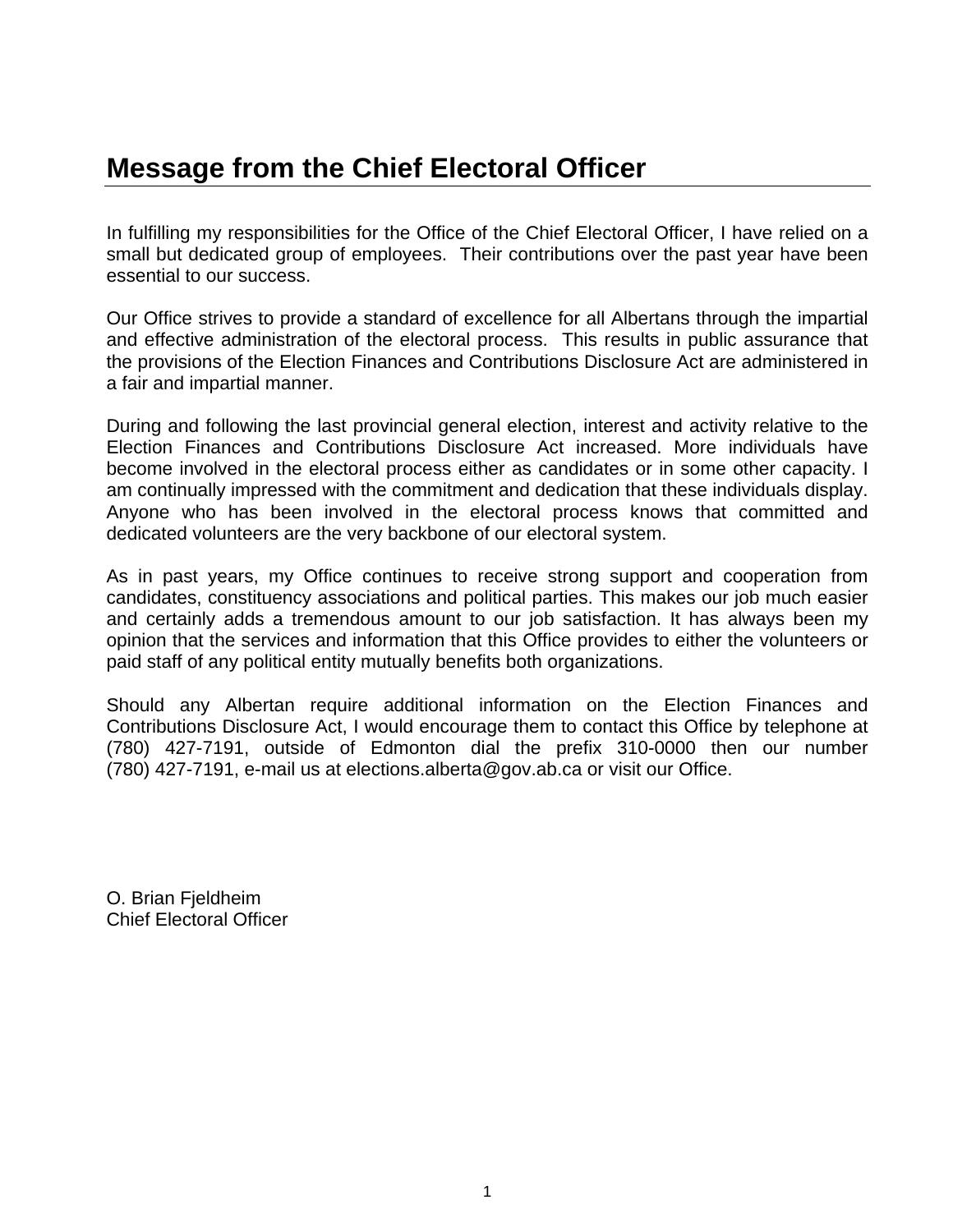# **Section One**

# **The Calendar Year 2000**

## **Overview**

The following are some of the major activities and events that occurred during the calendar year 2000:

- $\triangleright$  Annual financial statements were received and examined from ten registered parties;
- $\triangleright$  Annual financial statements were received and examined from two hundred and sixty-three constituency associations;
- $\triangleright$  Two hundred and sixty-six registered constituency associations were included in the Register as of December 31, 2000;
- $\triangleright$  The Edmonton-Highlands By-election was held June 12, 2000 and
- $\triangleright$  The Red Deer-North By-election was held September 25, 2000.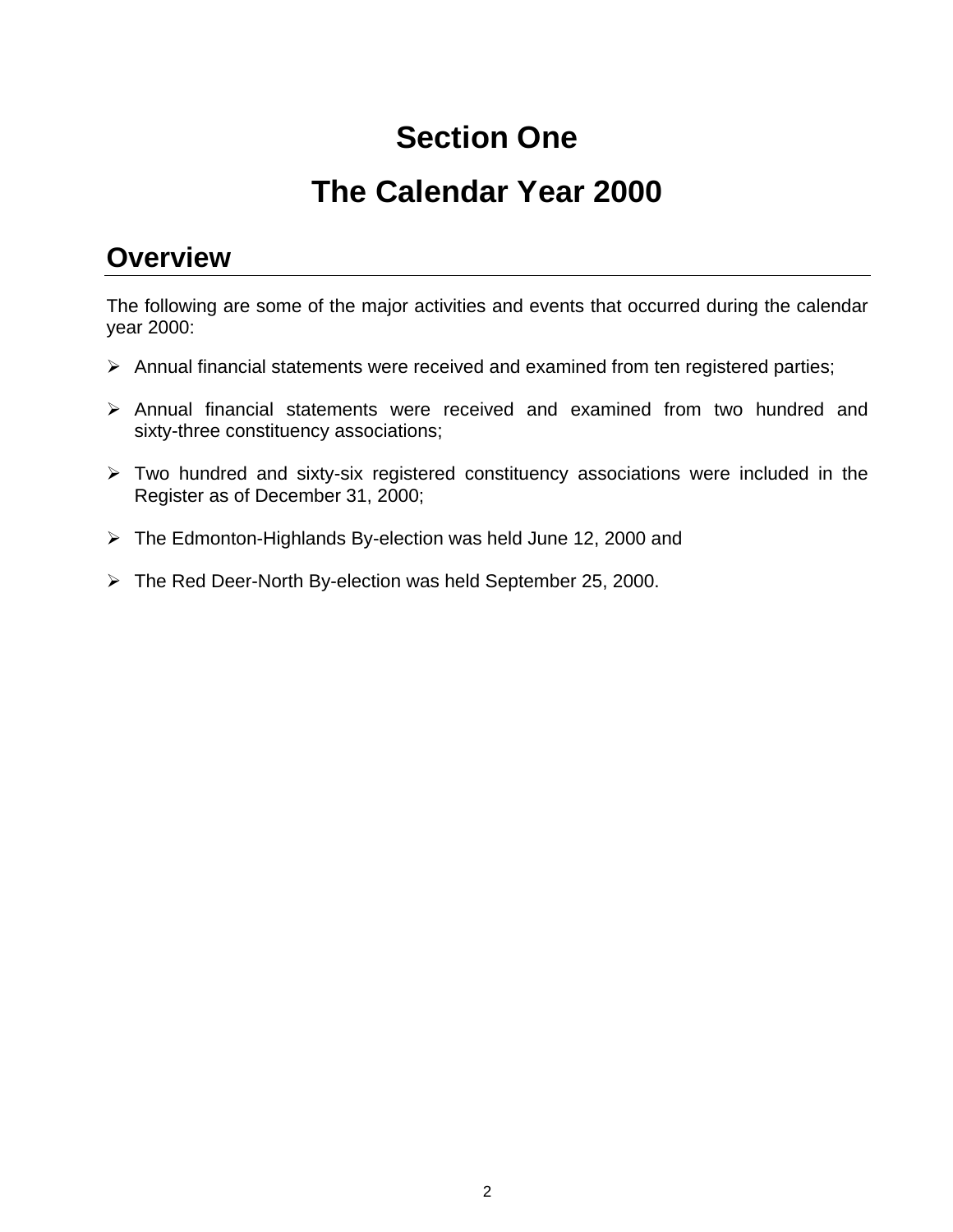## **Registration Data**

### **Political Parties**

Effective December 31, 2000, there were ten political parties included in the Register of Political Parties, pursuant to Section 6(2) of the Election Finances and Contributions Disclosure Act.

| <b>Name (Abbreviation)</b>           | <b>Date Registered</b> | Leader                | <b>Chief Financial Officer</b> |
|--------------------------------------|------------------------|-----------------------|--------------------------------|
| Alberta First Party (AFP)            | November 2,1999        | John Reil             | Jason Nicholas                 |
| Alberta Greens (AG)                  | April 6, 1990          | David Parker          | Madeleine Oldershaw            |
| Alberta Liberal Party (LIB)          | February 3, 1978       | Nancy MacBeth         | Gary Bentham                   |
| Alberta New Democratic Party (NDP)   | January 3, 1978        | Raj Pannu             | Alex Grimaldi                  |
| <b>Alberta Party Political</b>       |                        |                       |                                |
| Association (APPA)                   | October 30, 1990       | <b>Fred Schorning</b> | <b>Bill Forbes</b>             |
| Communist Party - Alberta (CP-A)     | January 31, 1979       | Naomi Rankin          | <b>Blyth Nuttall</b>           |
| Natural Law Party of Alberta (NLP)   | May 27, 1993           | Maury Shapka          | Ric Johnsen                    |
| Progressive Conservative Association |                        |                       |                                |
| of Alberta (PC)                      | January 3, 1978        | Ralph Klein           | Ron Renaud                     |
| Reform Party of Alberta (REF)        | August 24, 1989        | David Salmon          | <b>Betty Unger</b>             |
| The Equity Party (TEP)               | March 2, 1995          | <b>Barry Pashak</b>   | <b>Bruce Hinkley</b>           |

This Office maintains a file containing the names of groups and individuals who have formally requested and received information concerning the procedure to be followed for registering a political party under the Election Finances and Contributions Disclosure Act. As of December 31, 2000, three files remain open for groups that have requested that this Office reserve a particular name for their proposed political party. The current status of activity by these groups is unknown; however, they have been advised that one of the primary requirements for registration is the completion of a petition under Section 5(2)(d) of the Election Finances and Contributions Disclosure Act. The petition must contain a minimum of 5,769 signatures of eligible electors, which represents 0.3% of the number of electors eligible to vote at the 2001 General Election.

### **Party - Deregistration**

The Alberta Social Credit Party was deregistered on December 15, 2000 for failure to submit the Edmonton-Highlands By-election financial statement by the due date. As a result of the Party deregistration, all of the seventeen registered constituency associations were deregistered in accordance with Section 9 of the Election Finances and Contributions Disclosure Act.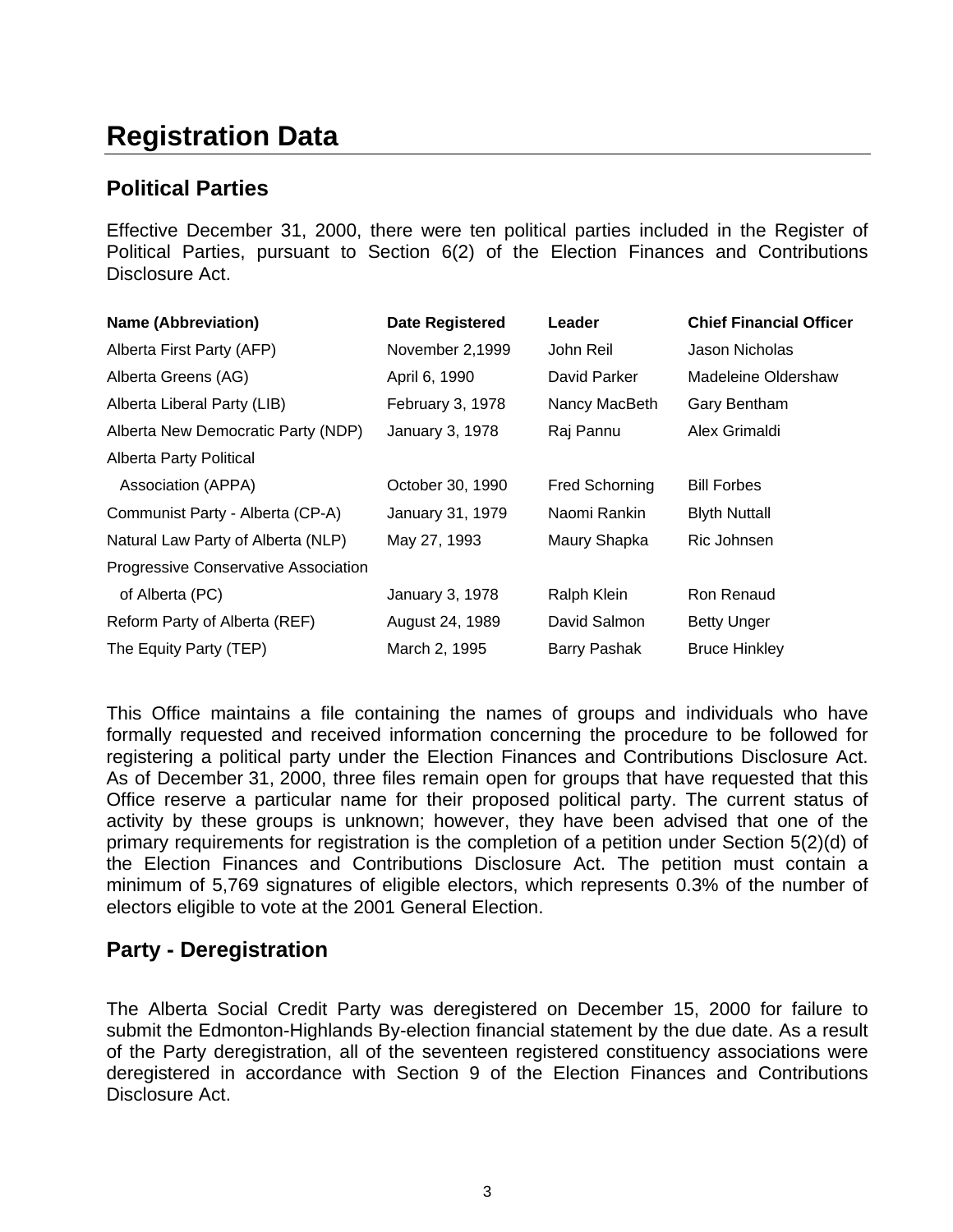### **Constituency Associations - Registration**

During the 2000 calendar year, applications for registration were received and approved for fourteen constituency associations of registered political parties:

#### **Alberta First Party**

| Edmonton-Meadowlark   |
|-----------------------|
| Cardston-Taber-Warner |
| Lethbridge-West       |
| Redwater              |

Innisfail-Sylvan Lake Lethbridge-East Red Deer-North Red Deer-South Rocky Mountain House

Edmonton-Mill Creek Edmonton-Mill Woods

#### **Alberta Social Credit Party**

Dunvegan Strathmore-Brooks

#### **The Equity Party**

Edmonton-Whitemud

### **Constituency Associations - Deregistration**

#### **Alberta Social Credit Party**

As a result of the Party's deregistration on December 15, 2000, all of the seventeen registered constituency associations were deregistered in accordance with Section 9 of the Election Finances and Contributions Disclosure Act.

| Calgary-Fort                | Edmonton-McClung            | Edmonton-Rutherford    |
|-----------------------------|-----------------------------|------------------------|
| Bonnyville-Cold Lake        | <b>Cypress-Medicine Hat</b> | Drumheller-Chinook     |
| Dunvegan                    | Grande Prairie-Wapiti       | Lethbridge-East        |
| Olds-Didsbury-Three Hills   | <b>Red Deer-South</b>       | Redwater               |
| <b>Rocky Mountain House</b> | Strathmore-Brooks           | Vermilion-Lloydminster |
| Wainwright                  | Wetaskiwin-Camrose          |                        |

#### **Alberta Liberal Party**

As a result of filing their 1999 Annual Financial Statement after the March 31, 2000 deadline, the Leduc Constituency Association was deregistered.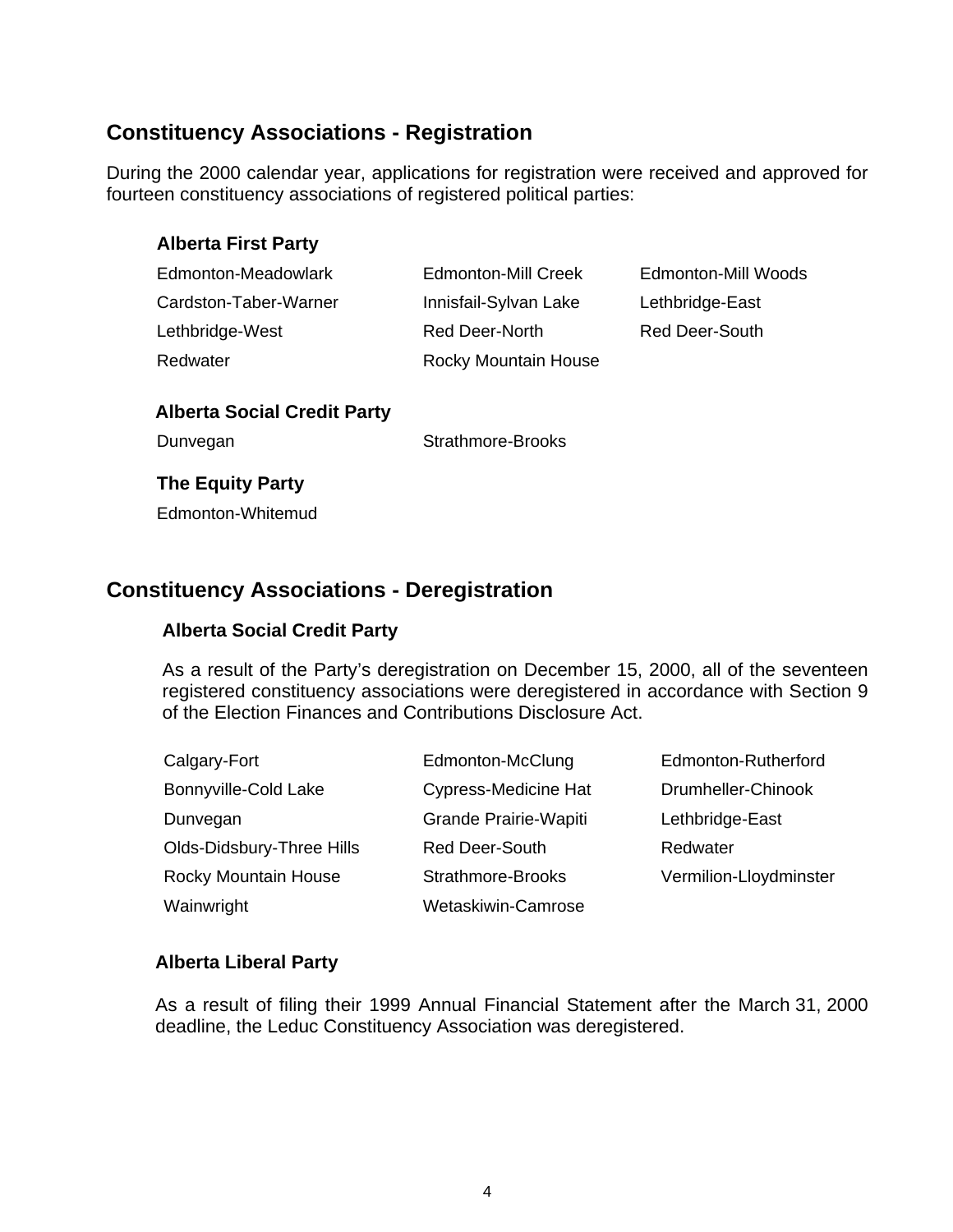### **Constituency Associations - Reregistration**

There were two requests for reregistration from deregistered constituency associations as of December 31, 2000:

#### **Alberta New Democratic Party**

Grande Prairie-Wapiti

#### **Alberta Liberal Party**

Leduc

### **Summary of Constituency Association Registrations at December 31, 2000**

At December 31, 2000, the number of registered constituency associations of the registered parties was as follows:

|                                                                                      | <b>AFP</b> | <b>APPA</b> | <b>LIB</b> | <b>NDP</b> | <b>PC</b>  | TEP | <b>TOTAL</b> |
|--------------------------------------------------------------------------------------|------------|-------------|------------|------------|------------|-----|--------------|
| <b>Total Registered</b>                                                              | 11         |             | 83         | 83         | 83         | 5   | 266          |
| <b>Electoral Divisions without</b><br><b>Registered Constituency</b><br>Associations | 72         | 82          | <b>NIL</b> | NIL        | <b>NIL</b> | 78  | 232          |

The Alberta Greens, Communist Party-Alberta, the Natural Law Party and the Reform Party of Alberta had no registered constituency associations at December 31, 2000.

A chart showing the status of registered constituency associations of each registered political party, by electoral division as of December 31, 2000, is presented on page 15.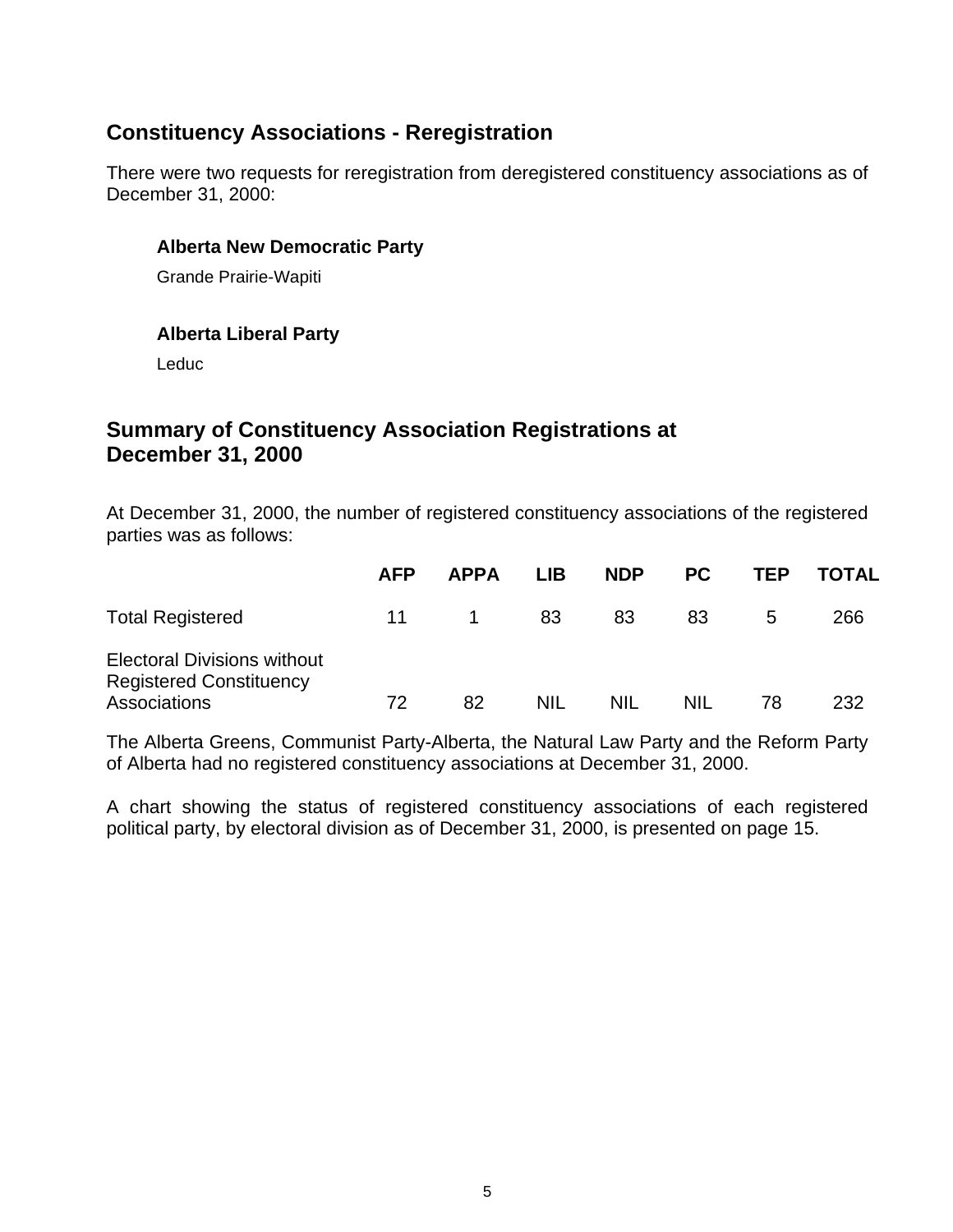## **Candidates Who Filed Late**

## **Individuals Prohibited From Being Nominated**

There are a number of individuals who were candidates at either a General Election or By-election who filed the required Candidate's Campaign Period Financial Statement after the due date and who did not apply for relief to the Court of Queen's Bench. The Chief Electoral Officer presented reports on the matter to the Speaker of the Legislative Assembly, pursuant to Section 36(1) of the Election Finances and Contributions Disclosure Act. The individuals named are prohibited from being nominated as candidates in an election for varying specified periods. The information of these circumstances is available in the Public Files at the Office of the Chief Electoral Officer.

## **Financial Statements**

All political parties and constituency associations registered prior to September 1, 2000 were required to file annual financial statements for 2000 with this Office, on or before April 2, 2001, in accordance with Section 34(1) of the Election Finances and Contributions Disclosure Act.

### **Political Parties - 2000 Annual Financial Statements**

Ten political parties were registered with the Office of the Chief Electoral Officer as of December 31, 2000. All ten parties were required to submit a 2000 Annual Financial Statement. Audited 2000 Party Annual Financial Statements were received by April 2, 2001, from the ten registered parties that follow:

Alberta First Alberta Greens Alberta Liberal Party Alberta New Democratic Party Alberta Party Political Association Communist Party - Alberta Natural Law Party of Alberta Progressive Conservative Association of Alberta Reform Party of Alberta The Equity Party

#### NOTE:

On December 15, 2000 the Alberta Social Credit Party was deregistered for failing to file the Edmonton-Highlands By-election Political Party Campaign Period Financial Statement. The required statement was filed on January 12, 2001 and the Party was reregistered effective on that date. The Party was required to provide this Office with their 2000 Audited Annual Financial Statement, which was received by April 2, 2001.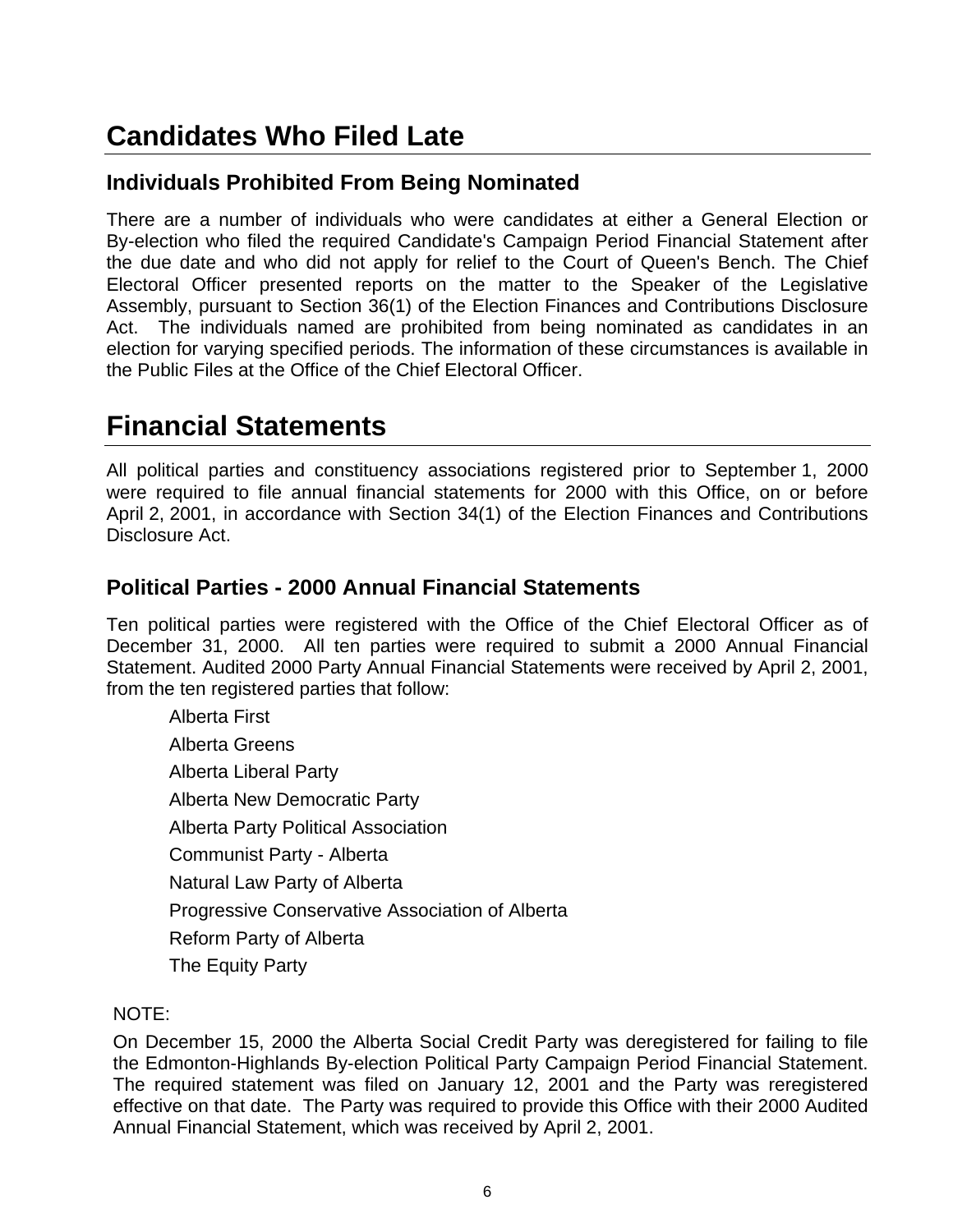This Report does not include comparisons of the financial support given to each political entity over the twenty-three years in which Party Annual Financial Statements have been required; this information is available in the Public Files at the Office of the Chief Electoral Officer. A summary of the 2000 data appears on page 17. A simplified presentation of the number, category and contributions received in the 2000 calendar year follows:

#### **Alberta First Party**

| Total<br><b>Contribution</b> | Average<br><b>Contribution</b> |
|------------------------------|--------------------------------|
|                              |                                |
| S<br>3,834.                  | 142.00                         |
| 953.                         | 238.25                         |
|                              |                                |
| 18,752.                      | 1,442.46                       |
| 500.                         | 500.00                         |
|                              |                                |
|                              |                                |

**Total** \$ 24,039.

#### **Alberta Greens**

|                                                                         | Total<br><b>Contribution</b> |                 | Average<br><b>Contribution</b> |  |
|-------------------------------------------------------------------------|------------------------------|-----------------|--------------------------------|--|
| Amounts to \$375.00:                                                    |                              |                 |                                |  |
| 144 contributions from individuals<br>2 contributions from corporations | \$.                          | 18,880.<br>180. | \$131.11<br>90.00              |  |
| Amounts of \$375.01 and greater:<br>contributions from individuals      |                              | 6,300.          | 787.50                         |  |
| Total                                                                   |                              | 25,360.         |                                |  |

#### **Alberta Liberal Party**

|                                        | Total<br><b>Contribution</b> | Average<br><b>Contribution</b> |  |
|----------------------------------------|------------------------------|--------------------------------|--|
| Amounts to \$375.00:                   |                              |                                |  |
| 1,983 contributions from individuals   | 152,295.<br>S                | 76.80<br>S                     |  |
| contributions from corporations<br>227 | 26,272.                      | 115.74                         |  |
| Amounts of \$375.01 and greater:       |                              |                                |  |
| contributions from individuals<br>177  | 167,257.                     | 944.95                         |  |
| 214 contributions from corporations    | 244,445.                     | 1,142.27                       |  |
| Total                                  | 590.269                      |                                |  |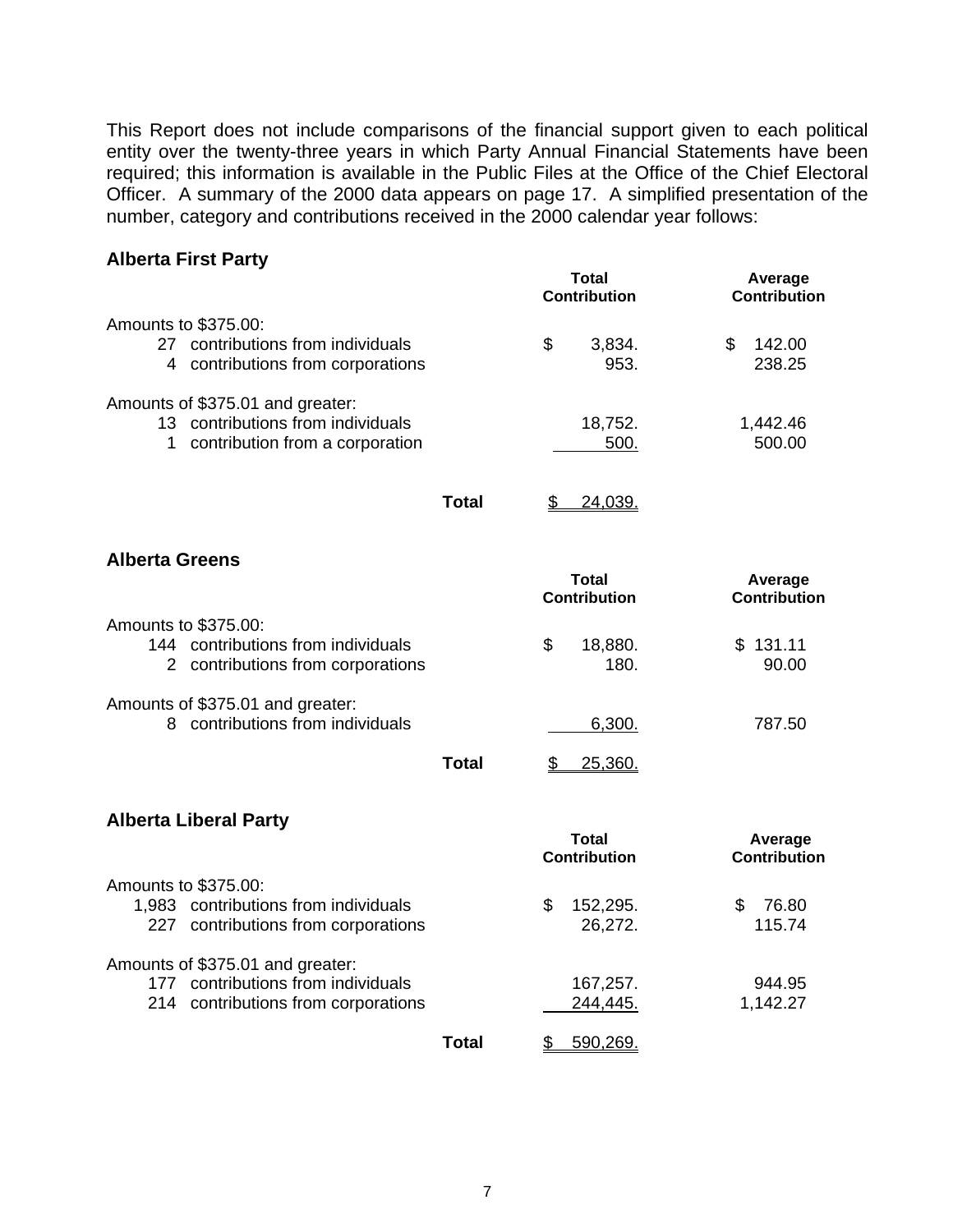## **Alberta New Democratic Party**

| AING ROW DOITOGRATO F GITY                                                                                                                 |              | <b>Total</b><br><b>Contribution</b>  | Average<br><b>Contribution</b>   |
|--------------------------------------------------------------------------------------------------------------------------------------------|--------------|--------------------------------------|----------------------------------|
| Amounts to \$375.00:<br>2,373 contributions from individuals<br>10 contributions from corporations<br>contributions from trade unions<br>9 |              | \$<br>260,385.<br>1,380.<br>1,252.   | \$<br>109.73<br>138.00<br>139.11 |
| Amounts of \$375.01 and greater:<br>133 contributions from individuals<br>2 contributions from trade unions                                | <b>Total</b> | 106,350.<br>2,218.<br>371,585.<br>\$ | 799.62<br>1,109.00               |
| <b>Alberta Party Political Association</b>                                                                                                 |              | <b>Total</b><br><b>Contribution</b>  | Average<br><b>Contribution</b>   |
| Amounts to \$375.00:<br>13 contributions from individuals                                                                                  |              | \$<br>490.                           | \$<br>37.69                      |
| Amounts of \$375.01 and greater:<br>contribution from an individual<br>1<br>2 contributions from corporations                              |              | 1,720.<br>1,788.                     | 1,720.00<br>894.00               |
|                                                                                                                                            | <b>Total</b> | 3,998.<br>\$                         |                                  |

## **Alberta Social Credit Party**

|                                                                                                            | Total<br><b>Contribution</b> | Average<br><b>Contribution</b> |  |
|------------------------------------------------------------------------------------------------------------|------------------------------|--------------------------------|--|
| Amounts to \$375.00:<br>contributions from individuals<br>17                                               | \$<br>2,133.                 | 125.47<br>S.                   |  |
| Amounts of \$375.01 and greater:<br>23 contributions from individuals<br>3 contributions from corporations | 24,594.<br>15,072.           | 1,069.30<br>5,024.00           |  |
| Total                                                                                                      | 41.799                       |                                |  |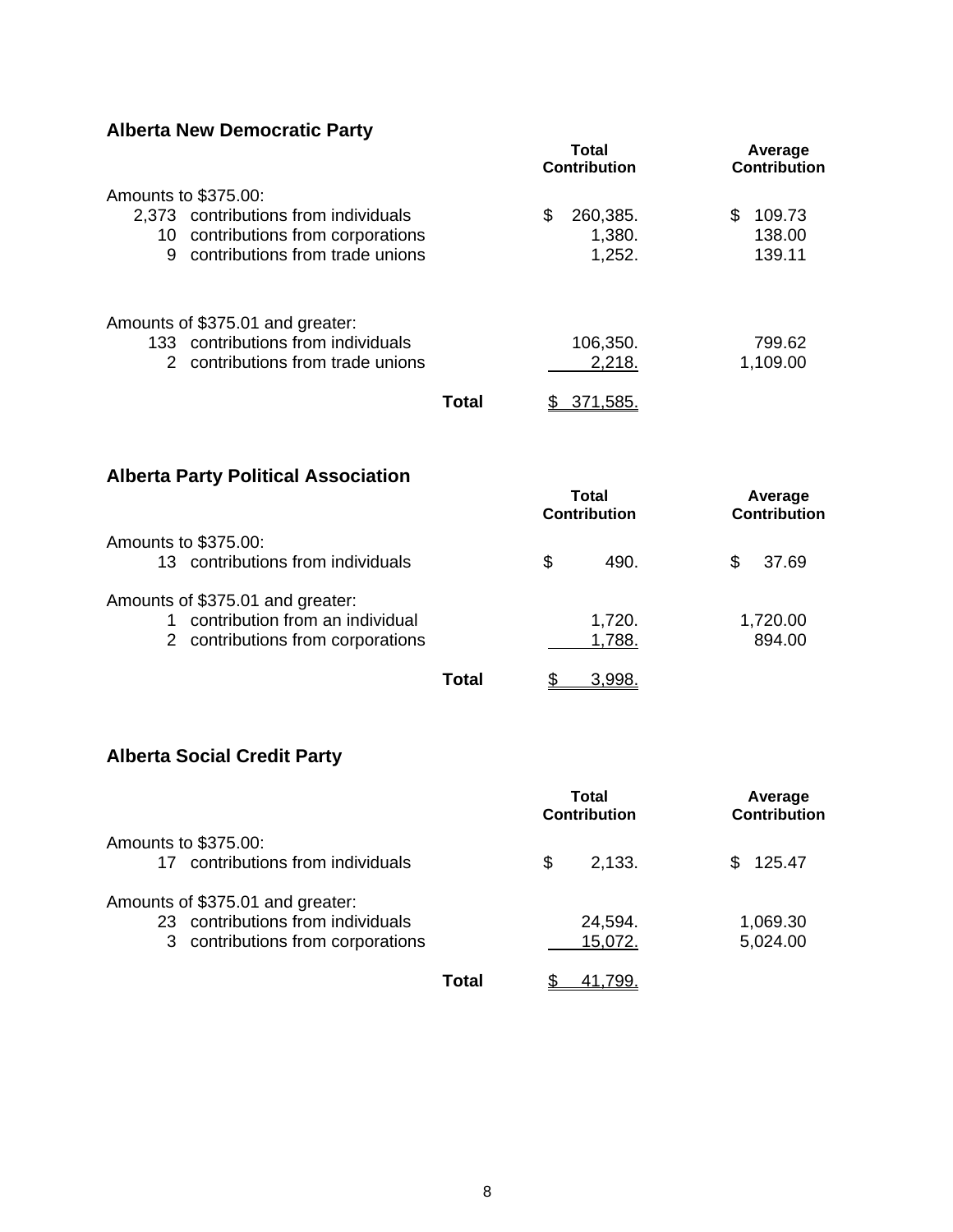#### **Communist Party - Alberta**

|                                                                     |       | Total<br><b>Contribution</b> |      | Average<br><b>Contribution</b> |  |
|---------------------------------------------------------------------|-------|------------------------------|------|--------------------------------|--|
| Amounts to \$375.00:<br>5 contributions from individuals            |       | \$                           | 405. | 81.00<br>S.                    |  |
| Amounts of \$375.01 and greater:<br>contribution from an individual |       |                              | 415. | 415.00                         |  |
|                                                                     | Total |                              |      |                                |  |

#### **Natural Law Party of Alberta**

| <b>Natural Law Failty Of Alberta</b>                                    | Total<br><b>Contribution</b> | Average<br><b>Contribution</b> |
|-------------------------------------------------------------------------|------------------------------|--------------------------------|
| Amounts to \$375.00:                                                    |                              |                                |
| contributions from individuals<br>6.<br>contribution from a corporation | \$<br>1,680.<br>360.         | 280.00<br>S<br>360.00          |
| Amounts of \$375.01 and greater:<br>22 contributions from individuals   | 9,445.                       | 429.32                         |
| Total                                                                   | 11.485.                      |                                |

### **Progressive Conservative Association of Alberta**

|                                       | Total<br><b>Contribution</b> | Average<br><b>Contribution</b> |  |
|---------------------------------------|------------------------------|--------------------------------|--|
| Amounts to \$375.00:                  |                              |                                |  |
| 1,784 contributions from individuals  | 311,765.<br>S                | 174.76                         |  |
| 1,043 contributions from corporations | 99,458.                      | 95.36                          |  |
| Amounts of \$375.01 and greater:      |                              |                                |  |
| 804 contributions from individuals    | 495,687.                     | 616.53                         |  |
| 674 contributions from corporations   | 1,224,356.                   | 1,816.55                       |  |
| Total                                 | <u>\$2,131,266.</u>          |                                |  |

#### **Reform Party of Alberta**

The party's statement reported no contributions were received during the period ending December 31, 2000.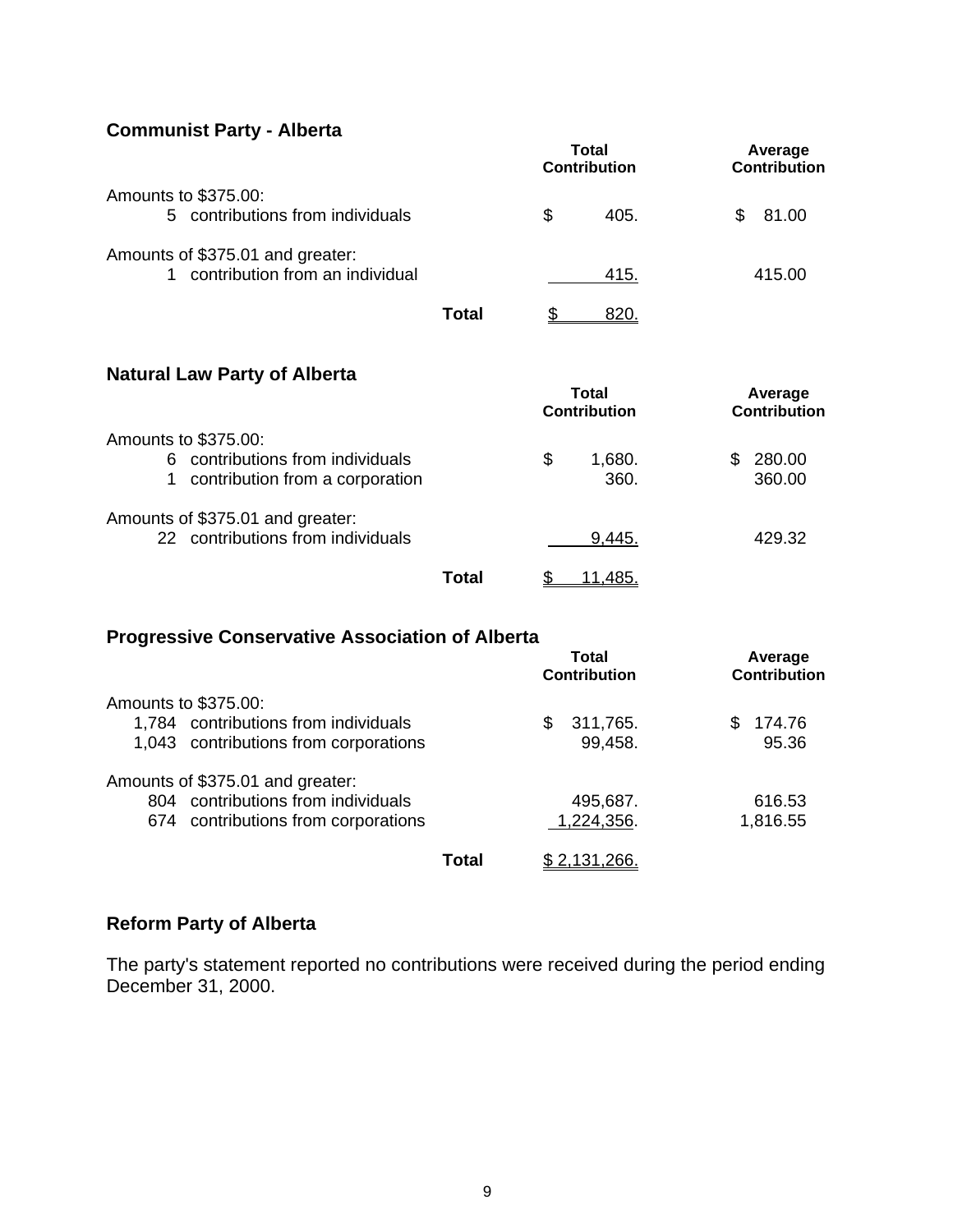#### **The Equity Party**

|                                                          |       |      | Total<br><b>Contribution</b> | Average<br>Contribution |
|----------------------------------------------------------|-------|------|------------------------------|-------------------------|
| Amounts to \$375.00:<br>6 contributions from individuals |       | 883. |                              | 147.17<br>S.            |
|                                                          | Total |      | 883.                         |                         |

### **Average Contributions to Parties**

|              |                                                                                                            | Total<br><b>Contribution</b>          | Average<br><b>Contribution</b>      |  |
|--------------|------------------------------------------------------------------------------------------------------------|---------------------------------------|-------------------------------------|--|
|              | Amounts to \$375.00:                                                                                       |                                       |                                     |  |
| 6.358<br>9   | contributions from individuals<br>1,287 contributions from corporations<br>contributions from trade unions | 752,750.<br>S<br>128,603.<br>1,252.   | 118.39<br>\$.<br>99.92<br>139.11    |  |
|              | Amounts of \$375.01 and greater:                                                                           |                                       |                                     |  |
| 1.182<br>894 | contributions from individuals<br>contributions from corporations<br>contributions from trade unions       | 830,520.<br>S<br>1,486,161.<br>2,218. | 702.64<br>S<br>1,662.37<br>1,109.00 |  |

## **Constituency Associations - 2000 Annual Financial Statements**

All two hundred and sixty-six constituency associations registered on December 31, 2000, were required to file annual financial statements on or prior to April 2, 2001, for the period January 1, 2000 to December 31, 2000. For information on the Alberta Social Credit Party Constituency Associations, please refer to page 11.

Financial statements were received from two hundred and fifty-nine constituency associations by the due date. Two constituency associations of the Alberta Liberal Party, one constituency association of the Alberta Party Political Association, and four constituency associations of the Alberta First Party failed to file the required annual financial statement by the due date.

Administrative and financial procedures differ significantly between parties, and each party is required to advise this Office of its routine relating to certain procedures. The following information reflects these procedures as it affects the constituency associations' authority to accept contributions and to issue official receipts for the period January 1, 2000 to December 31, 2000.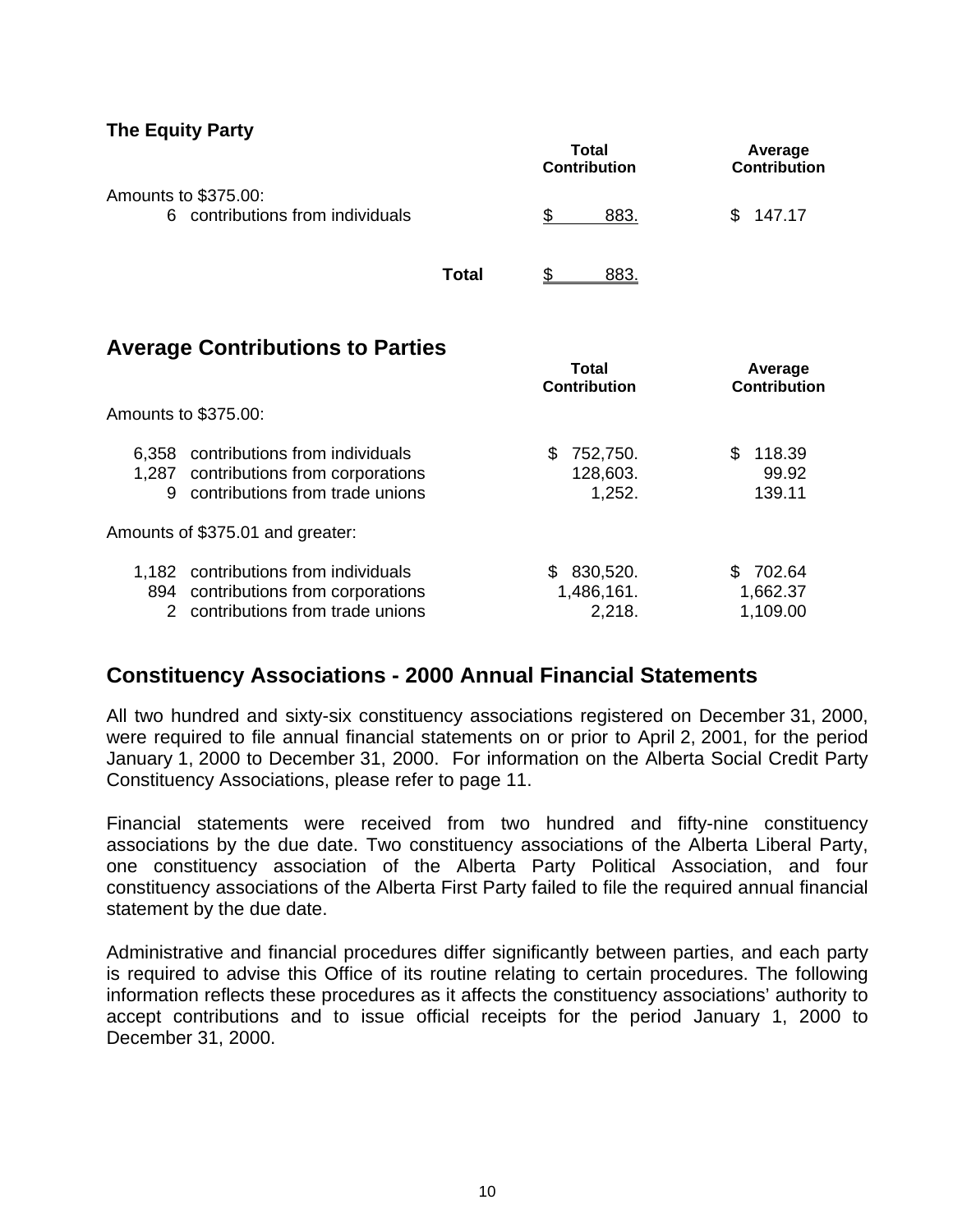#### **Alberta First Party**

None of the eleven registered constituency associations were authorized to accept contributions.

#### **Alberta Greens**

The Alberta Greens had no constituency associations registered in the 2000 calendar year.

#### **Alberta Liberal Party**

Only one of the eighty-three registered constituency associations was authorized to accept contributions; the association did not report receiving any contributions.

#### **Alberta New Democratic Party**

None of the eighty-three registered constituency associations were authorized to accept contributions.

#### **Alberta Party Political Association**

The one registered constituency association was not authorized to accept contributions.

#### **Alberta Social Credit Party**

All constituency associations for the Alberta Social Credit Party were deregistered on December 15, 2000. Prior to deregistration the seventeen constituency associations were authorized to accept contributions and were required to file financial statements for the period January 1, 2000 to December 15, 2000. Only four constituency associations reregistered and filed their 2000 financial statement. Of these four only two received contributions during the year reported.

|                                      | Total<br><b>Contribution</b> | Average<br>Contribution |
|--------------------------------------|------------------------------|-------------------------|
| Amounts to \$375.00:                 |                              |                         |
| contributions from individuals<br>6. | \$<br>792.                   | 131.98<br>\$            |
| contribution from a corporation      | 100.                         | 100.00                  |
| Amounts of \$375.01 and greater:     |                              |                         |
| 3 contributions from individuals     | 1.675.                       | 558.33                  |
|                                      |                              |                         |
|                                      |                              |                         |

**Total** \$ 2,567.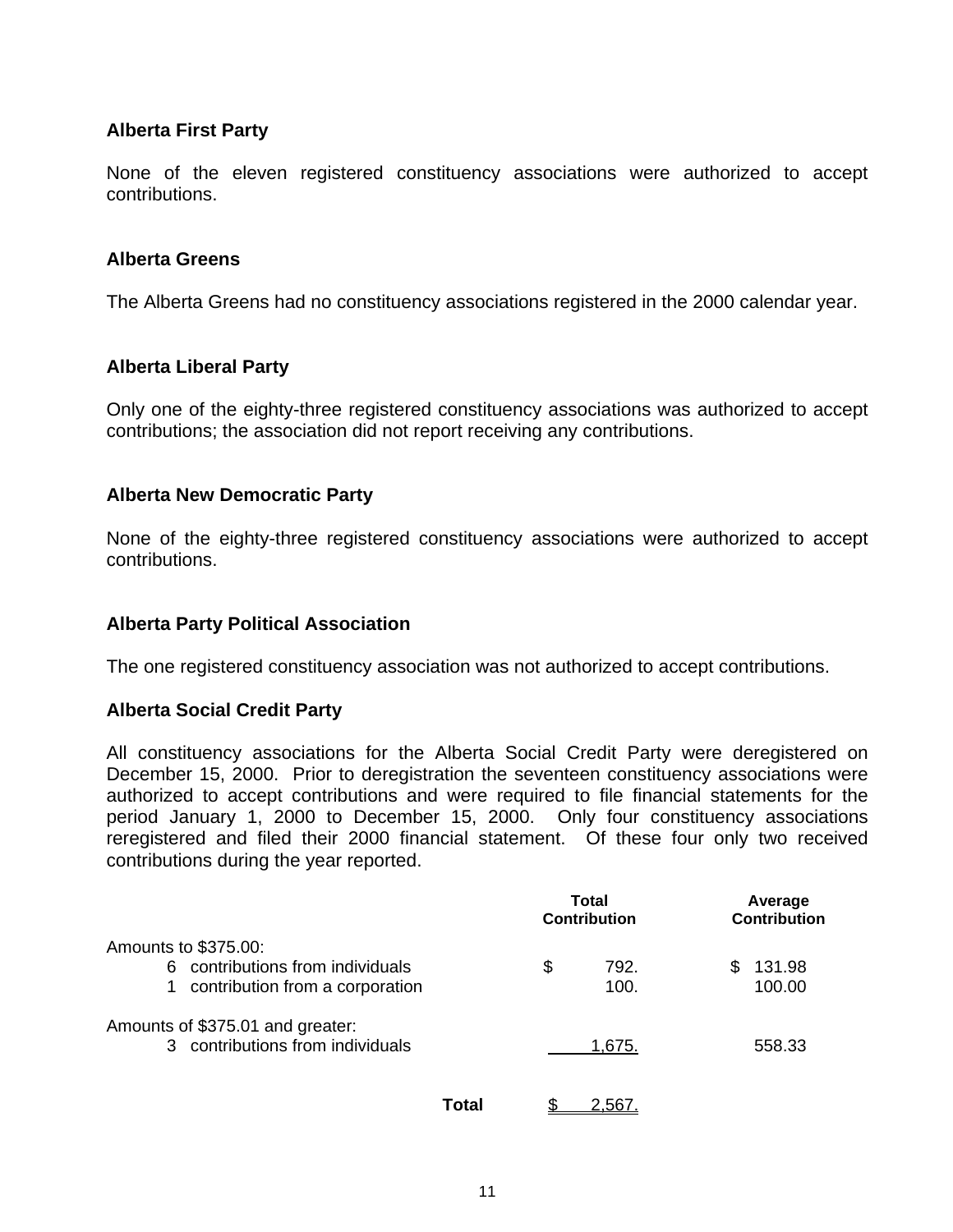#### **Communist Party - Alberta**

The Communist Party had no constituency associations registered in the 2000 calendar year.

#### **Natural Law Party of Alberta**

The Natural Law Party had no constituency associations registered in the 2000 calendar year.

#### **Progressive Conservative Association of Alberta**

All of the eighty-three registered constituency associations were authorized to accept contributions; eighty-one reported the receipt of contributions:

|                                       |       | Total<br><b>Contribution</b> | Average<br><b>Contribution</b> |
|---------------------------------------|-------|------------------------------|--------------------------------|
| Amounts to \$375.00:                  |       |                              |                                |
| 3,076 contributions from individuals  |       | \$269,148.                   | 87.50<br>\$.                   |
| 1,078 contributions from corporations |       | 138,842.                     | 128.80                         |
| Amounts of \$375.01 and greater:      |       |                              |                                |
| 423 contributions from individuals    |       | 239,463.                     | 566.11                         |
| 354 contributions from corporations   |       | 191,600.                     | 541.24                         |
|                                       | Total | \$839,053                    |                                |

#### **Reform Party of Alberta**

The Reform Party had no constituency associations registered in the 2000 calendar year.

#### **The Equity Party**

None of the five registered constituency associations were authorized to accept contributions.

### **Average Contributions to Constituency Associations**

|                                       | Total               | Average             |
|---------------------------------------|---------------------|---------------------|
|                                       | <b>Contribution</b> | <b>Contribution</b> |
| Amounts to \$375.00:                  |                     |                     |
| 3,082 contributions from individuals  | \$269,940.          | 87.59<br>S.         |
| 1,079 contributions from corporations | 138,942.            | 128.77              |
| Amounts of \$375.01 and greater:      |                     |                     |
| 426 contributions from individuals    | 241,138.            | 566.05              |
| 354 contributions from corporations   | 191,600.            | 541.24              |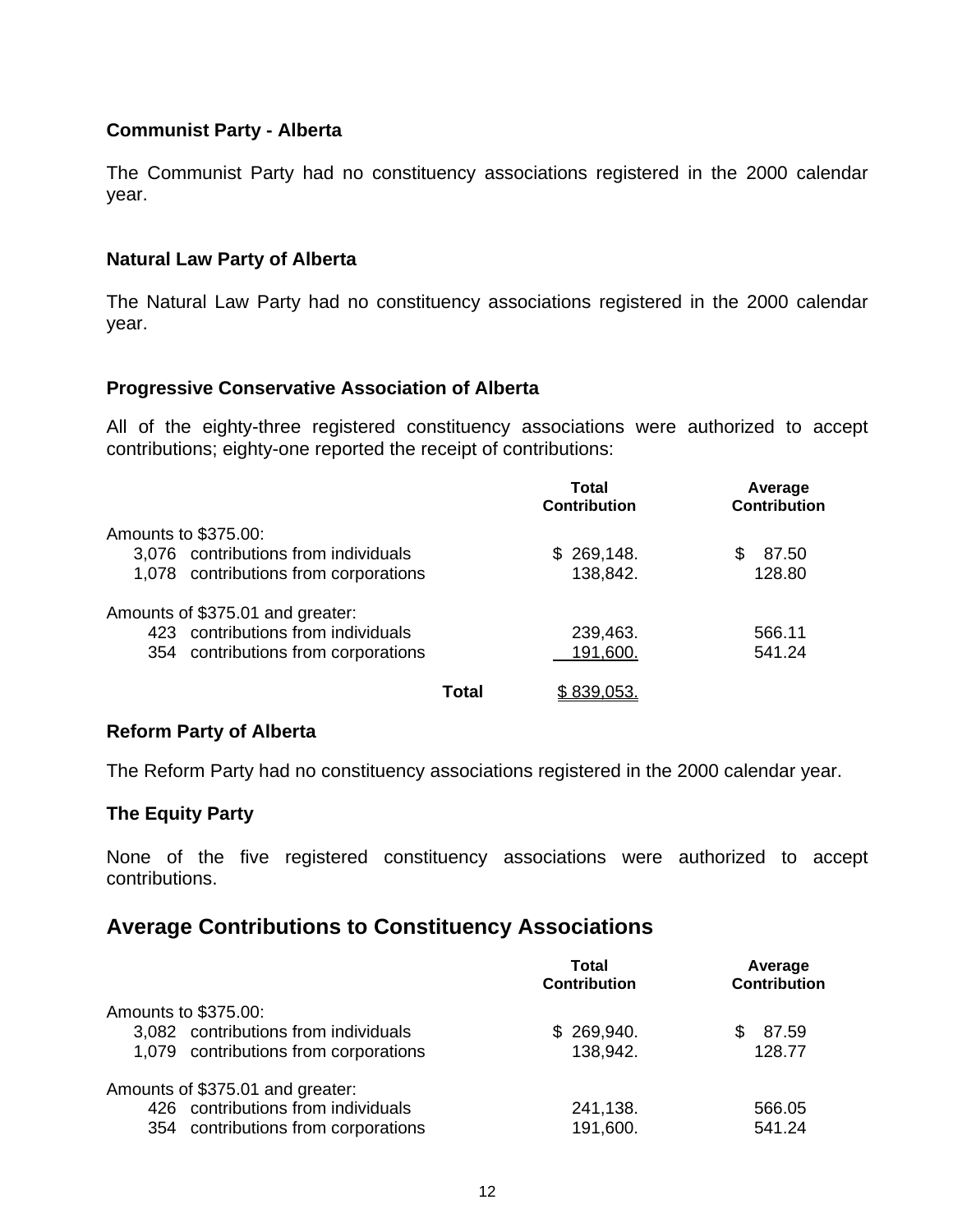## **Political Parties, Constituency Associations - 2000 Contribution Totals**

Total contributions received by registered parties and constituency associations during 2000 were:

|                                            | <b>Party</b>        | <b>Constituency</b><br><b>Association</b> | Total               |
|--------------------------------------------|---------------------|-------------------------------------------|---------------------|
| <b>Alberta First Party</b>                 | \$<br>24,039.       | \$<br>Nil                                 | \$<br>24,039.       |
| Alberta Greens                             | 25,360.             | Nil                                       | 25,360.             |
| Alberta Liberal Party                      | 590,269.            | Nil                                       | 590,269.            |
| Alberta New Democratic Party               | 371,585.            | Nil                                       | 371,585.            |
| <b>Alberta Party Political Association</b> | 3,998.              | Nil                                       | 3,998.              |
| <b>Alberta Social Credit Party</b>         | 41,799.             | 2,567.                                    | 44,366.             |
| Communist Party - Alberta                  | 820.                | Nil                                       | 820.                |
| Natural Law Party of Alberta               | 11,485.             | Nil                                       | 11,485.             |
| <b>Progressive Conservative</b>            |                     |                                           |                     |
| <b>Association of Alberta</b>              | 2,131,266.          | 839,053.                                  | 2,970,319.          |
| Reform Party of Alberta                    | Nil                 | Nil                                       | Nil                 |
| The Equity Party                           | 883.                | Nil                                       | 883.                |
| Total                                      | <u>\$3,201,504.</u> | \$841,620.                                | <u>\$4,043,124.</u> |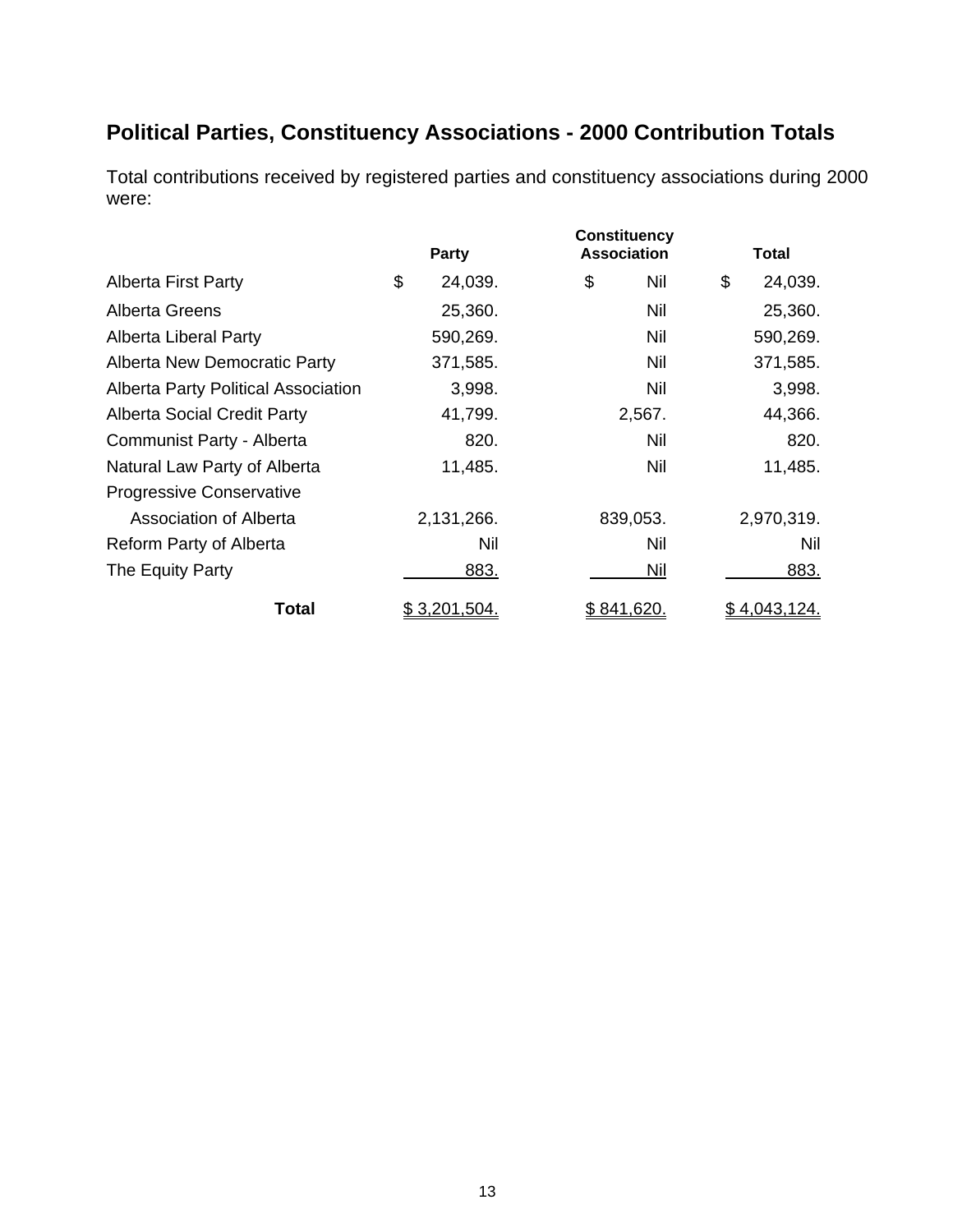## **Senatorial Selection Act**

### **Financial Statements**

The Election Finances and Contributions Disclosure Act permits registered political parties to maintain continuous annual financial activities between Senatorial Selection Campaigns. Registered parties may accept annual contributions, within prescribed limits, and expend funds for Senatorial Selection purposes. Annual financial statements are required to ensure complete public disclosure of all such transactions.

Only the three registered parties that endorsed a candidate at the 1989 Senatorial Selection Election are required to file an Audited Senatorial Selection Annual Financial Statement. Financial statements were received by April 2, 2001 from the three registered parties that follow:

Alberta Liberal Party Progressive Conservative Association of Alberta Reform Party of Alberta

### **Political Parties – 2000 Senatorial Selection Annual Financial Statement**

The Reform Party was the only party to report financial transactions during the calendar year 2000. Activity details follow:

#### **Reform Party of Alberta**

|                                                                     |       | Total<br><b>Contribution</b> | Average<br><b>Contribution</b> |
|---------------------------------------------------------------------|-------|------------------------------|--------------------------------|
| Amounts to \$375.00:<br>18 contributions from individuals           |       | \$1,155.                     | 64.17<br>SS.                   |
| Amounts of \$375.01 and greater:<br>contribution from an individual |       | 800.                         | 800.00                         |
|                                                                     | Total | 1.955.                       |                                |

A summary of the 2000 data appears on page 18.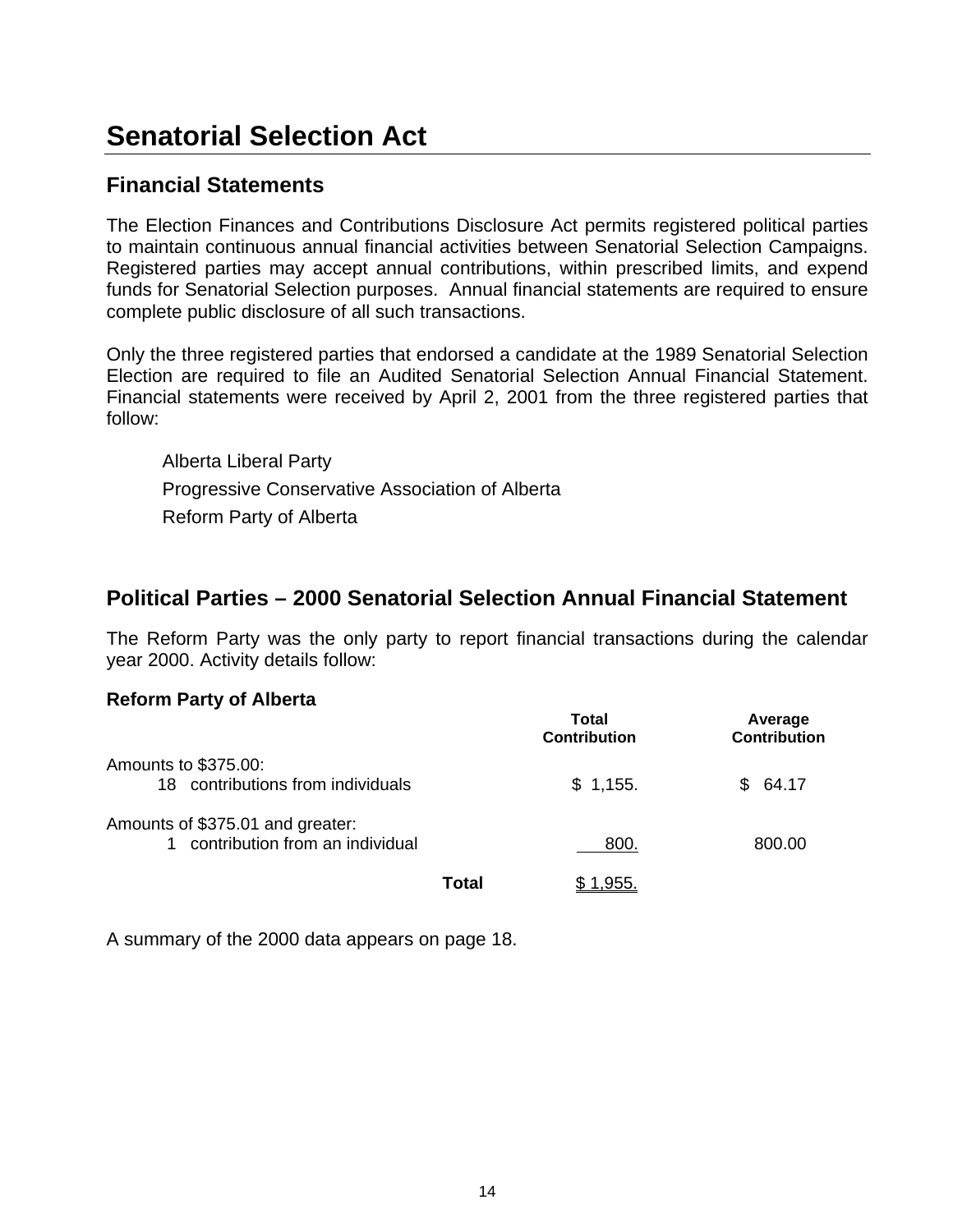#### **Section One Appendix A**

#### **Status of Constituency Associations of Registered Political Parties at December 31, 2000**

("R" = registered, "-" = not registered, "X" = deregistered)

|    | <b>Election Division</b>     | <b>AFP</b>     | <b>APPA</b>              | <b>LIB</b>   | <b>NDP</b>   | <b>PC</b>    | TEP |
|----|------------------------------|----------------|--------------------------|--------------|--------------|--------------|-----|
| 01 | Athabasca-Wabasca            |                |                          | R            | R            | R            |     |
| 02 | Lesser Slave Lake            |                |                          | $\mathsf{R}$ | R            | R            | ۰   |
| 03 | Calgary-Bow                  |                |                          | R            | R            | R            |     |
| 04 | Calgary-Buffalo              |                |                          | $\mathsf{R}$ | R            | R            |     |
| 05 | Calgary-Cross                |                | -                        | $\mathsf{R}$ | R            | $\mathsf R$  |     |
| 06 | Calgary-Currie               |                | Χ                        | $\mathsf{R}$ | R            | $\mathsf R$  |     |
| 07 | Calgary-East                 |                | $\overline{\phantom{a}}$ | $\mathsf{R}$ | R            | R            |     |
| 08 | Calgary-Egmont               |                | $\mathsf{R}$             | $\mathsf{R}$ | R            | R            |     |
| 09 | Calgary-Elbow                |                | ä,                       | R            | R            | R            |     |
| 10 | Calgary-Fish Creek           |                |                          | $\mathsf{R}$ | R            | R            |     |
| 11 | Calgary-Foothills            |                |                          | $\mathsf{R}$ | R            | R            |     |
| 12 | Calgary-Fort                 |                |                          | $\mathsf{R}$ | R            | R            |     |
| 13 | Calgary-Glenmore             |                |                          | $\mathsf{R}$ | R            | $\mathsf{R}$ | R   |
| 14 | Calgary-Lougheed             |                | $\blacksquare$           | $\mathsf{R}$ | R            | R            | ۰   |
| 15 | Calgary-McCall               |                |                          | R            | R            | R            |     |
| 16 | Calgary-Montrose             |                |                          | R            | R            | R            |     |
| 17 | Calgary-Mountain View        |                |                          | $\mathsf{R}$ | R            | R            | R   |
| 18 | Calgary-North Hill           |                |                          | $\mathsf{R}$ | R            | R            |     |
| 19 | Calgary-North West           |                |                          | $\mathsf{R}$ | R            | R            |     |
| 20 | Calgary-Nose Creek           |                |                          | $\mathsf{R}$ | R            | R            |     |
| 21 | Calgary-Shaw                 |                |                          | R            | R            | R            |     |
| 22 | Calgary-Varsity              |                |                          | R            | R            | R            |     |
| 23 | Calgary-West                 |                |                          | $\mathsf{R}$ | R            | R            |     |
| 24 | Edmonton-Beverly-Clareview   |                |                          | $\mathsf{R}$ | R            | R            | R   |
| 25 | Edmonton-Calder              |                |                          | $\mathsf{R}$ | R            | $\mathsf{R}$ | -   |
| 26 | <b>Edmonton-Castle Downs</b> |                |                          | $\mathsf{R}$ | R            | R            | ۰   |
| 27 | <b>Edmonton-Centre</b>       |                |                          | $\mathsf{R}$ | R            | R            | R   |
| 28 | <b>Edmonton-Ellerslie</b>    |                |                          | $\mathsf{R}$ | R            | R            |     |
| 29 | <b>Edmonton-Glengarry</b>    |                |                          | $\mathsf{R}$ | R            | $\mathsf R$  |     |
| 30 | Edmonton-Glenora             |                |                          | $\mathsf{R}$ | R            | $\mathsf R$  |     |
| 31 | Edmonton-Gold Bar            |                |                          | $\mathsf{R}$ | R            | R            |     |
| 32 | Edmonton-Highlands           |                |                          | $\mathsf{R}$ | R            | R            | ۰   |
| 33 | Edmonton-Manning             |                |                          | R            | R            | R            |     |
| 34 | Edmonton-McClung             |                |                          | R            | R            | R            |     |
| 35 | Edmonton-Meadowlark          | R              |                          | $\mathsf{R}$ | R            | R            | -   |
| 36 | <b>Edmonton-Mill Creek</b>   | R              |                          | $\mathsf{R}$ | $\mathsf{R}$ | R            |     |
| 37 | Edmonton-Mill Woods          | R              |                          | $\mathsf{R}$ | R            | $\mathsf{R}$ |     |
| 38 | Edmonton-Norwood             | $\blacksquare$ | $\blacksquare$           | $\mathsf{R}$ | $\mathsf{R}$ | $\mathsf{R}$ | ۰   |
| 39 | Edmonton-Riverview           |                |                          | R            | R            | R            |     |
| 40 | Edmonton-Rutherford          |                |                          | R            | R            | R            |     |
| 41 | Edmonton-Strathcona          |                |                          | $\mathsf R$  | R            | $\mathsf R$  |     |
| 42 | Edmonton-Whitemud            |                |                          | $\mathsf R$  | R            | R            | R   |
| 43 | Airdrie-Rocky View           |                |                          | $\mathsf{R}$ | R            | R            |     |
| 44 | Banff-Cochrane               |                |                          | R            | R            | R            |     |
| 45 | <b>Barrhead-Westlock</b>     |                |                          | R            | R            | R            |     |
| 46 | Bonnyville-Cold Lake         |                |                          | R            | R            | R            |     |
| 47 | Cardston-Taber-Warner        | R              |                          | R            | R            | R            |     |
|    |                              |                |                          |              |              |              |     |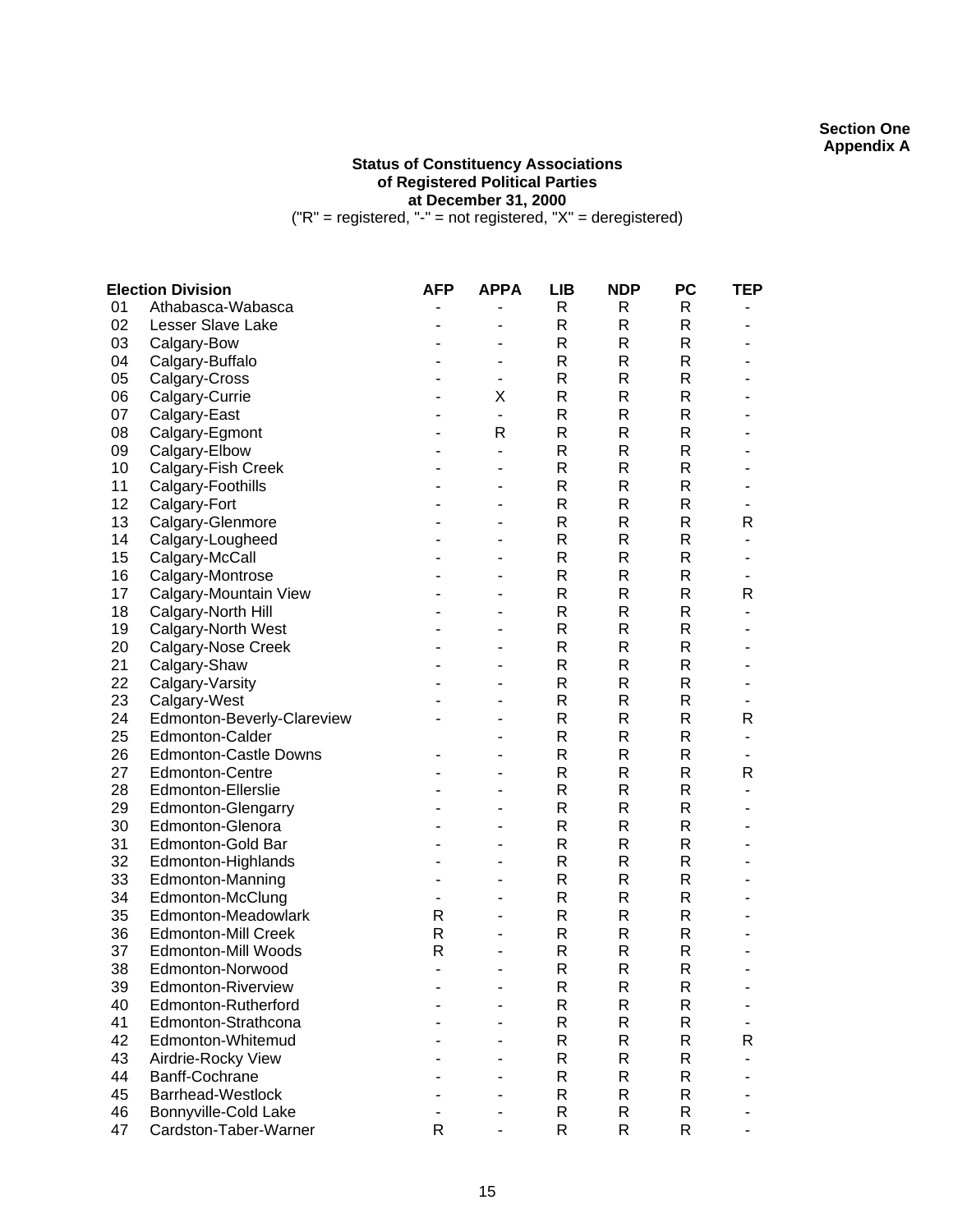#### **Section One Appendix A**

|    | <b>Election Division</b>         | AFP            | <b>APPA</b>              | <b>LIB</b> | <b>NDP</b> | <b>PC</b>    | TEP            |
|----|----------------------------------|----------------|--------------------------|------------|------------|--------------|----------------|
| 48 | Clover Bar-Fort Saskatchewan     | -              | $\overline{\phantom{a}}$ | R          | R          | $\mathsf{R}$ |                |
| 49 | <b>Cypress-Medicine Hat</b>      |                |                          | R          | R          | $\mathsf{R}$ |                |
| 50 | Drayton Valley-Calmar            | ۳              |                          | R          | R          | $\mathsf{R}$ |                |
| 51 | Drumheller-Chinook               |                |                          | R          | R          | $\mathsf{R}$ |                |
| 52 | Dunvegan                         |                |                          | R          | R          | $\mathsf{R}$ |                |
| 53 | Fort McMurray                    |                |                          | R          | R          | $\mathsf{R}$ |                |
| 54 | <b>Grande Prairie-Smoky</b>      |                |                          | R          | R          | $\mathsf{R}$ |                |
| 55 | Grande Prairie-Wapiti            |                |                          | R          | R          | $\mathsf{R}$ |                |
| 56 | Highwood                         |                |                          | R          | R          | $\mathsf{R}$ |                |
| 57 | Innisfail-Sylvan Lake            | R              |                          | R          | R          | $\mathsf{R}$ |                |
| 58 | Lac La Biche-St. Paul            | $\overline{a}$ |                          | R          | R          | $\mathsf{R}$ |                |
| 59 | Lacombe-Stettler                 | $\blacksquare$ |                          | R          | R          | $\mathsf{R}$ |                |
| 60 | Leduc                            | $\blacksquare$ |                          | R          | R          | $\mathsf{R}$ |                |
| 61 | Lethbridge-East                  | R              |                          | R          | R          | $\mathsf{R}$ |                |
| 62 | Lethbridge-West                  | $\mathsf{R}$   |                          | R          | R          | $\mathsf{R}$ |                |
| 63 | <b>Little Bow</b>                |                |                          | R          | R          | $\mathsf{R}$ |                |
| 64 | Livingstone-Macleod              | ä,             |                          | R          | R          | $\mathsf{R}$ |                |
| 65 | <b>Medicine Hat</b>              |                |                          | R          | R          | $\mathsf{R}$ |                |
| 66 | Olds-Didsbury-Three Hills        |                |                          | R          | R          | $\mathsf{R}$ |                |
| 67 | Peace River                      |                |                          | R          | R          | $\mathsf{R}$ |                |
| 68 | Ponoka-Rimbey                    | ä,             |                          | R          | R          | $\mathsf{R}$ |                |
| 69 | Red Deer-North                   | R              |                          | R          | R          | $\mathsf{R}$ |                |
| 70 | Red Deer-South                   | $\mathsf{R}$   |                          | R          | R          | $\mathsf{R}$ |                |
| 71 | Redwater                         | $\mathsf{R}$   |                          | R          | R          | $\mathsf{R}$ |                |
| 72 | Rocky Mountain House             | $\mathsf{R}$   |                          | R          | R          | $\mathsf{R}$ |                |
| 73 | St. Albert                       |                |                          | R          | R          | $\mathsf{R}$ |                |
| 74 | <b>Sherwood Park</b>             |                |                          | R          | R          | $\mathsf{R}$ |                |
| 75 | Spruce Grove-Sturgeon-St. Albert | ä,             |                          | R          | R          | $\mathsf{R}$ |                |
| 76 | Stony Plain                      |                |                          | R          | R          | $\mathsf{R}$ |                |
| 77 | Strathmore-Brooks                | ä,             |                          | R          | R          | $\mathsf{R}$ |                |
| 78 | Vegreville-Viking                | ۰              |                          | R.         | R          | $\mathsf{R}$ |                |
| 79 | Vermilion-Lloydminster           |                |                          | R          | R          | $\mathsf{R}$ |                |
| 80 | Wainwright                       |                |                          | R          | R          | $\mathsf{R}$ |                |
| 81 | West Yellowhead                  |                |                          | R          | R          | $\mathsf{R}$ |                |
| 82 | Wetaskiwin-Camrose               |                |                          | R          | R          | $\mathsf{R}$ |                |
| 83 | Whitecourt-Ste. Anne             | ۳              | $\overline{\phantom{a}}$ | R          | R          | $\mathsf{R}$ | $\blacksquare$ |

#### NOTE:

Due to the deregistration of the Alberta Social Credit Party on December 15, 2000 there are no registered constituency associations to report.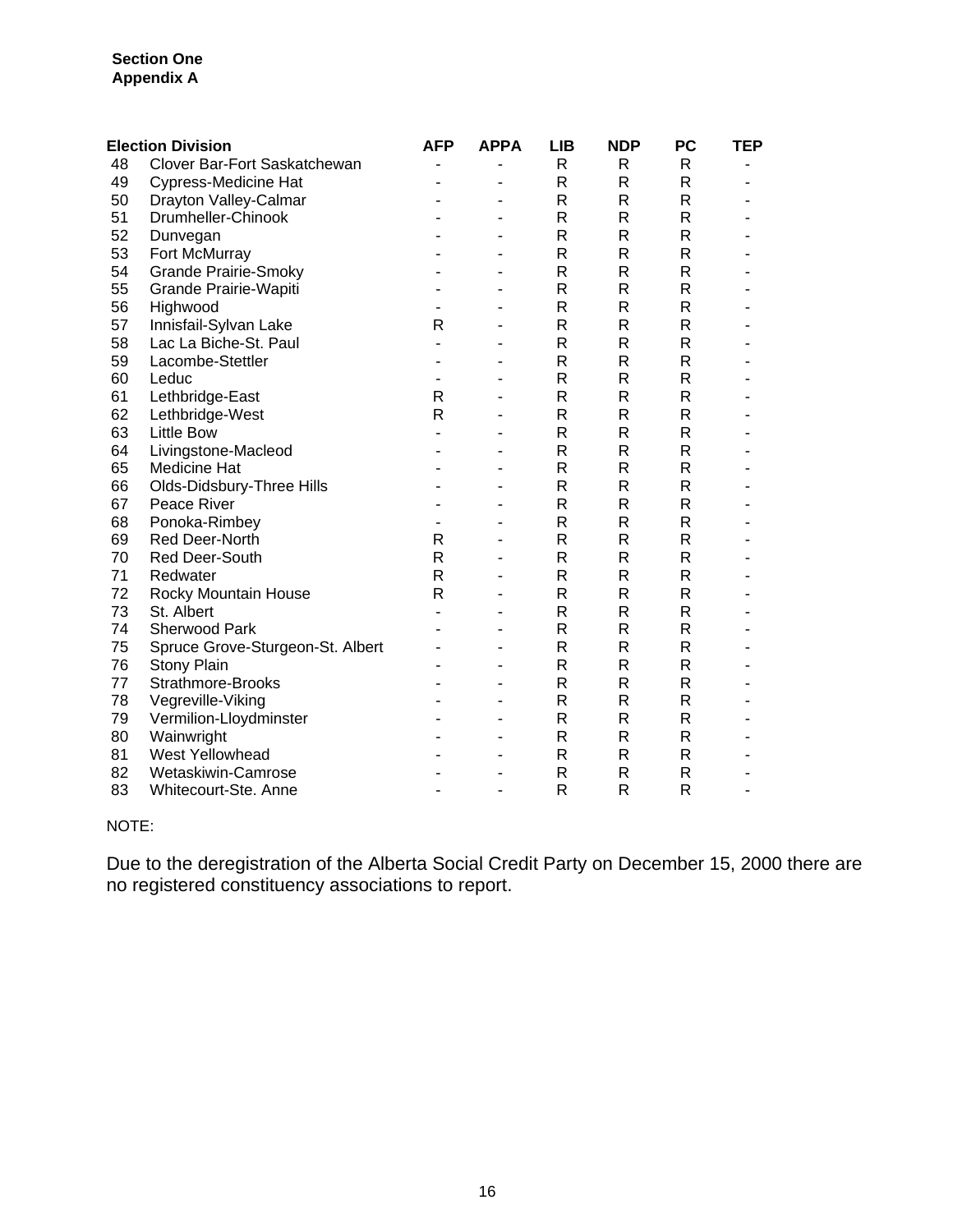| <b>Registered</b><br><b>Political</b><br><b>Parties</b> | <b>Amounts to</b><br>\$375.00 | Amounts of<br>\$375.01 and<br>greater | Other<br>Revenue | <b>Total</b><br>Annual<br>Revenue | <b>Funds</b><br><b>Transferred</b> | Annual<br><b>Expenses</b> | <b>Total Annual</b><br><b>Expenses</b> | <b>Surplus</b><br>(Deficit) |
|---------------------------------------------------------|-------------------------------|---------------------------------------|------------------|-----------------------------------|------------------------------------|---------------------------|----------------------------------------|-----------------------------|
| <b>AFP</b>                                              | 4,787.                        | 19,252.                               | 7904.            | 31,943.                           | 2,250.                             | 37,014.                   | 39,264.                                | (7,321.)                    |
| AG                                                      | 19,060.                       | 6,300.                                | 809.             | 26,169.                           | <b>Nil</b>                         | 5,545.                    | 5,545.                                 | 20,624.                     |
| <b>LIB</b>                                              | 178,567.                      | 411,702.                              | 91,420.          | 681,689.                          | 188,132.                           | 445,584.                  | 633,716.                               | 47,973.                     |
| <b>NDP</b>                                              | 263,017.                      | 108,568.                              | 84,049.          | 455,634.                          | 58,549.                            | 467,237.                  | 525,786.                               | (70,152.)                   |
| <b>APPA</b>                                             | 490.                          | 3,508.                                | 700.             | 4,698.                            | <b>Nil</b>                         | 4,806.                    | 4,806.                                 | (108.)                      |
| <b>SC</b>                                               | 2,133.                        | 39,666.                               | 16,388.          | 58,187.                           | 844.                               | 44,787.                   | 45,631.                                | 12,556.                     |
| CP-A                                                    | 405.                          | 415.                                  | <b>Nil</b>       | 820.                              | <b>Nil</b>                         | 101.                      | 101.                                   | 719.                        |
| <b>NLP</b>                                              | 2,040.                        | 9,445.                                | 352.             | 11,837.                           | <b>Nil</b>                         | 14,007.                   | 14,007.                                | (2, 170.)                   |
| <b>PC</b>                                               | 411,223.                      | 1,720,043.                            | 448,046.         | 2,579,312.                        | 5,069.                             | 2,019,018.                | 2,024,087.                             | 555,225.                    |
| <b>REF</b>                                              | <b>Nil</b>                    | <b>Nil</b>                            | <b>Nil</b>       | <b>Nil</b>                        | <b>Nil</b>                         | <b>Nil</b>                | <b>Nil</b>                             | <b>Nil</b>                  |
| <b>TEP</b>                                              | 883.                          | <b>Nil</b>                            | 40.              | 923.                              | <b>Nil</b>                         | 819.                      | 819.                                   | 104.                        |

## **Summary of 2000 Annual Financial Statements Registered Political Parties**

**Note:** The information presented above represents financial data at December 31, 2000 in capsule form. For information on prior years, reference should be made to the Public Files maintained in this Office (see page 42).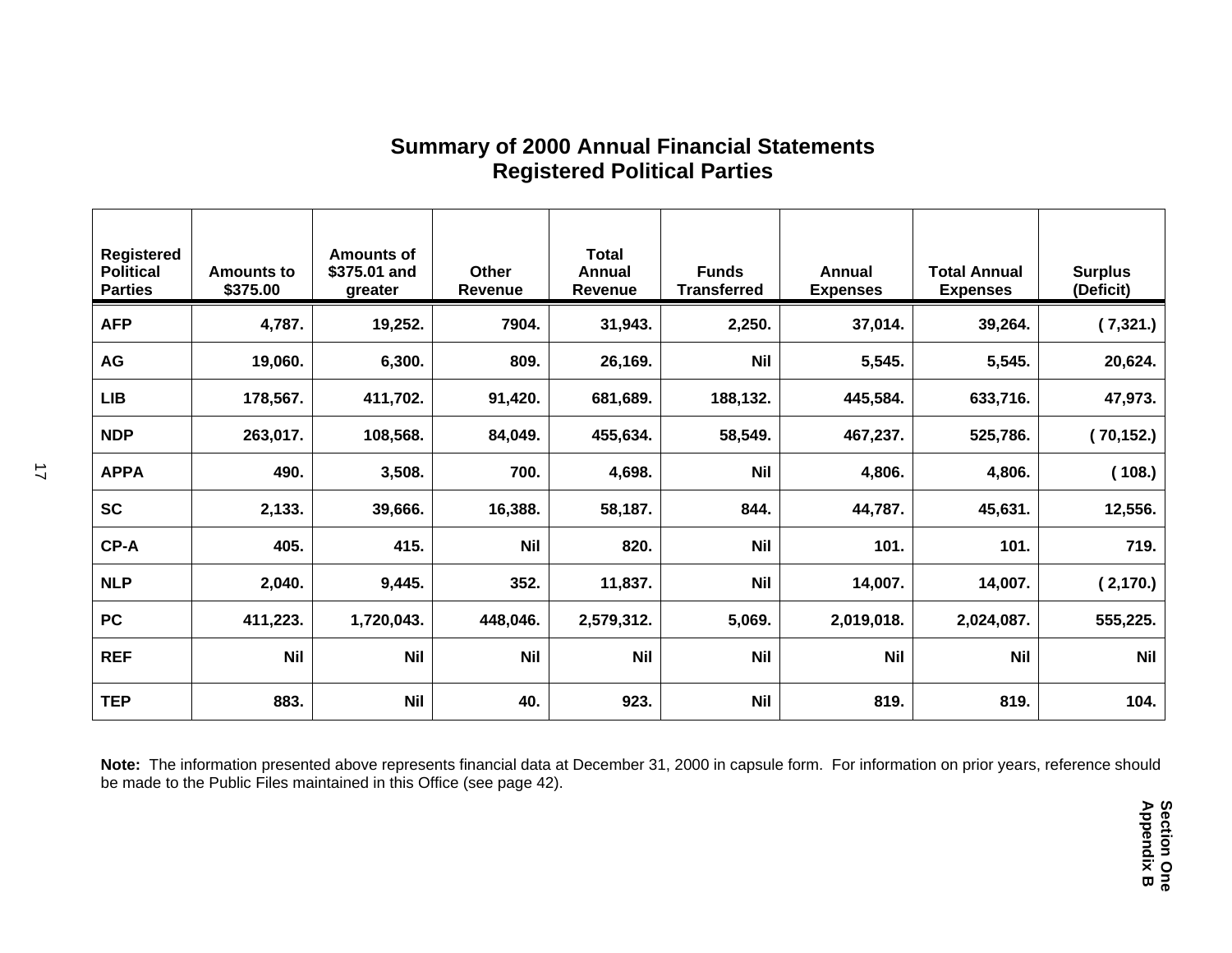## **Summary of 2000 Senatorial Selection Annual Financial Statements Registered Political Parties**

| Registered<br><b>Political</b><br><b>Parties</b> | <b>Amounts to</b><br>\$375.00 | Amounts of<br>\$375.01 and<br>greater | Other<br>Revenue | <b>Total</b><br>Annual<br>Revenue | <b>Funds</b><br>Transferred | Annual<br><b>Expenses</b> | <b>Total Annual</b><br><b>Expenses</b> | <b>Surplus</b><br>(Deficit) |
|--------------------------------------------------|-------------------------------|---------------------------------------|------------------|-----------------------------------|-----------------------------|---------------------------|----------------------------------------|-----------------------------|
| <b>LIB</b>                                       | <b>Nil</b>                    | <b>Nil</b>                            | <b>Nil</b>       | <b>Nil</b>                        | <b>Nil</b>                  | Nil                       | <b>Nil</b>                             | <b>Nil</b>                  |
| <b>PC</b>                                        | <b>Nil</b>                    | <b>Nil</b>                            | Nil              | <b>Nil</b>                        | <b>Nil</b>                  | <b>Nil</b>                | <b>Nil</b>                             | <b>Nil</b>                  |
| <b>REF</b>                                       | 1,155.                        | 800.                                  | Nil              | 1,955.                            | <b>Nil</b>                  | (9,592.)                  | (9,592)                                | 11,547.                     |

**Note:** The information presented above represents financial data at December 31, 2000 in capsule form. For information on prior years, reference should be made to the Public Files maintained in this Office (see page 42).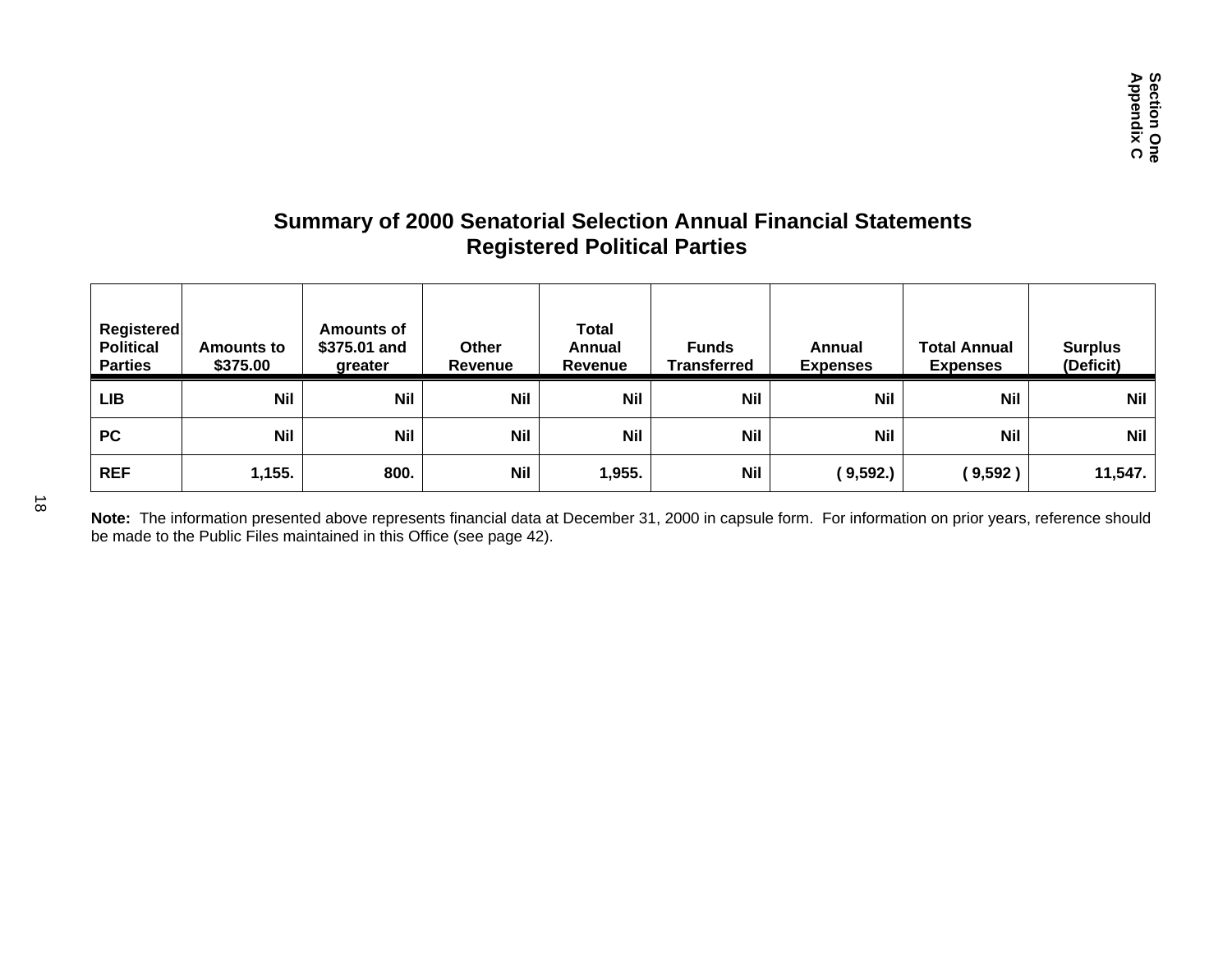# **Section Two**

## **Edmonton-Highlands By-election**

## **Overview**

A report on the Edmonton-Highlands By-election, which was held on June 12, 2000, was published by the Chief Electoral Officer on November 30, 2000.

The campaign period for the By-election, as defined by Section 1(1)(c) of the Election Finances and Contributions Disclosure Act, was May 15, 2000 to August 12, 2000. Campaign Period Financial Statements from the registered candidates were required to be filed with the Chief Electoral Officer on or prior to October 12, 2000 pursuant to Section 35(1) of the Act. The Independent candidate, Alberta Social Credit Party candidate and Alberta First Party candidate failed to file the required Candidates' Campaign Period Financial Statement by the date required. The names of the candidates and their chief financial officers, along with the Party affiliation, follow:

| <b>Registered Candidate</b> | <b>Chief Financial Officer</b> | <b>Party Affiliation</b>           |
|-----------------------------|--------------------------------|------------------------------------|
| John Reil                   | Carol Harvey                   | <b>Alberta First Party</b>         |
| Patricia Hansard            | <b>Matt Semmler</b>            | <b>Alberta Social Credit Party</b> |
| Adil Pirbhai                | <b>Thomas Trofimuk</b>         | Independent Candidate              |

The names of the three registered candidates and their chief financial officers were reported to the Speaker of the Legislative Assembly on October 24, 2000 in accordance with Section 36(1) of the Election Finances and Contributions Disclosure Act. All persons were notified that, pursuant to Section 52.1 of the Election Act, when the Speaker lays the report before the Assembly they will be prohibited from being nominated as a candidate at any future provincial election for eight years. At the date of publication of this report, the required financial statements have been received for all three candidates. The prohibition for these individuals has been reduced to five years following the date of filing their statements.

The Speaker laid the Chief Electoral Officer's report naming the delinquent filers before the Assembly on January 24, 2001. Any candidate or chief financial officer who has filed the financial statement had a 60 day window of opportunity to apply to the Court of Queen's Bench for relief in accordance with Section 36(2) of the Election Finances and Contributions Disclosure Act. At the date of publication of this report three of the six individuals noted above made application to and were granted relief by the Court of Queens Bench.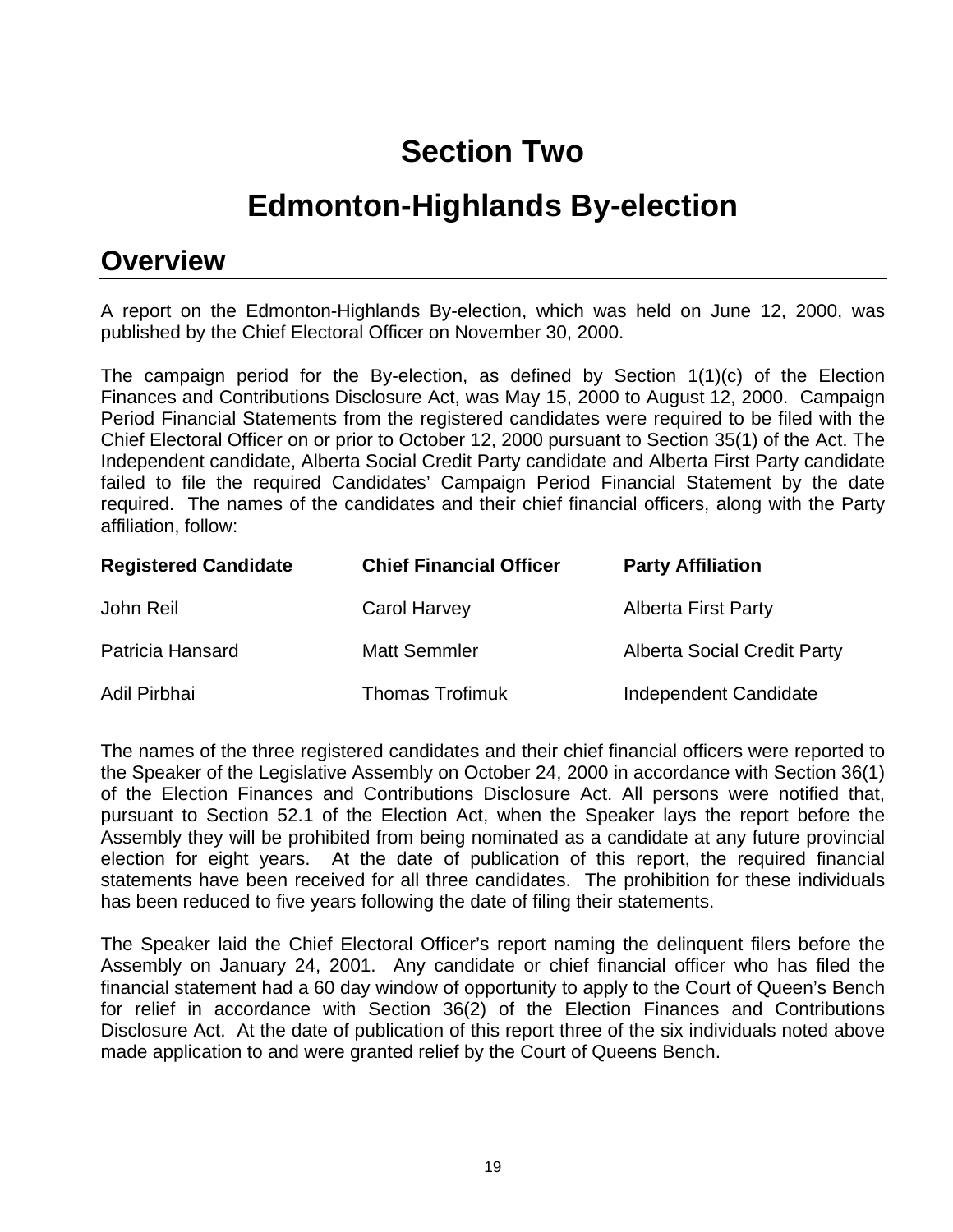The registered parties of the candidates were required to file audited Political Party Campaign Period Financial Statements on or prior to December 12, 2000, pursuant to Section 35(1) (a) of the Act. Four of the five registered parties filed the financial statement within the time limit. The Alberta Social Credit Party failed to file the financial statement by the date required and was deregistered.

A summary of the contribution totals for parties and candidates is included on page 21.

### **Registered Candidates - By-election Campaign Period Financial Statements**

Of the six registered candidates, three filed the required financial statement within the prescribed time limit. Financial statements were received from the three candidates that missed the deadline. Copies of the candidates' financial statements and other related documents have been included in the Public Files, at the Office of the Chief Electoral Officer.

A summary of the candidates' campaign period receipts and expenditures for the Edmonton-Highlands By-election follows:

| <b>Candidate</b><br>(*elected) | <b>Party</b><br><b>Affiliation</b> | Campaign<br><b>Contributions</b> | <b>Other</b><br><b>Revenue</b> | Total<br><b>Receipts</b> | Campaign<br><b>Expenses</b> |
|--------------------------------|------------------------------------|----------------------------------|--------------------------------|--------------------------|-----------------------------|
| John Reil                      | <b>AFP</b>                         | 1,713.                           | 2,250.                         | 3,963.                   | 3,363.                      |
| <b>Terry Kirkland</b>          | <b>LIB</b>                         | 3,375.                           | 19,825.                        | 23,200.                  | 23,160.                     |
| Brian Mason *                  | <b>NDP</b>                         | Nil                              | 34,618.                        | 34,618.                  | 34,618.                     |
| Barbara Fung                   | <b>PC</b>                          | 14,265.                          | 22,927.                        | 37,192.                  | 35,831.                     |
| Pat Hansard                    | <b>SC</b>                          | 2,755.                           | 500.                           | 3,255.                   | 4,183.                      |
| Adil Pirbhai                   | <b>IND</b>                         | 1,500.                           | Nil                            | 1,500.                   | 1,500.                      |

### **Registered Political Parties – By-election Campaign Period Financial Statements**

Five of the eleven registered parties participated in this By-election. The required financial statements from four of the five parties were filed within the prescribed time limit. The Alberta Social Credit Party was deregistered on December 15, 2000 for failing to file their financial statement. They filed the financial statement at a later date with the request to reinstate the party's registered status. Copies of the parties' financial statements and other related documents have been included in the Public Files, at the Office of the Chief Electoral Officer.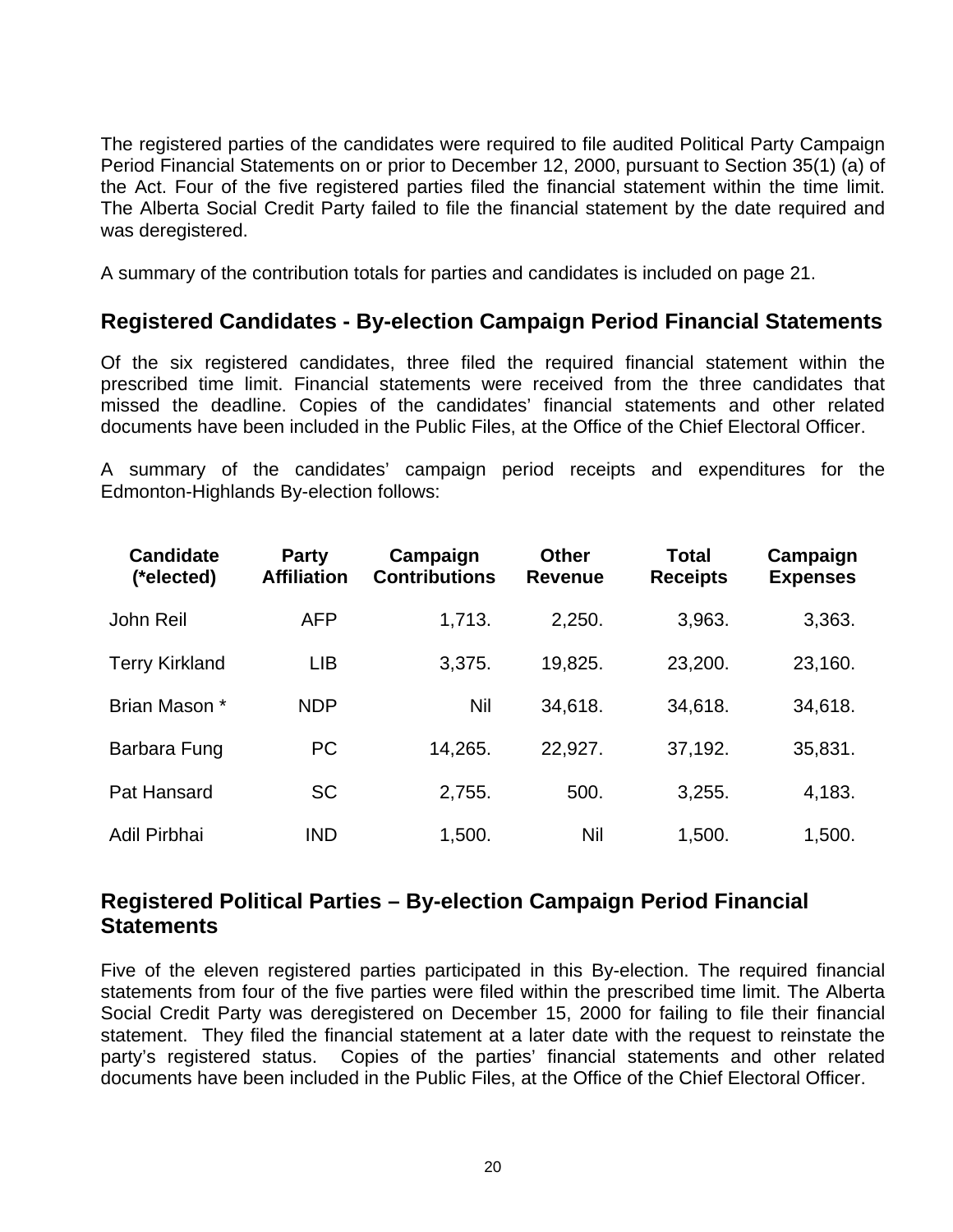A summary of the parties' campaign period receipts and expenditures for the Edmonton-Highlands By-election follows:

| <b>Registered</b><br><b>Political</b><br><b>Party</b> | Campaign<br><b>Contributions</b> | <b>Other</b><br>Revenue | <b>Total</b><br>Campaign<br><b>Receipts</b> | <b>Funds or</b><br><b>Materials</b><br><b>Transferred</b> | Campaign<br><b>Expenses</b> | <b>Total</b><br><b>Expenditure</b> |
|-------------------------------------------------------|----------------------------------|-------------------------|---------------------------------------------|-----------------------------------------------------------|-----------------------------|------------------------------------|
| <b>AFP</b>                                            | Nil                              | Nil                     | Nil                                         | Nil                                                       | 1,650.                      | 1,650.                             |
| <b>LIB</b>                                            | Nil                              | Nil                     | Nil                                         | Nil                                                       | 8,000.                      | 8,000.                             |
| <b>NDP</b>                                            | 55,188.                          | Nil                     | 55,188.                                     | 34,618.                                                   | 3,277.                      | 37,895.                            |
| <b>PC</b>                                             | Nil                              | Nil                     | Nil                                         | Nil                                                       | 5,068.                      | 5,068.                             |
| <b>SC</b>                                             | Nil                              | Nil                     | Nil                                         | Nil                                                       | 500.                        | 500.                               |

### **Political Parties, Candidates – By-election Contribution Totals**

The total campaign contributions received during the Edmonton-Highlands By-election by registered parties and candidates were:

|                                                           | Party   | <b>Candidate</b> | <b>Total</b> |
|-----------------------------------------------------------|---------|------------------|--------------|
| <b>Alberta First Party</b>                                | Nil     | 1,713.           | 1,713.       |
| Alberta Liberal Party                                     | Nil     | 3,375.           | 3,375.       |
| Alberta New Democratic Party                              | 55,188. | Nil              | 55,188.      |
| <b>Alberta Social Credit Party</b>                        | Nil     | 2,755.           | 2,755.       |
| Independent Candidate                                     | Nil     | 1,500.           | 1,500.       |
| Progressive Conservative<br><b>Association of Alberta</b> | Nil     | 14,265.          | 14,265.      |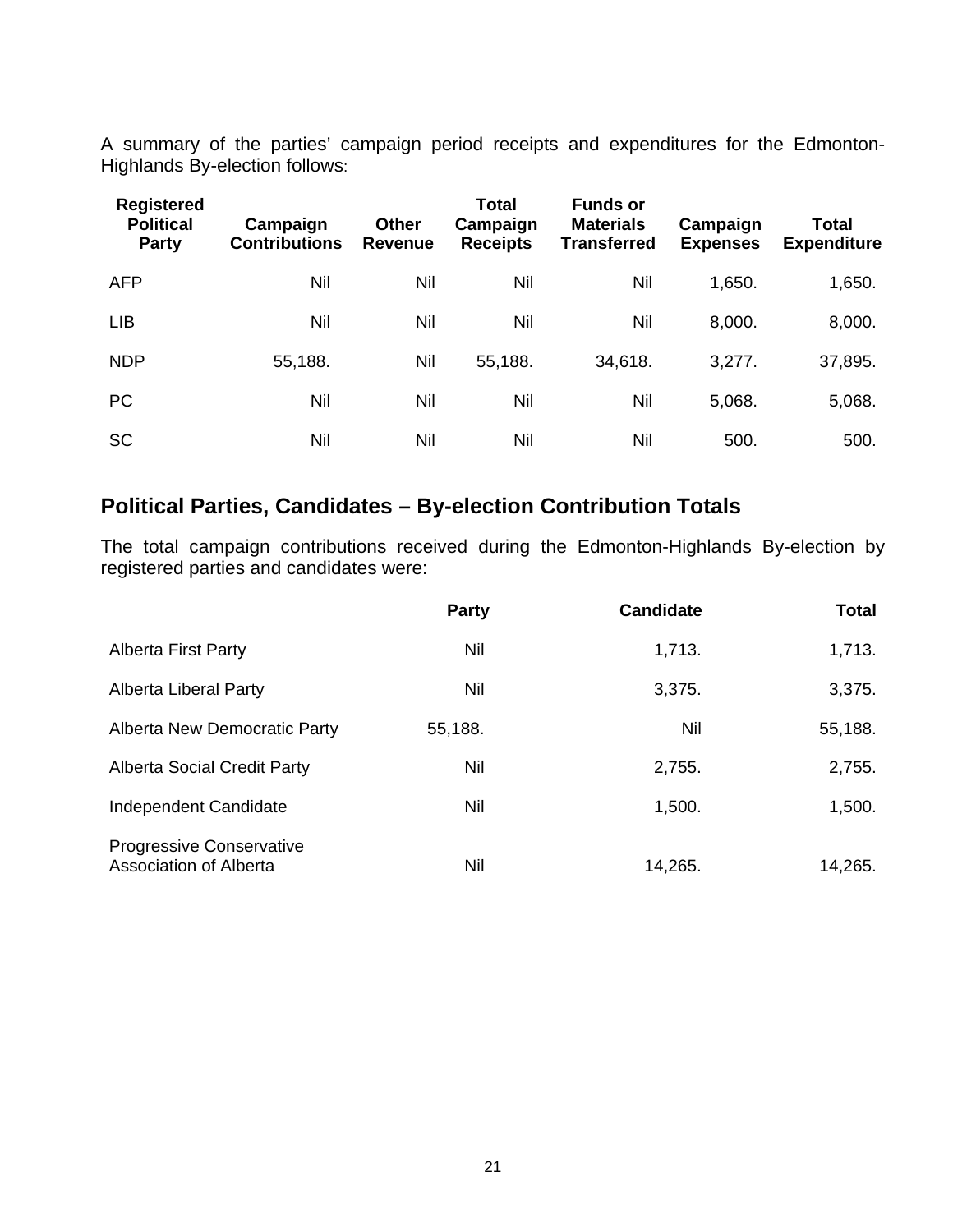## **Section Three**

# **Red Deer-North By-election**

## **Overview**

A report on the Red Deer-North By-election, which was held on September 25, 2000, was published by the Chief Electoral Officer on November 30, 2000.

The campaign period for the By-election, as defined by Section 1(1)(c) of the Election Finances and Contributions Disclosure Act, was August 28, 2000 to November 28, 2000. Campaign period financial statements from the registered candidates were required to be filed with the Chief Electoral Officer on or prior to January 25, 2001 pursuant to Section 35(1)(b) of the Act. The registered parties of the candidates were required to file audited Political Party Campaign Period Financial Statements on or prior to March 26, 2001, pursuant to Section 35(1)(a) of the Act. All four registered parties filed the financial statement within the time limit.

A summary of the contribution totals for parties and candidates is included at page 23.

### **Registered Candidates - By-election Campaign Period Financial Statements**

All four registered candidates filed the required financial statement within the prescribed time limit. Copies of the candidates' financial statements and other related documents have been included in the Public Files, at the Office of the Chief Electoral Officer.

A summary of the candidates' campaign period receipts and expenditures for the Red Deer-North By-election follows:

| <b>Candidate</b><br>(*elected) | <b>Party</b><br><b>Affiliation</b> | Campaign<br><b>Contributions</b> | <b>Other</b><br><b>Revenue</b> | Total<br><b>Receipts</b> | Campaign<br><b>Expenses</b> |
|--------------------------------|------------------------------------|----------------------------------|--------------------------------|--------------------------|-----------------------------|
| Patti Argent                   | <b>AFP</b>                         | 12,443.                          | Nil                            | 12,443.                  | 12,649.                     |
| Norm McDougall                 | LIB                                | 5,410.                           | 15,602.                        | 21,012.                  | 13,169.                     |
| Linda Roth                     | <b>NDP</b>                         | Nil                              | 3,617.                         | 3,716.                   | 3,617.                      |
| Mary Anne Jablonski*           | <b>PC</b>                          | 13,760.                          | 26,264.                        | 40,024.                  | 39,780.                     |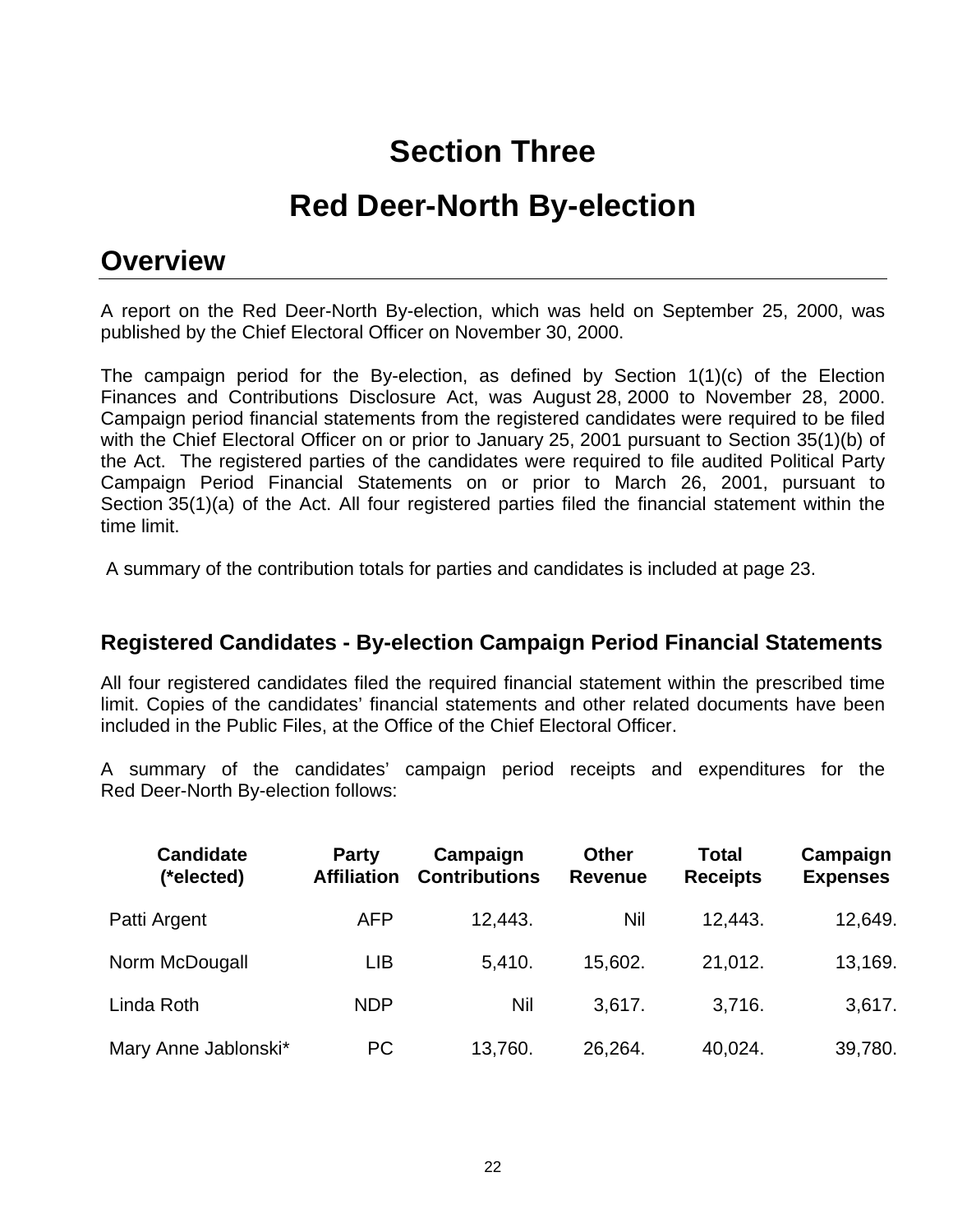## **Registered Political Parties – By-election Campaign Period Financial Statements**

Four of the eleven registered parties participated in this By-election. The required financial statements from all four parties were filed within the prescribed time limit. Copies of the parties' financial statements and other related documents have been included in the Public Files, at the Office of the Chief Electoral Officer.

A summary of the parties' campaign period receipts and expenditures for the Red Deer-North By-election follows:

| <b>Registered</b><br><b>Political</b><br>Party | Campaign<br><b>Contributions</b> | <b>Other</b><br><b>Revenue</b> | <b>Total</b><br>Campaign<br><b>Receipts</b> | <b>Funds or</b><br><b>Materials</b><br><b>Transferred</b> | Campaign<br><b>Expenses</b> | Total<br><b>Expenditure</b> |
|------------------------------------------------|----------------------------------|--------------------------------|---------------------------------------------|-----------------------------------------------------------|-----------------------------|-----------------------------|
| <b>AFP</b>                                     | Nil                              | <b>Nil</b>                     | Nil                                         | Nil                                                       | Nil                         | Nil                         |
| <b>LIB</b>                                     | Nil                              | Nil                            | Nil                                         | Nil                                                       | Nil                         | Nil                         |
| <b>NDP</b>                                     | 15,000.                          | Nil                            | 15,000.                                     | 3,617.                                                    | Nil                         | 3,617.                      |
| <b>PC</b>                                      | 11,625.                          | Nil                            | 11,625.                                     | Nil                                                       | 5,744.                      | 5,744.                      |

### **Political Parties, Candidates – By-election Contribution Totals**

The total campaign contributions received during the Red Deer-North By-election by registered parties and candidates were:

|                                                                  | <b>Party</b> | <b>Candidate</b> | <b>Total</b> |
|------------------------------------------------------------------|--------------|------------------|--------------|
| <b>Alberta First Party</b>                                       | Nil          | 12,443.          | 12,443.      |
| <b>Alberta Liberal Party</b>                                     | Nil          | 5,410.           | 5,410.       |
| <b>Alberta New Democratic Party</b>                              | 15,000.      | Nil              | 15,000.      |
| <b>Progressive Conservative</b><br><b>Association of Alberta</b> | 11,625.      | 13,760.          | 25,385.      |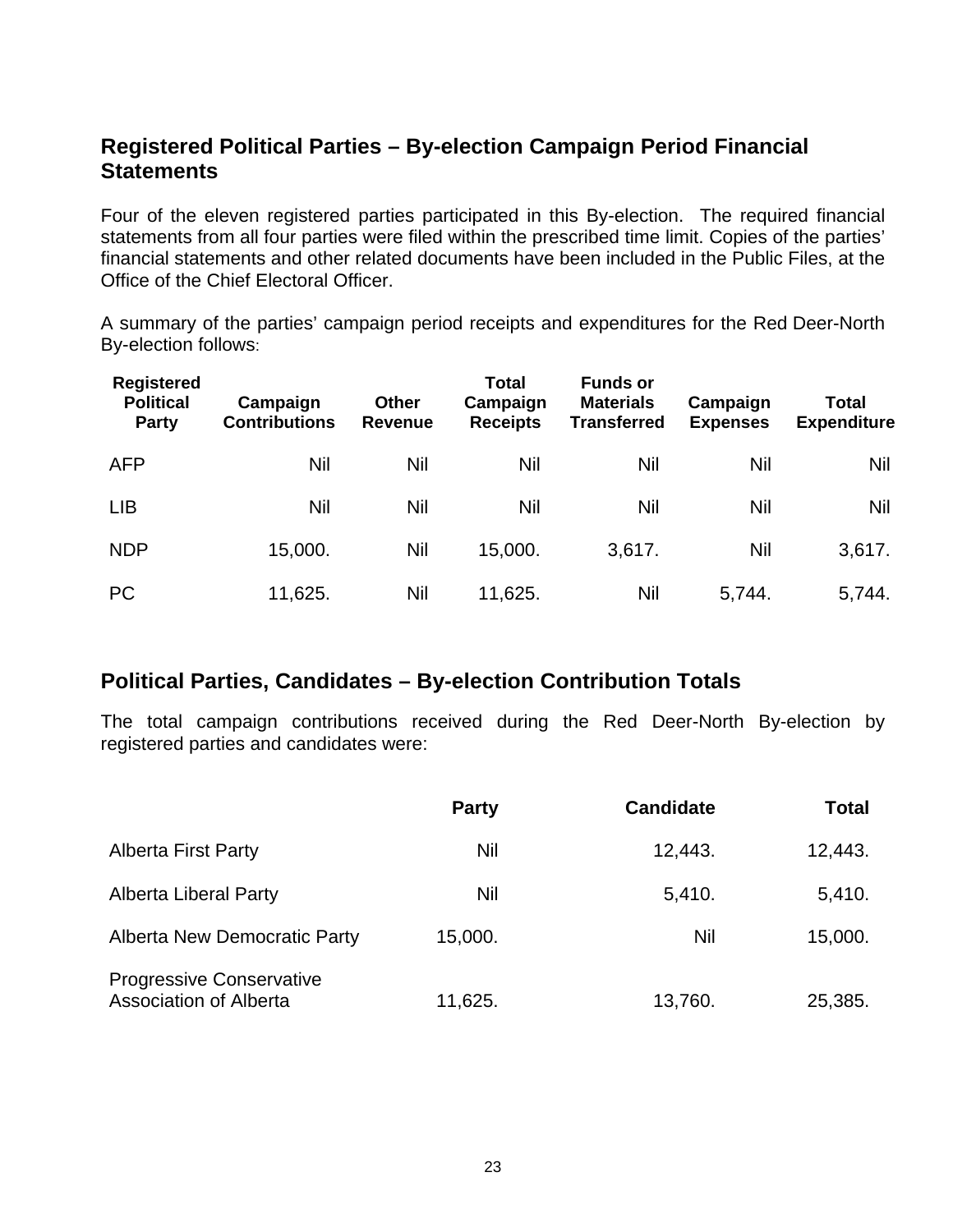## **Section Four**

## **The 2001 General Election**

## **Overview**

The campaign period for the 2001 General Election commenced with the Writ of Election on February 12, 2001 and terminated May 12, 2001, two months after polling day. Financial statements for the campaign period were required to be filed with the Chief Electoral Officer in accordance with Section 35 of the Election Finances and Contributions Disclosure Act. Registered candidates were required to file Campaign Period Financial Statements on or prior to July 12, 2001, while the registered parties were required to file their audited Political Party Campaign Period Financial Statements not later than September 12, 2001.

All registered parties that participated in the 2001 campaign filed the required financial statement within the time limit. Seven Independent candidates, two Alberta First Party candidates, four Alberta Liberal Candidates, two Alberta New Democratic Party candidates and one Alberta Social Credit Party candidate failed to file the required Candidates' Campaign Period Financial Statement by the date required. The names of the candidates and their chief financial officers, along with the Party affiliation, follow:

| <b>Electoral Division</b>    | <b>Political Affiliation</b> | <b>Registered Candidate</b> | <b>Chief Financial Officer</b> |
|------------------------------|------------------------------|-----------------------------|--------------------------------|
| Calgary-Bow                  | NDP                          | Jeff Bayliss                | Mary McLean                    |
| Calgary-Fort                 | IND.                         | Metro Peter Demchynski      | James Skoglund                 |
| Calgary-Lougheed             | LIB                          | Pete Montgomery             | Mark Montagano                 |
| <b>Edmonton-Castle Downs</b> | LIB                          | Boris Yaremko               | Lorn Stanners                  |
| Airdrie-Rocky View           | IND.                         | Thomas Wesley Humble        | <b>Grant Kitzul</b>            |
| Cardston-Taber-Warner        | LIB                          | Ronald Earl Hancock         | Lawrence DeVar Dahl            |
| Dunvegan                     | IND.                         | Friedrich W. Euler          | <b>Garth Hart</b>              |
| Dunvegan                     | NDP                          | Yvonne D. Sinkevich         | Daniel Bouchard                |
| <b>Grande Prairie-Smoky</b>  | IND.                         | Dennis Michael Young        | Geoffrey Wilson                |
| Grande Prairie-Wapiti        | <b>IND</b>                   | Robert Weberg               | Sharlene Lund                  |
| Lacombe-Stettler             | IND.                         | Douglas R. Chitwood         | Jim Boyd                       |
| Little Bow                   | <b>LIB</b>                   | Arij Langstraat             | Jennifer Taber                 |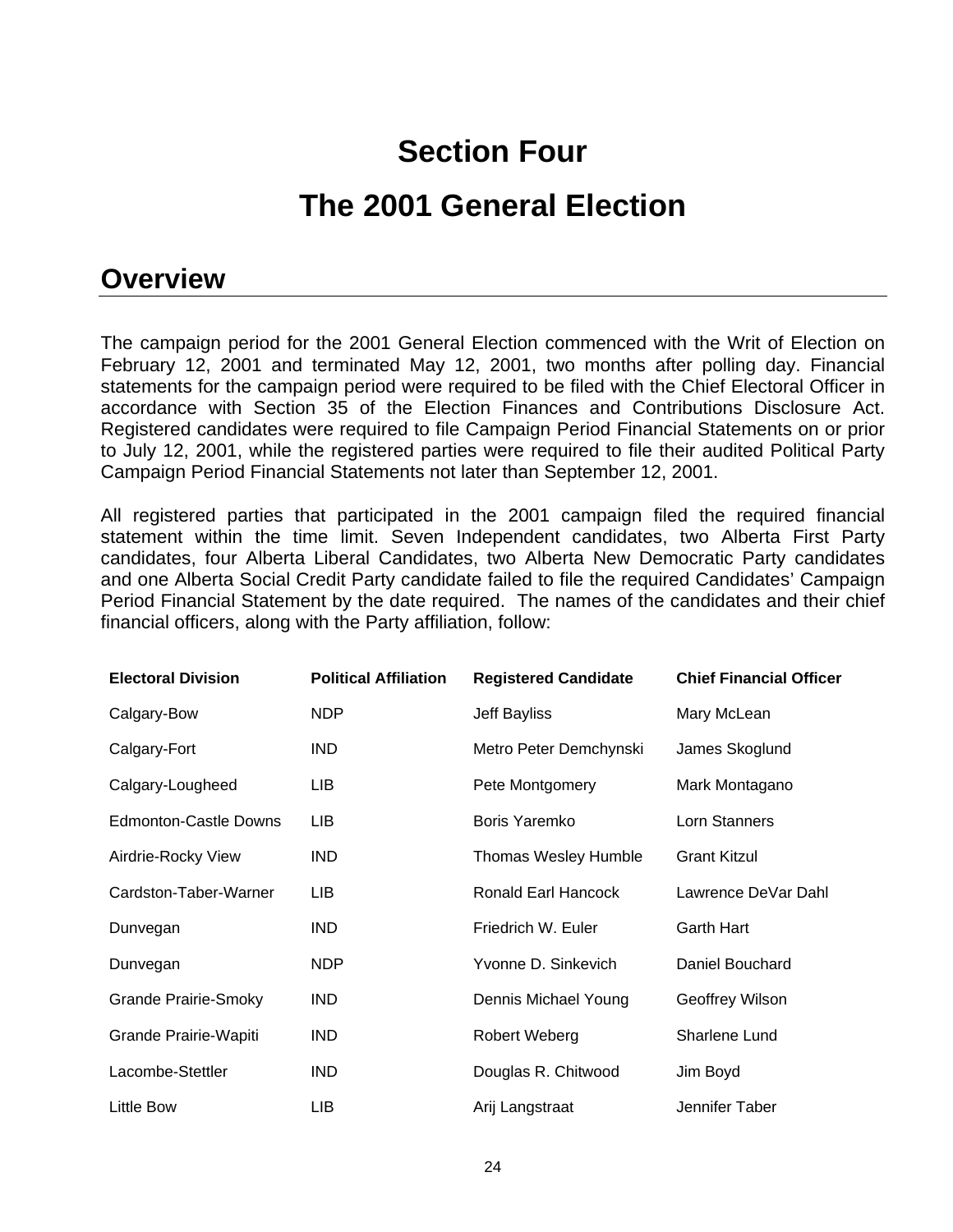| <b>Electoral Division</b> | <b>Political Affiliation</b> | <b>Registered Candidate</b>                                                                                                                      | <b>Chief Financial Officer</b> |
|---------------------------|------------------------------|--------------------------------------------------------------------------------------------------------------------------------------------------|--------------------------------|
| Livingstone-Macleod       | <b>AFP</b>                   | Larry James Lybbert                                                                                                                              | <b>Tiare Dewart</b>            |
| Olds-Didsbury-Three Hills | SC.                          | Nicholas Semmler                                                                                                                                 | Nathan Semmler                 |
| Vermilion-Lloydminster    | <b>AFP</b>                   | <b>Grant Ronald West</b>                                                                                                                         | Doris West                     |
| Calgary-Elbow             | <b>IND</b>                   | Monier M. Rahall *<br>*Candidate did not register<br>under Section 8 of the<br>Finances<br>Election<br>and<br>Contributions<br>Disclosure<br>Act |                                |

The names of the sixteen registered candidates and their chief financial officers were reported to the Speaker of the Legislative Assembly on October 21, 2001 in accordance with Section 36(1) of the Election Finances and Contributions Disclosure Act. All persons were notified that, pursuant to Section 52.1 of the Election Act, when the Speaker lays the report before the Assembly they will be prohibited from being nominated as a candidate at any future provincial election for eight years. At the date of publication of this report the required financial statements had been received for ten candidates. The prohibition for these individuals will be reduced to five years following the date of filing their statements.

The Speaker tabled the Chief Electoral Officer's report naming the delinquent filers before the Assembly on November 13, 2001. Any candidate or chief financial officer who has filed the financial statement will have a sixty day window of opportunity to apply to the Court of Queen's Bench for relief in accordance with Section 36(2) of the Election Finances and Contributions Disclosure Act.

## **Financial Statements**

## **Political Parties - 2001 Campaign Period Financial Statements**

All eleven registered political parties filed Audited Campaign Period Financial Statements in accordance with Section 35(1) of the Act. The Alberta Political Party Association, The Natural Law Party, the Reform Party and The Equity Party did not register or nominate candidates, nor did they accept campaign contributions or expend funds.

A summary of the 2001 General Election Campaign Period Financial Statements for each registered party is contained on page 32**.** The number, category and the amounts contributed during the 2001 campaign are detailed below.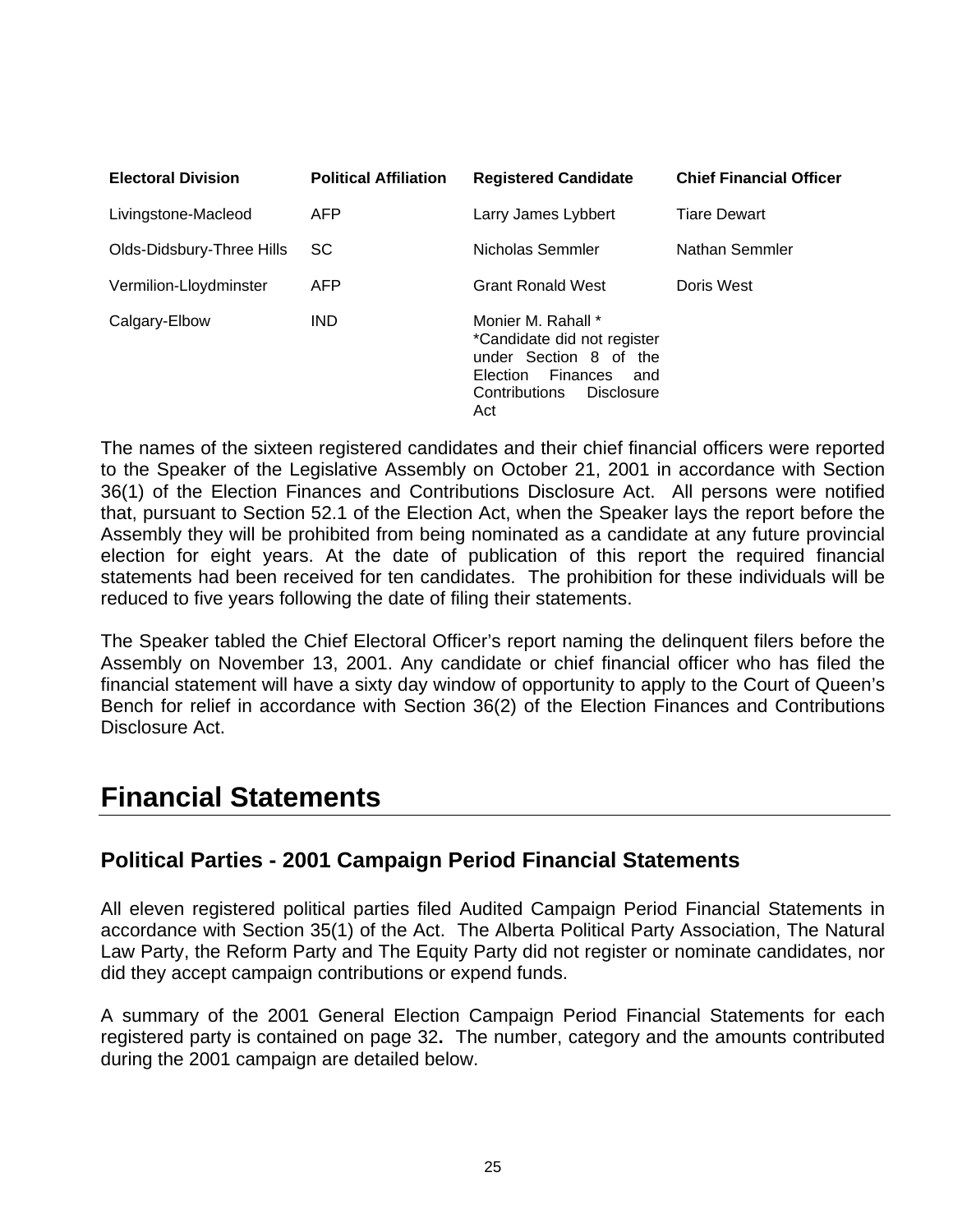## **Alberta First Party**

|                                                                           |              | Total<br><b>Contribution</b>        | Average<br><b>Contribution</b> |
|---------------------------------------------------------------------------|--------------|-------------------------------------|--------------------------------|
| Amounts to \$375.00:<br>9 contributions from individuals                  |              | \$<br>580.                          | \$<br>64.44                    |
|                                                                           | <b>Total</b> | 580.<br>S                           |                                |
| <b>Alberta Greens</b>                                                     |              |                                     |                                |
|                                                                           |              | <b>Total</b><br><b>Contribution</b> | Average<br><b>Contribution</b> |
| Amounts of \$375.01 and greater:<br>contribution from an individual<br>1. |              | \$<br>1,000.                        | \$1,000.00                     |
|                                                                           | <b>Total</b> | 1,000.                              |                                |

## **Alberta Liberal Party**

|                                       | Total<br><b>Contribution</b> | Average<br><b>Contribution</b> |
|---------------------------------------|------------------------------|--------------------------------|
| Amounts to \$375.00:                  |                              |                                |
| contributions from individuals<br>361 | \$<br>36,145.                | 100.12                         |
| contributions from corporations<br>21 | 3,550.                       | 169.05                         |
| Amounts of \$375.01 and greater:      |                              |                                |
| contributions from individuals<br>49  | 42,081.                      | 858.80                         |
| contributions from corporations<br>87 | 219,115.                     | 2,518.56                       |
| Total                                 | 300.891                      |                                |

## **Alberta New Democratic Party**

|             |                                                                                           |       | Total<br><b>Contribution</b> |          | Average<br><b>Contribution</b> |
|-------------|-------------------------------------------------------------------------------------------|-------|------------------------------|----------|--------------------------------|
| 1.511<br>53 | Amounts to \$375.00:<br>contributions from individuals<br>contributions from corporations |       | \$<br>161,977.<br>7,824.     | S        | 107.20<br>147.62               |
| 9           | contributions from trade unions                                                           |       | 1,350.                       |          | 150.00                         |
|             | Amounts of \$375.01 and greater:                                                          |       |                              |          |                                |
|             | 105 contributions from individuals                                                        |       | 82,434.                      |          | 785.09                         |
| 9           | contributions from corporations                                                           |       | 10,225.                      | 1,136.11 |                                |
| 24          | contributions from trade unions                                                           |       | 41,400.                      | 1,725.00 |                                |
|             |                                                                                           | Total | 305,210.                     |          |                                |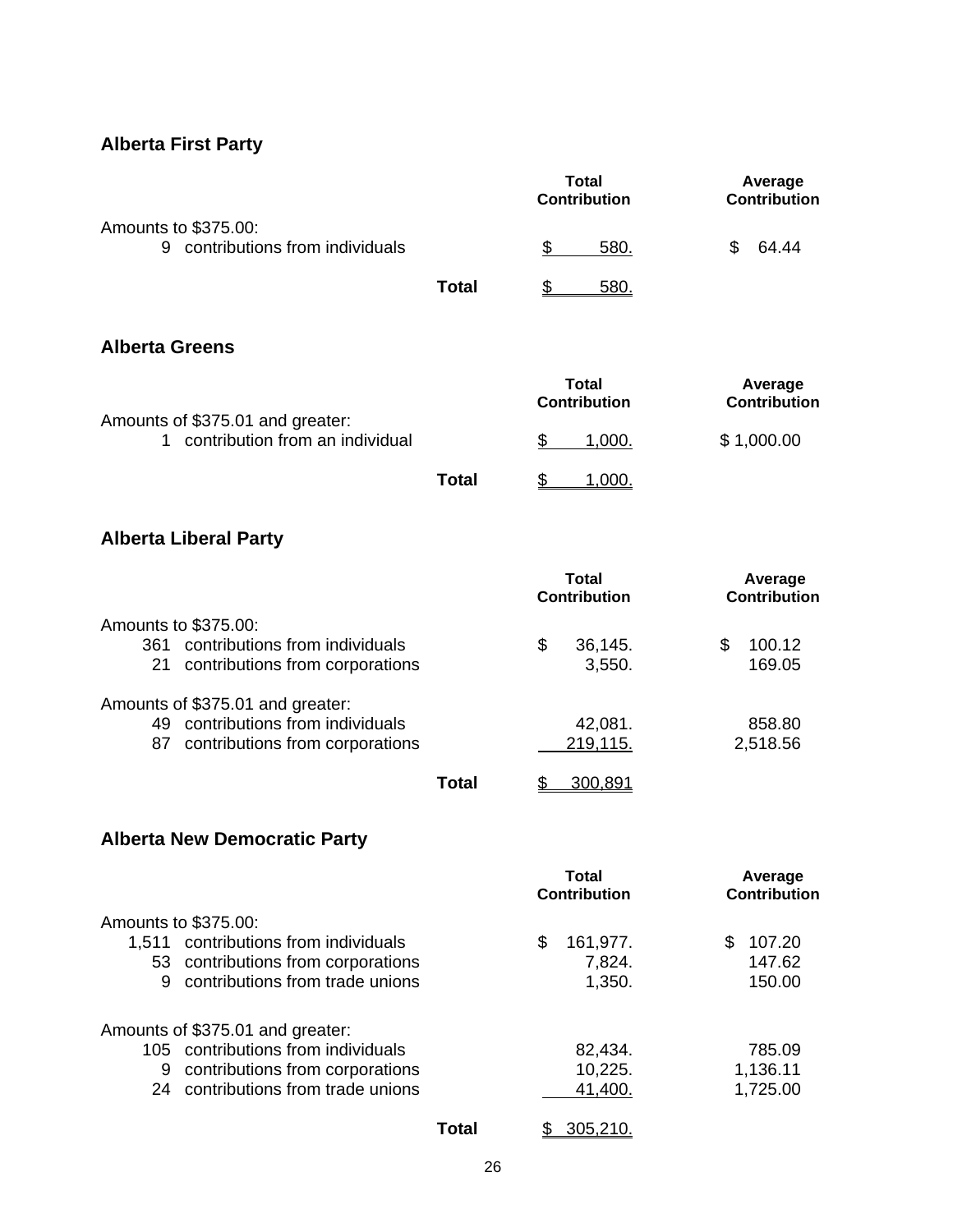### **Alberta Party Political Association**

The party's statement reports no contributions during the campaign period.

#### **Alberta Social Credit Party**

|                                                                                                    |       | Total<br><b>Contribution</b> | Average<br><b>Contribution</b> |
|----------------------------------------------------------------------------------------------------|-------|------------------------------|--------------------------------|
| Amounts to \$375.00:<br>contributions from individuals<br>10.<br>2 contributions from corporations |       | \$<br>864.<br>220.           | \$<br>86.40<br>110.00          |
| Amounts of \$375.01 and greater:<br>1 contribution from an individual                              |       | 550.                         | 550.00                         |
|                                                                                                    | Total | 1,634.                       |                                |
| <b>Communist Party - Alberta</b>                                                                   |       |                              |                                |
|                                                                                                    |       | Total<br><b>Contribution</b> | Average<br><b>Contribution</b> |
| Amounts to \$375.00:<br>9 contributions from individuals                                           |       | \$<br>960.                   | 106.67<br>\$                   |

**Total** \$ 960.

### **Natural Law Party of Alberta**

The party's statement reports no contributions during the campaign period.

### **Progressive Conservative Association of Alberta**

|                                     | Total<br><b>Contribution</b> | Average<br><b>Contribution</b> |
|-------------------------------------|------------------------------|--------------------------------|
| Amounts to \$375.00:                |                              |                                |
| 626 contributions from individuals  | \$<br>65,730.                | 105.00                         |
| 83 contributions from corporations  | 13,992.                      | 168.58                         |
| Amounts of \$375.01 and greater:    |                              |                                |
| 108 contributions from individuals  | 175,789.                     | 1,627.68                       |
| 261 contributions from corporations | 793,633.                     | 3,040.74                       |

**Total** \$ 1,049,144.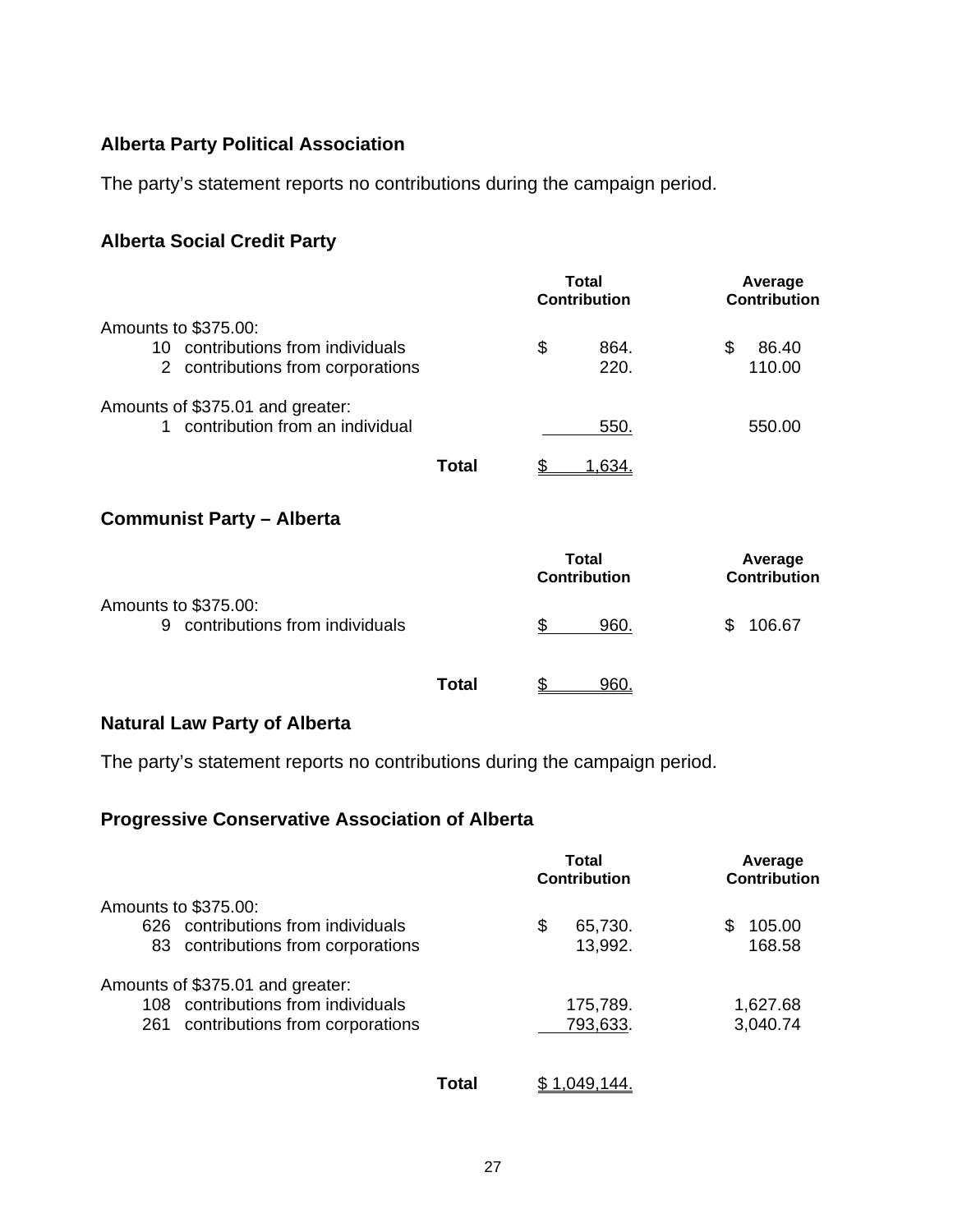#### **Reform Party of Alberta**

The party's statement reports no contributions during the campaign period.

#### **The Equity Party**

The party's statement reports no contributions during the campaign period.

### **Average Contributions to Parties**

|                      |                                      |   | Total<br><b>Contribution</b> |     | Average<br><b>Contribution</b> |  |
|----------------------|--------------------------------------|---|------------------------------|-----|--------------------------------|--|
| Amounts to \$375.00: |                                      |   |                              |     |                                |  |
|                      | 2,526 contributions from individuals | S | 266,256.                     | \$. | 105.41                         |  |
|                      | 159 contributions from corporations  |   | 25,586.                      |     | 160.92                         |  |
| 9                    | contributions from trade unions      |   | 1,350.                       |     | 150.00                         |  |
|                      | Amounts of \$375.01 and greater:     |   |                              |     |                                |  |
| 264                  | contributions from individuals       |   | 301,854.                     |     | 1,143.39                       |  |
| 357                  | contributions from corporations      |   | 1,022,973.                   |     | 2,865.47                       |  |
|                      | 24 contributions from trade unions   |   | 41,400.                      |     | 1,725.00                       |  |

### **Candidates – 2001 Campaign Period Financial Statements**

A summary of the Candidates' Campaign Period Financial Statements is contained on page 33. Three hundred and eighteen candidates contested this election, two hundred and eighty-nine represented seven registered parties and twenty-nine ran as Independent Candidates.

The number and category of contributions and the amounts contributed to candidates during the 2001 Campaign Period are detailed below.

### **Alberta First Party**

Fourteen of the sixteen registered candidates reported receiving contributions:

|                                                                                                                  | Total<br><b>Contribution</b> | Average<br><b>Contribution</b> |  |
|------------------------------------------------------------------------------------------------------------------|------------------------------|--------------------------------|--|
| Amounts to \$375.00:<br>56 contributions from individuals                                                        | 4,121.<br>S                  | 73.59                          |  |
| Amounts of \$375.01 and greater:<br>contributions from individuals<br>27<br>contributions from corporations<br>8 | 26,214.<br>8,913.            | 970.89<br>1,114.13             |  |
| Total                                                                                                            | 39,248                       |                                |  |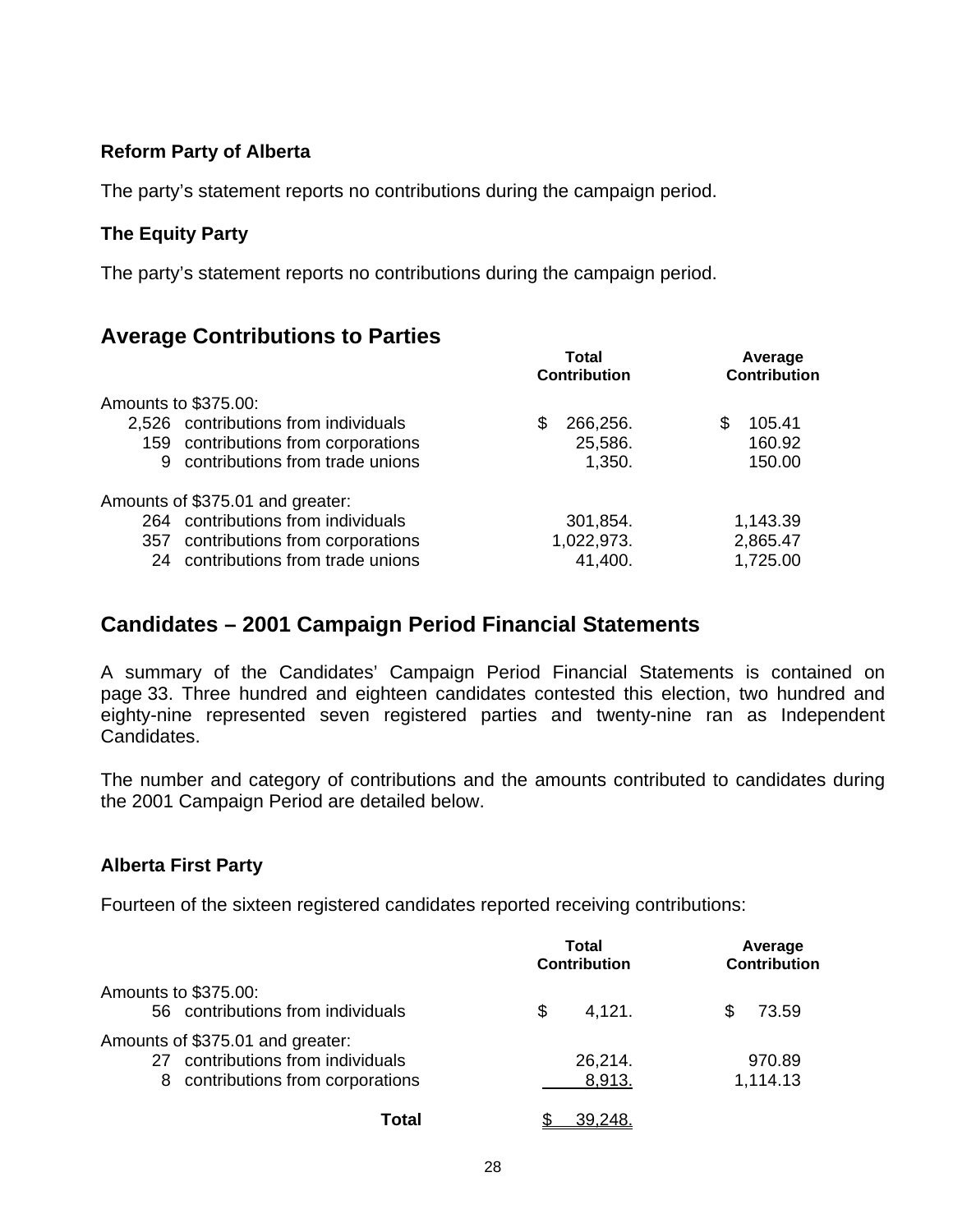#### **Alberta Greens**

Nine of the ten registered candidates reported receiving contributions:

|                                                                    |       | Total<br><b>Contribution</b> | Average<br><b>Contribution</b> |  |
|--------------------------------------------------------------------|-------|------------------------------|--------------------------------|--|
| Amounts to \$375.00:<br>contributions from individuals<br>17       |       | \$<br>2,092.                 | 123.06<br>S                    |  |
| Amounts of \$375.01 and greater:<br>contributions from individuals |       | 2,806.                       | 935.33                         |  |
|                                                                    | Total |                              |                                |  |

#### **Alberta Liberal Party**

Eighty-two of the eighty-three registered candidates reported receiving contributions:

|                                        |       | Total<br><b>Contribution</b> |          | Average<br><b>Contribution</b> |  |
|----------------------------------------|-------|------------------------------|----------|--------------------------------|--|
| Amounts to \$375.00:                   |       |                              |          |                                |  |
| 2,834 contributions from individuals   |       | S                            | 318,942. | \$112.54                       |  |
| 373 contributions from corporations    |       |                              | 55,471.  | 148.72                         |  |
| contributions from trade unions        |       |                              | 1,379.   | 197.00                         |  |
| Amounts of \$375.01 and greater:       |       |                              |          |                                |  |
| contributions from individuals<br>364  |       |                              | 318,638. | 875.38                         |  |
| 122 contributions from corporations    |       |                              | 91,955.  | 753.73                         |  |
| contributions from trade unions<br>20. |       |                              | 15,900.  | 795.00                         |  |
|                                        | Total |                              | 802.285  |                                |  |

#### **Alberta New Democratic Party**

The Alberta New Democratic Party reports all contributions for its eighty-three registered candidates.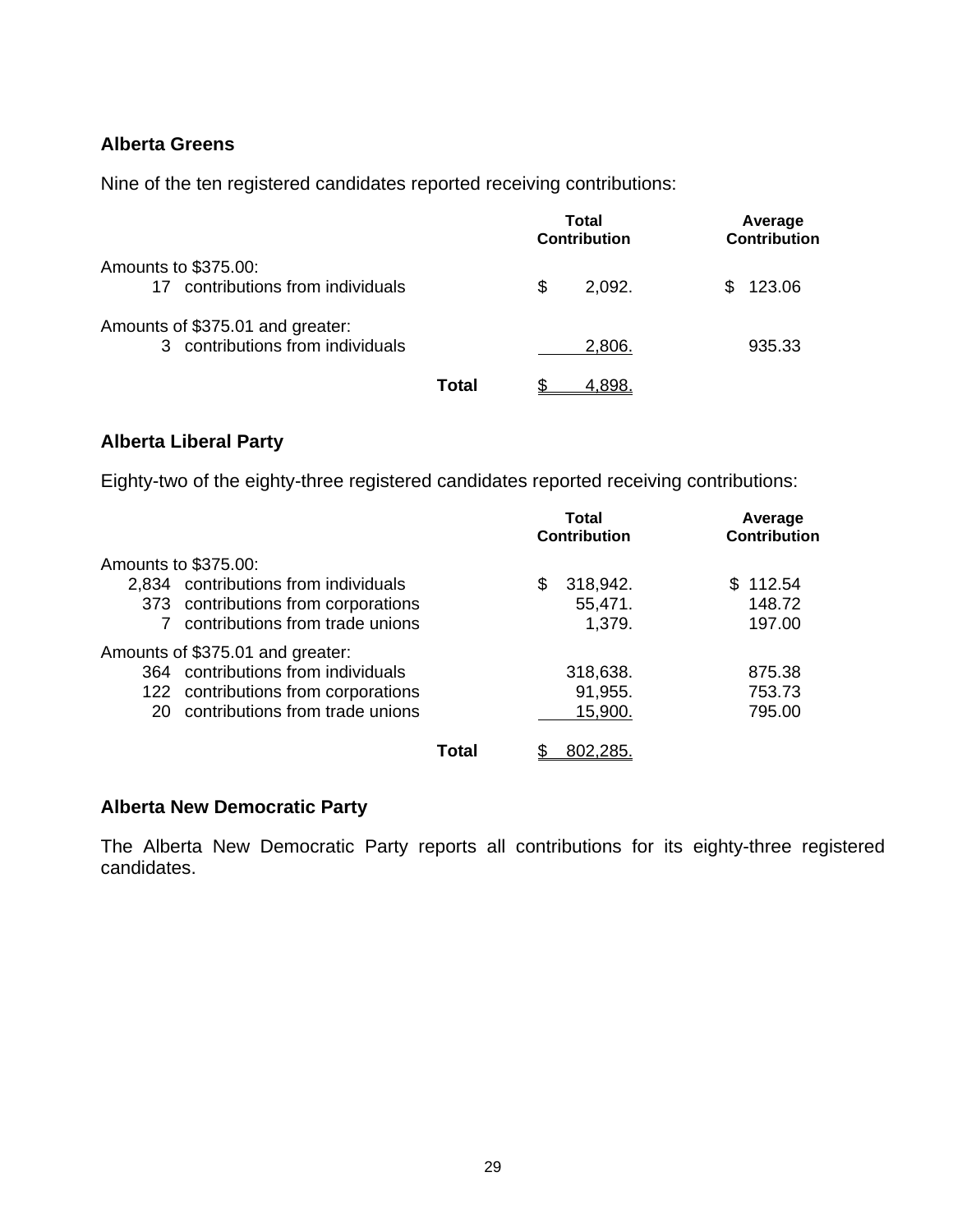### **Alberta Social Credit Party**

Eight of the twelve registered candidates reported receiving contributions:

|                                                                                                               | Total<br><b>Contribution</b> | Average<br>Contribution |
|---------------------------------------------------------------------------------------------------------------|------------------------------|-------------------------|
| Amounts to \$375.00:<br>contributions from individuals<br>137.<br>contributions from corporations<br>10       | 15,224.<br>S<br>1,600.       | 111.12<br>SS.<br>160.00 |
| Amounts of \$375.01 and greater:<br>38 contributions from individuals<br>contributions from corporations<br>9 | 37,174.<br>20,962.           | 978.26<br>2,329.11      |
| Total                                                                                                         | (4.960)                      |                         |

#### **Communist Party – Alberta**

The two candidates' statements reported no contributions during the campaign period.

#### **Progressive Conservative Association of Alberta**

All of the eighty-three registered candidates reported receiving contributions:

|                                       | <b>Total</b><br><b>Contribution</b> | Average<br><b>Contribution</b> |  |
|---------------------------------------|-------------------------------------|--------------------------------|--|
| Amounts to \$375.00:                  |                                     |                                |  |
| 3,939 contributions from individuals  | 534,193.<br>\$.                     | \$135.62                       |  |
| 1,992 contributions from corporations | 311,908.                            | 156.58                         |  |
| Amounts of \$375.01 and greater:      |                                     |                                |  |
| 715 contributions from individuals    | 501,080.                            | 700.81                         |  |
| 1,102 contributions from corporations | 809,286.                            | 734.38                         |  |
| Total                                 | \$ 2.156.467                        |                                |  |

#### **Independent Candidates**

Twenty-one of the twenty-nine registered candidates reported receiving contributions:

|                                                  | <b>Total</b><br><b>Contribution</b> | Average<br><b>Contribution</b> |
|--------------------------------------------------|-------------------------------------|--------------------------------|
| Amounts to \$375.00:                             |                                     |                                |
| 50 contributions from individuals                | \$<br>5,585.                        | \$111.70                       |
| contributions from corporations<br>9             | 1,218.                              | 135.33                         |
| Amounts of \$375.01 and greater:                 |                                     |                                |
| contributions from individuals<br>31             | 28,014.                             | 903.68                         |
| contributions from corporations<br>8             | 6,200.                              | 775.00                         |
| contributions from trade unions<br>$\mathcal{P}$ | 1,500.                              | 750.00                         |
| Total                                            | 42.517                              |                                |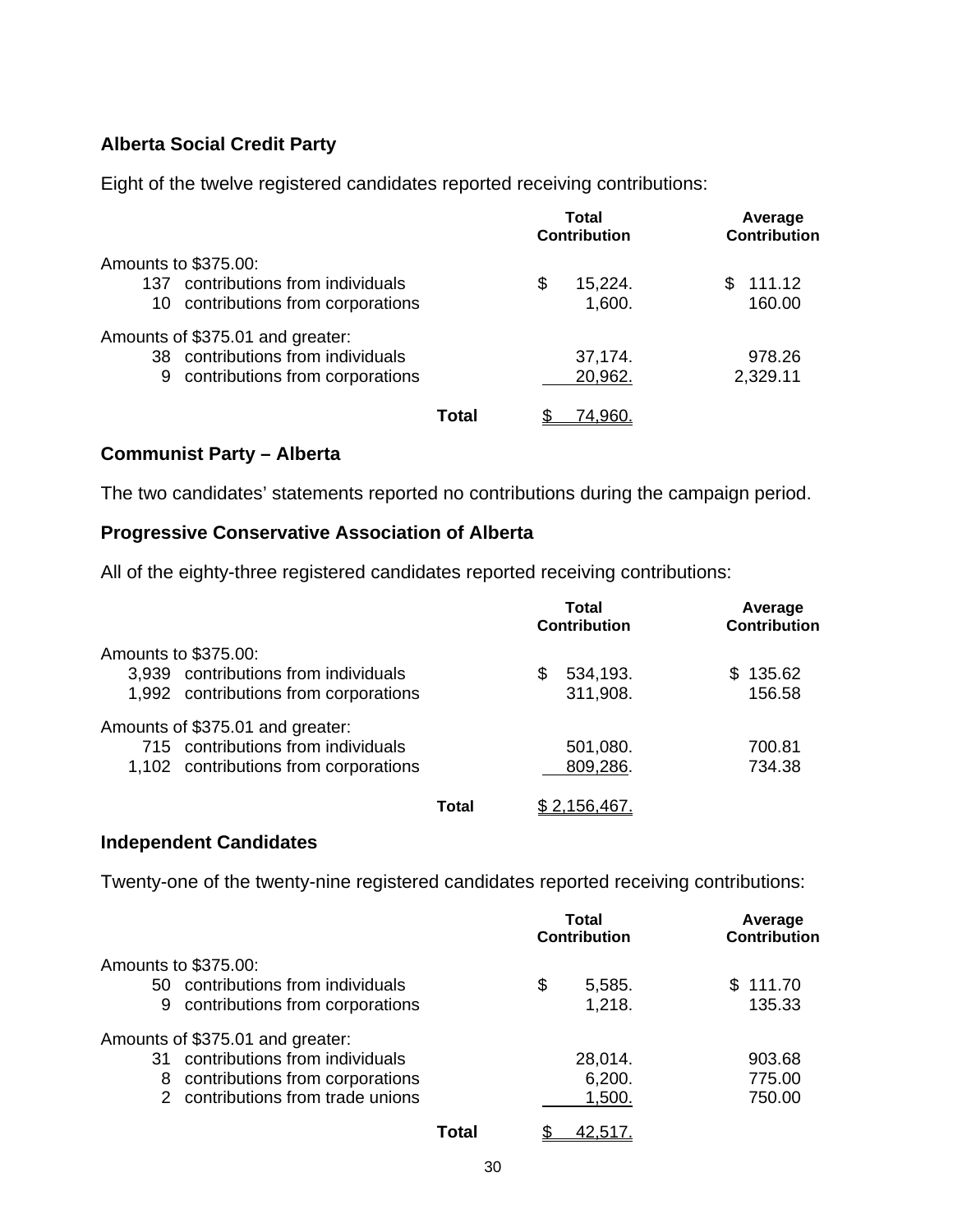## **Average Contributions to Candidates**

|                                                                                                                     | Total<br><b>Contribution</b> |                                 | Average<br><b>Contribution</b> |                            |
|---------------------------------------------------------------------------------------------------------------------|------------------------------|---------------------------------|--------------------------------|----------------------------|
| Amounts to \$375.00:                                                                                                |                              |                                 |                                |                            |
| 7,033 contributions from individuals<br>2,384 contributions from corporations<br>contributions from trade unions    | S                            | 880,157.<br>370,197.<br>1,379.  | \$.                            | 125.15<br>155.28<br>197.00 |
| Amounts of \$375.01 and greater:                                                                                    |                              |                                 |                                |                            |
| 1,178 contributions from individuals<br>1,249 contributions from corporations<br>22 contributions from trade unions |                              | 913,926.<br>937,316.<br>17,400. |                                | 775.83<br>750.45<br>790.91 |
|                                                                                                                     |                              |                                 |                                |                            |

## **Political Parties, Candidates – 2001 General Election Contribution Totals**

The total campaign contributions received during the 2001 General Election by registered parties and candidates were:

|                                                                  | Party            | <b>Candidates</b> |    | <b>Total</b> |
|------------------------------------------------------------------|------------------|-------------------|----|--------------|
| <b>Alberta First Party</b>                                       | \$<br>580.       | \$<br>39,248.     | \$ | 39,828.      |
| <b>Alberta Greens</b>                                            | 1,000.           | 4,898.            |    | 5,898.       |
| Alberta Liberal Party                                            | 300,891.         | 802,285.          |    | 1,103,176.   |
| Alberta New Democratic Party                                     | 305,210.         | Nil               |    | 305,210.     |
| <b>Alberta Social Credit Party</b>                               | 1,634.           | 74,960.           |    | 76,594.      |
| <b>Communist Party-Alberta</b>                                   | 960.             | Nil               |    | 960.         |
| <b>Progressive Conservative</b><br><b>Association of Alberta</b> | 1,049,144.       | 2,156,467.        |    | 3,205,611.   |
| <b>Independent Candidates</b>                                    | Nil              | 42,517.           |    | 42,517.      |
| Total                                                            | \$<br>1,659,419. | \$<br>3,120,375.  | S. | 4,779,794.   |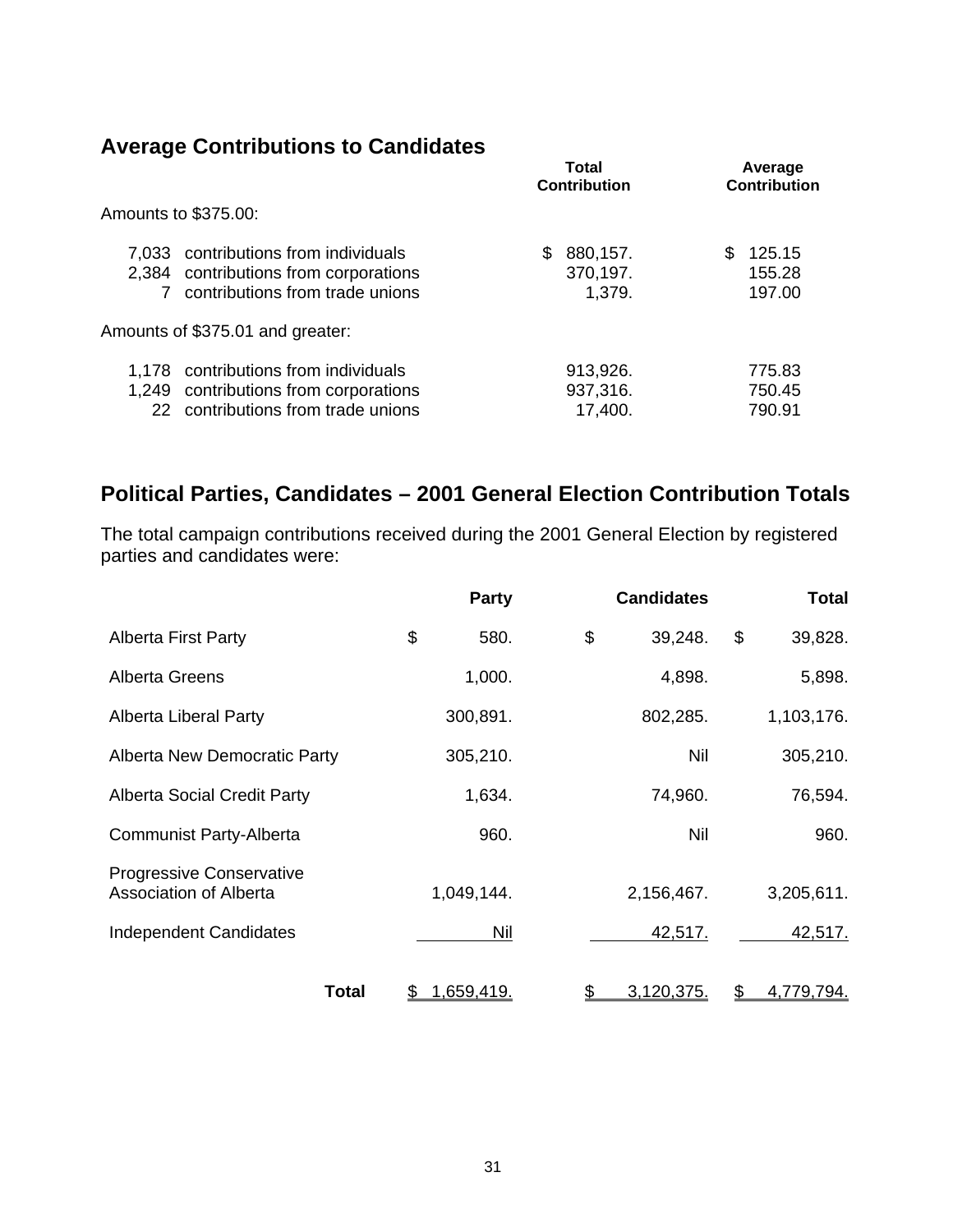### **Summary of 2001 General Election Campaign Period Financial StatementsRegistered Political Parties**

| Registered<br><b>Political</b><br><b>Parties</b> | <b>Amounts to</b><br>\$375.00 | <b>Amounts of</b><br>\$375.01 and<br>greater | <b>Other</b><br>Revenue | <b>Total</b><br>Campaign<br><b>Receipts</b> | <b>Funds</b><br><b>Transferred</b> | Campaign<br><b>Expenses</b> | <b>Total</b><br>Campaign<br><b>Expenses</b> | <b>Surplus</b><br>(Deficit) |
|--------------------------------------------------|-------------------------------|----------------------------------------------|-------------------------|---------------------------------------------|------------------------------------|-----------------------------|---------------------------------------------|-----------------------------|
| <b>AFP</b>                                       | 580.                          | <b>Nil</b>                                   | <b>Nil</b>              | 580.                                        | 300.                               | 50.                         | 350.                                        | 230.                        |
| AG                                               | 1,000.                        | <b>Nil</b>                                   | <b>Nil</b>              | 1,000.                                      | 2,300.                             | 2,136.                      | 4,436.                                      | (3, 436.)                   |
| LIB                                              | 39,695.                       | 261,196.                                     | <b>Nil</b>              | 300,891.                                    | 22,050.                            | 1,228,814.                  | 1,250,864.                                  | (949, 973.)                 |
| <b>NDP</b>                                       | 171,151.                      | 134,059.                                     | <b>Nil</b>              | 305,210.                                    | 215,139.                           | 201,609.                    | 416,749.                                    | (111, 539.)                 |
| <b>APPA</b>                                      | <b>Nil</b>                    | <b>Nil</b>                                   | <b>Nil</b>              | <b>Nil</b>                                  | <b>Nil</b>                         | <b>Nil</b>                  | <b>Nil</b>                                  | <b>Nil</b>                  |
| <b>SC</b>                                        | 1,084.                        | 550.                                         | 2,426.                  | 4,060.                                      | 4,100.                             | 2,503.                      | 6,603.                                      | (2, 543.)                   |
| CP-A                                             | 960.                          | <b>Nil</b>                                   | <b>Nil</b>              | 960.                                        | 1,513.                             | 1,414.                      | 2,727.                                      | (1,767.)                    |
| <b>NLP</b>                                       | <b>Nil</b>                    | <b>Nil</b>                                   | <b>Nil</b>              | <b>Nil</b>                                  | <b>Nil</b>                         | <b>Nil</b>                  | <b>Nil</b>                                  | <b>Nil</b>                  |
| <b>PC</b>                                        | 79,722.                       | 969,422.                                     | 1,207,627.              | 2,256,771.                                  | 215,469.                           | 2,041,302.                  | 2,256,771.                                  | $\mathbf 0$                 |
| <b>REF</b>                                       | <b>Nil</b>                    | <b>Nil</b>                                   | <b>Nil</b>              | <b>Nil</b>                                  | <b>Nil</b>                         | <b>Nil</b>                  | <b>Nil</b>                                  | <b>Nil</b>                  |
| <b>TEP</b>                                       | <b>Nil</b>                    | <b>Nil</b>                                   | <b>Nil</b>              | <b>Nil</b>                                  | <b>Nil</b>                         | <b>Nil</b>                  | <b>Nil</b>                                  | <b>Nil</b>                  |

**Note:** The information presented above represents financial data from the 2001 General Election in capsule form. For information on previous General Elections, reference should be made to the Public Files maintained in this Office (see page 42).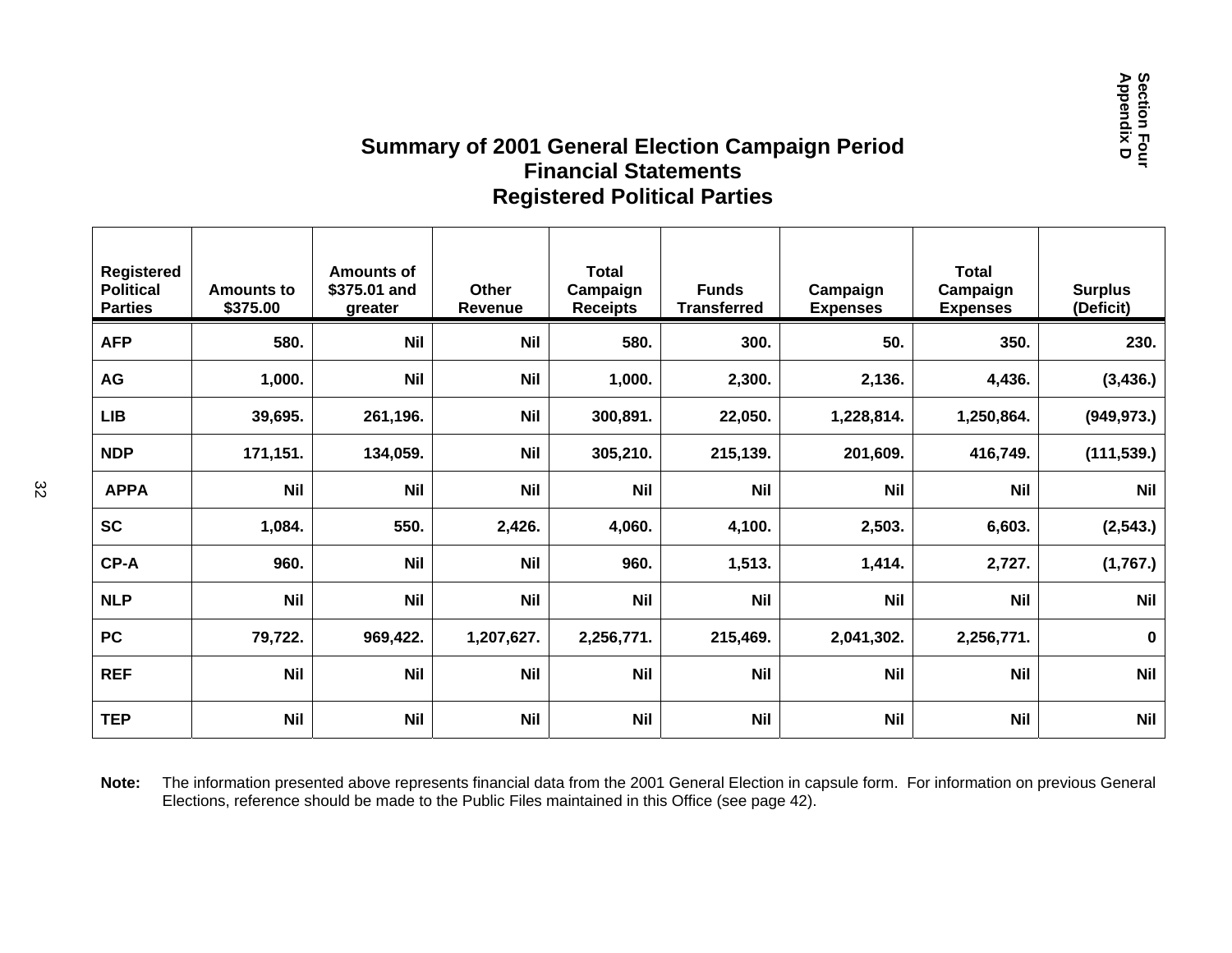## **Summary of 2001 General Election Campaign Period Financial Statements Registered Candidates**

| <b>Electoral Division</b> | Candidates<br>(* Elected) | Party           | Total<br>Contribution | Other<br>Revenue        | Total<br>Campaign<br>Revenue         | Total<br>Campaign<br><b>Expenses</b> |
|---------------------------|---------------------------|-----------------|-----------------------|-------------------------|--------------------------------------|--------------------------------------|
| Athabasca-Wabasca         | Mike CARDINAL*            | PC              | 41,730                | 2,546                   | 44,276                               | 41,425                               |
|                           | lan HOPFE                 | AG              | 173                   | 300                     | 473                                  | 451                                  |
|                           | David KLASSEN             | SC              | <b>NIL</b>            | 25                      | 25                                   | 362                                  |
|                           | Colin PIQUETTE            | <b>NDP</b>      | <b>NIL</b>            | 6,854                   | 6,854                                | 7,804                                |
|                           | AI WURFEL                 | LIB             | 5,238                 | 5,290                   | 10,528                               | 10,560                               |
| Lesser Slave Lake         | Doris BANNISTER           | <b>NDP</b>      | <b>NIL</b>            | 210                     | $\overline{210}$                     | 225                                  |
|                           | Pearl CALAHASEN*          | PC              | 54,987                | 43,655                  | 98,642                               | 61,642                               |
|                           | <b>Rick NOEL</b>          | LIB             | 6,518                 | 5,063                   | 11,581                               | 11,323                               |
| Calgary-Bow               | Margaret ASKIN            | <b>IND</b>      | 1,100                 | $\overline{\text{NIL}}$ | 1,100                                | 1,078                                |
|                           | <b>Jeff BAYLISS</b>       | <b>NDP</b>      |                       |                         | Did not file the required statement. |                                      |
|                           | Alana DELONG*             | PC              | 12,615                | 28,574                  | 41,189                               | 25,266                               |
|                           | Kelly MCDONNELL           | LIB             | 11,219                | 4,602                   | 15,821                               | 15,831                               |
|                           | Jan TRISKA                | AG              | 608                   | 200                     | 808                                  | 808                                  |
| Calgary-Buffalo           | Harvey CENAIKO*           | PC              | 26,828                | 44,054                  | 70,883                               | 62,836                               |
|                           | <b>Brian EDY</b>          | LIB             | 7,914                 | 11,503                  | 19,417                               | 16,417                               |
|                           | Neil MCKINNON             | <b>NDP</b>      | <b>NIL</b>            | 2,468                   | 2,468                                | 2,468                                |
|                           | Dave SCHWARTZ             | SC              | 720                   | <b>NIL</b>              | 720                                  | 720                                  |
| Calgary-Cross             | Yvonne FRITZ*             | $\overline{PC}$ | 14,253                | 18,241                  | 32,494                               | 16,421                               |
|                           | Keith JONES               | LIB             | 5,781                 | 657                     | 6,438                                | 6,438                                |
|                           | Ramiro MORA               | <b>NDP</b>      | <b>NIL</b>            | 882                     | 882                                  | 882                                  |
| Calgary-Currie            | Jon LORD*                 | $\overline{PC}$ | 15,745                | 20,164                  | 35,909                               | 29,628                               |
|                           | J. Bruce MILLER           | <b>IND</b>      | 3,615                 | <b>NIL</b>              | 3,615                                | 3,788                                |
|                           | Garth MUNDLE              | <b>NDP</b>      | <b>NIL</b>            | 11,228                  | 11,228                               | 9,786                                |
|                           | Pat MURRAY                | LIB             | 6,205                 | 2,530                   | 8,735                                | 3,978                                |
| Calgary-East              | Moe AMERY*                | PC              | 15,726                | 10,411                  | 26,137                               | 22,436                               |
|                           | Giorgio CATTABENI         | <b>NDP</b>      | <b>NIL</b>            | 845                     | 845                                  | 845                                  |
|                           | Jason DEVINE              | CP-A            | <b>NIL</b>            | 1,114                   | 1,114                                | 1,113                                |
|                           | <b>Brendan DUNPHY</b>     | LIB             | 16,565                | 1,000                   | 17,565                               | 20,266                               |
|                           | Alan SCHOONOVER           | SC              | 200                   | <b>NIL</b>              | 200                                  | 1,610                                |
| Calgary-Egmont            | Shawn CHRISTIE            | <b>NDP</b>      | <b>NIL</b>            | 1,377                   | 1,377                                | 490                                  |
|                           | Denis HERARD*             | PC              | 11,534                | 22,683                  | 34,217                               | 26,001                               |
|                           | Bradley R. LANG           | <b>IND</b>      | <b>NIL</b>            | <b>NIL</b>              | <b>NIL</b>                           | 965                                  |
|                           | Wayne LENHARDT            | LIB             | 4,783                 | 2,873                   | 7,656                                | 7,453                                |
| Calgary-Elbow             | Ralph KLEIN*              | PC              | 86,525                | 13,592                  | 100,117                              | 45,337                               |
|                           | Monier M. RAHALL          | IND             |                       |                         | Did not file the required statement. |                                      |
|                           | Harold SWANSON            | LIB             | 20,928                | 9,463                   | 30,391                               | 43,571                               |
|                           | Mathew ZACHARIAH          | <b>NDP</b>      | <b>NIL</b>            | 2,120                   | 2,120                                | 1,477                                |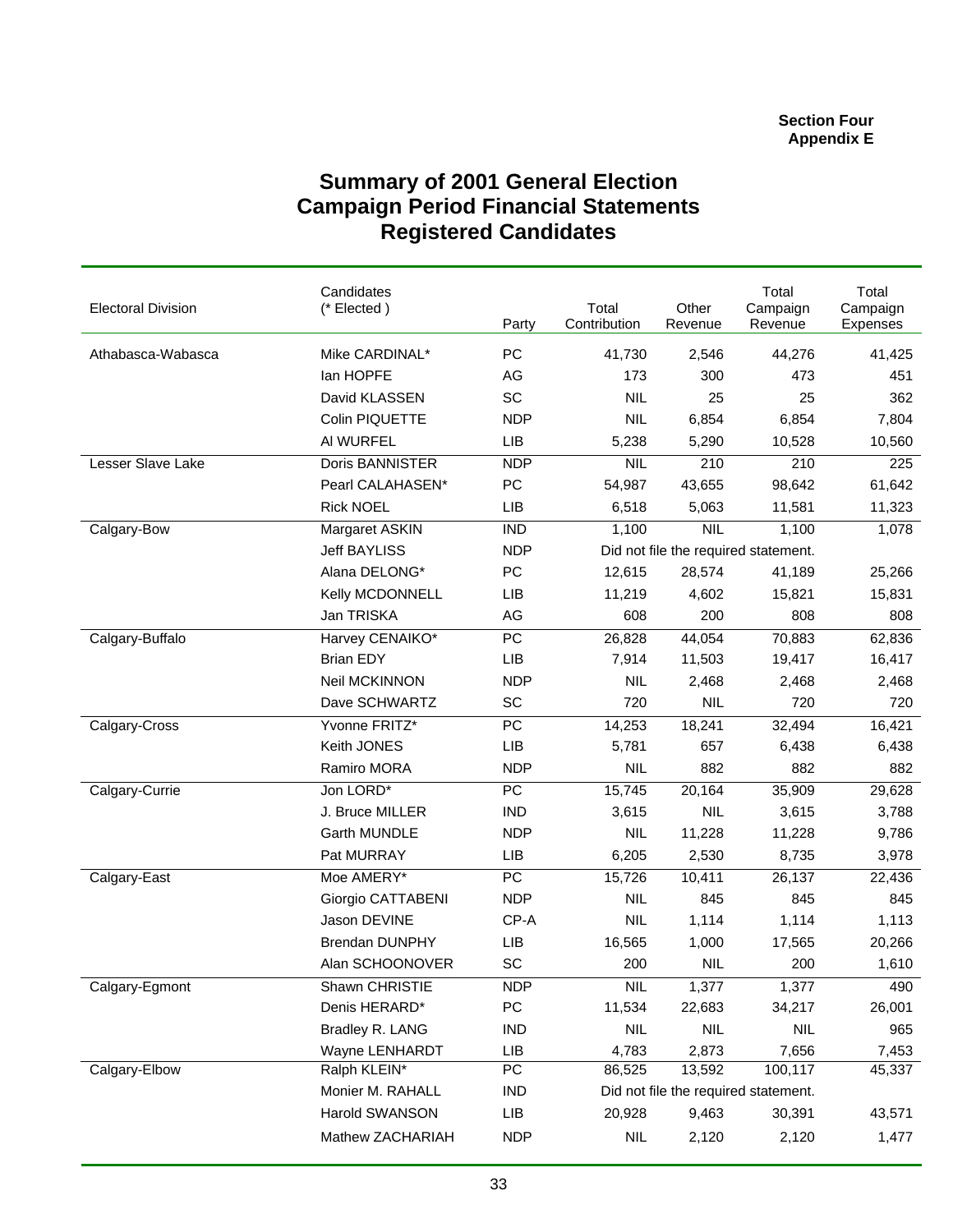| <b>Electoral Division</b> | Candidates<br>(* Elected) | Party           | Total<br>Contribution | Other<br>Revenue | Total<br>Campaign<br>Revenue | Total<br>Campaign<br>Expenses |
|---------------------------|---------------------------|-----------------|-----------------------|------------------|------------------------------|-------------------------------|
| Calgary-Fish Creek        | Marc DOLL                 | LIB             | 6,248                 | 4,689            | 10,936                       | 10,936                        |
|                           | Heather FORSYTH*          | PC              | 16,071                | 16,471           | 32,542                       | 27,917                        |
|                           | Ryan TODD                 | <b>NDP</b>      | <b>NIL</b>            | 340              | 340                          | 340                           |
| Calgary-Foothills         | Jon ADAMS                 | <b>NDP</b>      | NIL                   | 2,333            | 2,333                        | 2,194                         |
|                           | Harry B. CHASE            | LIB             | 7,883                 | 3,712            | 11,595                       | 9,970                         |
|                           | Pat NELSON*               | PC              | 39,092                | 3,739            | 42,830                       | 38,236                        |
| Calgary-Fort              | Michael ALVERES-TOVE      | AG              | 100                   | 300              | 400                          | 400                           |
|                           | Wayne CAO*                | PC              | 11,192                | 24,745           | 35,937                       | 33,127                        |
|                           | Metro DEMCHYNSKI          | <b>IND</b>      | <b>NIL</b>            | <b>NIL</b>       | <b>NIL</b>                   | 4,751                         |
|                           | Vinay DEY                 | <b>NDP</b>      | <b>NIL</b>            | 4,601            | 4,601                        | 1,108                         |
|                           | R. Chick HURST            | SC              | 6,949                 | <b>NIL</b>       | 6,949                        | 7,074                         |
|                           | <b>Brian HUSKINS</b>      | LIB             | 8,197                 | 3,813            | 12,109                       | 17,934                        |
|                           | <b>Wyatt MCINTYRE</b>     | <b>AFP</b>      | 625                   | 25               | 650                          | 650                           |
|                           | <b>Brian SLATER</b>       | <b>IND</b>      | 1,300                 | <b>NIL</b>       | 1,300                        | 1,300                         |
| Calgary-Glenmore          | Michael BROADHURST        | LIB             | 24,316                | 5,600            | 29,916                       | 30,806                        |
|                           | James S. KOHUT            | AG              | 2,000                 | 200              | 2,200                        | 2,056                         |
|                           | Ron STEVENS*              | PC              | 42,735                | 53,640           | 96,374                       | 49,453                        |
|                           | Jennifer STEWART          | <b>NDP</b>      | <b>NIL</b>            | 1,106            | 1,106                        | 1,106                         |
| Calgary-Lougheed          | Marlene GRAHAM*           | $\overline{PC}$ | 21,281                | 60,747           | 82,027                       | 46,878                        |
|                           | Pete MONTGOMERY           | LIB             | 6,153                 | 1,574            | 7,727                        | 6,153                         |
|                           | Marc POWER                | <b>NDP</b>      | <b>NIL</b>            | 1,368            | 1,368                        | 1,368                         |
| Calgary-McCall            | Rory M. CORY              | $\overline{SC}$ | 507                   | <b>NIL</b>       | 507                          | 507                           |
|                           | Darryl ELVERS             | <b>AFP</b>      | 250                   | 96               | 346                          | 346                           |
|                           | John PHILLIPS             | LIB             | 2,500                 | 6,415            | 8,915                        | 8,771                         |
|                           | Shiraz SHARIFF*           | PC              | 41,437                | 28,799           | 70,236                       | 67,922                        |
|                           | Preet SIHOTA              | <b>NDP</b>      | <b>NIL</b>            | 1,507            | 1,507                        | 2,007                         |
| Calgary-Montrose          | <b>Art DANIELSON</b>      | LIB             | 5,361                 | 1,500            | 6,861                        | 6,859                         |
|                           | Hung PHAM*                | PC              | 33,738                | 9,359            | 43,097                       | 42,915                        |
|                           | Robert SCOBEL             | <b>NDP</b>      | <b>NIL</b>            | 703              | 703                          | 703                           |
| Calgary-Mountain View     | Mark HLADY*               | PC              | 39,207                | 27,761           | 66,968                       | 43,297                        |
|                           | Keith PURDY               | <b>NDP</b>      | <b>NIL</b>            | 9,376            | 9,376                        | 6,472                         |
|                           | Jennifer SPENCER          | <b>LIB</b>      | 5,923                 | 1,000            | 6,923                        | 6,846                         |
| Calgary-North Hill        | Darryl G. HAWKINS         | LIB             | 7,496                 | 4,164            | 11,660                       | 11,660                        |
|                           | Darcy KRAUS               | AG              | 725                   | 200              | 925                          | 608                           |
|                           | Richard MAGNUS*           | PC              | 9,184                 | 18,404           | 27,588                       | 27,146                        |
|                           | <b>Christine MCGREGOR</b> | <b>NDP</b>      | <b>NIL</b>            | 3,782            | 3,782                        | 2,139                         |
| Calgary-North West        | Paul ALLARD               | <b>LIB</b>      | 2,472                 | 1,200            | 3,672                        | 3,559                         |
|                           | Patricia ALWARD           | <b>NDP</b>      | <b>NIL</b>            | 575              | 575                          | 575                           |
|                           | Greg MELCHIN*             | PC              | 20,250                | 24,529           | 44,778                       | 37,001                        |
|                           | Douglas A. PICKEN         | SC              | 546                   | 275              | 821                          | 821                           |
| Calgary-Nose Creek        | Gary MAR*                 | PC              | 51,975                | 40,354           | 92,329                       | 64,740                        |
|                           | Eileen NESBITT            | <b>NDP</b>      | <b>NIL</b>            | 200              | 200                          | 200                           |
|                           | Peter WILLOTT             | LIB             | 3,270                 | 3,498            | 6,768                        | 8,589                         |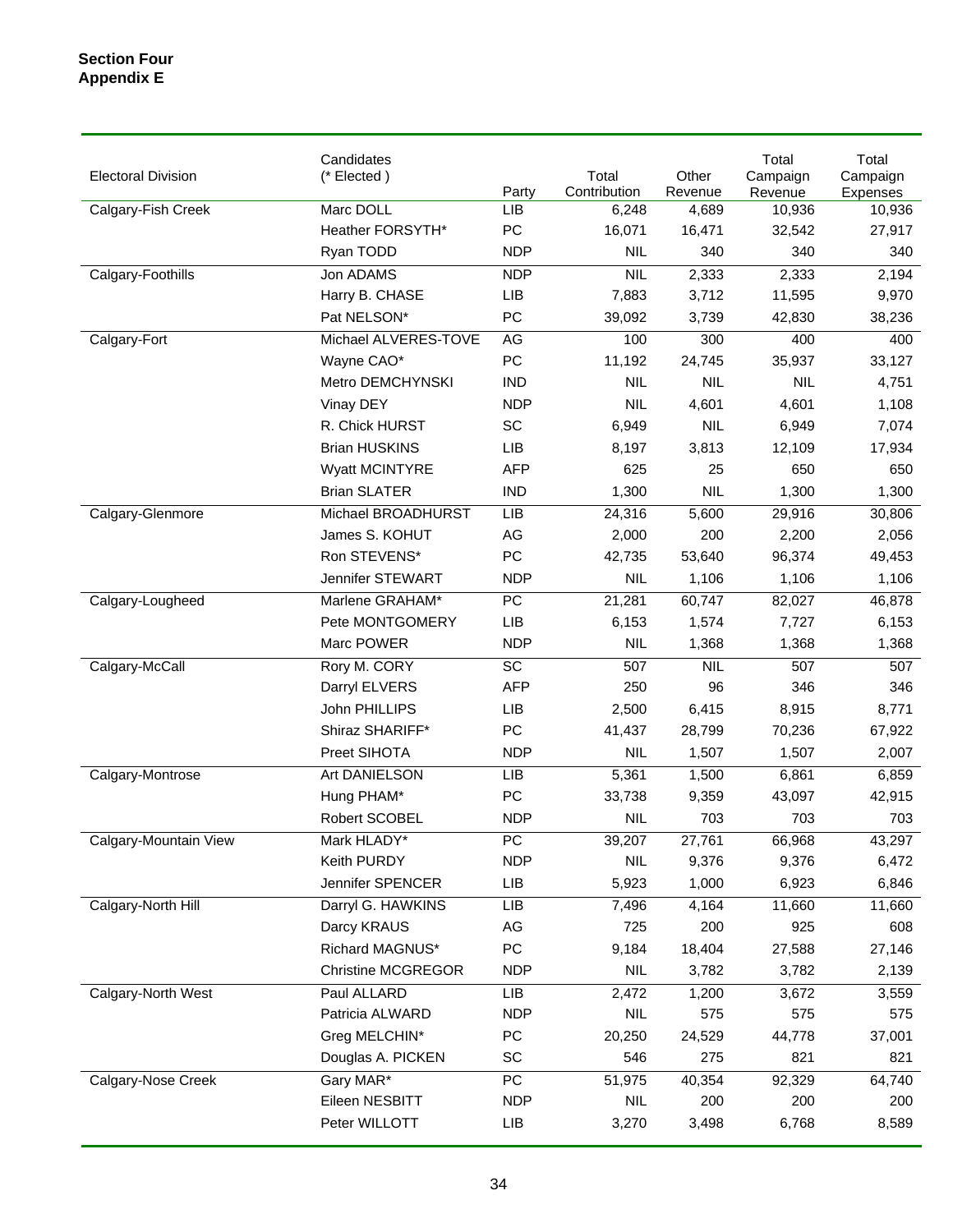| <b>Electoral Division</b>    | Candidates<br>(* Elected) |                 | Total        | Other      | Total<br>Campaign | Total<br>Campaign |
|------------------------------|---------------------------|-----------------|--------------|------------|-------------------|-------------------|
|                              |                           | Party           | Contribution | Revenue    | Revenue           | Expenses          |
| Calgary-Shaw                 | Cindy ADY*                | <b>PC</b>       | 22,335       | 28,637     | 50,972            | 37,580            |
|                              | Kevin AGAR                | <b>IND</b>      | 982          | <b>NIL</b> | 982               | 982               |
|                              | Ryan FALKENBERG           | <b>NDP</b>      | <b>NIL</b>   | 200        | 200               | 200               |
|                              | Jim MCPHERSON             | <b>LIB</b>      | 3,050        | 2,183      | 5,233             | 5,233             |
|                              | Darren POPIK              | <b>IND</b>      | 558          | 167        | 725               | 725               |
|                              | Peter SINGLETON           | <b>AFP</b>      | 16,500       | <b>NIL</b> | 16,500            | 18,628            |
| Calgary-Varsity              | Tavis DU PREEZ            | AG              | 896          | 200        | 1,096             | 1,096             |
|                              | Carrol JAQUES             | <b>LIB</b>      | 5,764        | 13,215     | 18,979            | 18,148            |
|                              | Susan SCOTT               | <b>NDP</b>      | <b>NIL</b>   | 14,269     | 14,269            | 13,731            |
|                              | Murray D. SMITH*          | PC              | 56,700       | 29,537     | 86,237            | 51,281            |
| Calgary-West                 | <b>Greg KLASSEN</b>       | <b>NDP</b>      | <b>NIL</b>   | 3,927      | 3,927             | 3,668             |
|                              | Karen KRYCZKA*            | PC              | 15,303       | 27,120     | 42,424            | 35,398            |
|                              | Lorne B. NEUDORF          | <b>LIB</b>      | 4,782        | 1,224      | 6,007             | 3,795             |
| Edmonton-Beverly-Clareview   | Elisabeth BALLERMANN      | <b>NDP</b>      | <b>NIL</b>   | 30,143     | 30,143            | 34,071            |
|                              | Tanya GILL                | <b>IND</b>      | 200          | <b>NIL</b> | 200               | 200               |
|                              | <b>Baunita MACKAY</b>     | <b>LIB</b>      | 17,141       | 8,723      | 25,864            | 30,965            |
|                              | Ken SHIPKA                | <b>IND</b>      | 3,345        | 80         | 3,425             | 3,435             |
|                              | Julius YANKOWSKY*         | PC              | 22,695       | 14,991     | 37,686            | 35,483            |
|                              | Teo ZANETIC               | <b>AFP</b>      | 200          | <b>NIL</b> | 200               | 200               |
| Edmonton-Calder              | <b>Christine BURDETT</b>  | <b>NDP</b>      | NIL          | 49,333     | 49,333            | 34,372            |
|                              | <b>Brent RATHGEBER*</b>   | PC              | 8,640        | 13,785     | 22,425            | 19,971            |
|                              | Lance WHITE               | <b>LIB</b>      | 16,317       | 4,377      | 20,694            | 20,694            |
| <b>Edmonton-Castle Downs</b> | Michael CHARROIS          | <b>NDP</b>      | <b>NIL</b>   | 4,049      | 4,049             | 4,049             |
|                              | Thomas A. LUKASZUK*       | PC              | 24,218       | 39,647     | 63,864            | 62,591            |
|                              | <b>Boris YAREMKO</b>      | <b>LIB</b>      | 9,728        | 1,100      | 10,828            | 10,830            |
| Edmonton-Centre              | Laurie BLAKEMAN*          | <b>LIB</b>      | 8,042        | 20,092     | 28,134            | 21,320            |
|                              | David EGGEN               | <b>NDP</b>      | <b>NIL</b>   | 8,043      | 8,043             | 12,094            |
|                              | Naomi RANKIN              | CP-A            | <b>NIL</b>   | 1000       | 1000              | 805               |
|                              | Don J. WEIDEMAN           | <b>PC</b>       | 14,800       | 10,386     | 25,186            | 24,478            |
| Edmonton-Ellerslie           | Debby CARLSON*            | LІВ             | 20,670       | 9,025      | 29,695            | 28,593            |
|                              | Deborah MORRISON          | <b>NDP</b>      | <b>NIL</b>   | 8,646      | 8,646             | 9,503             |
|                              | Sukhi RANDHAWA            | PC              | 13,940       | 21,258     | 35,198            | 35,198            |
| Edmonton-Glengarry           | <b>Andrew BENIUK</b>      | $\overline{PC}$ | 10,535       | 19,535     | 30,070            | 25,245            |
|                              | <b>Bill BONNER*</b>       | LIB             | 7,233        | 7,335      | 14,568            | 14,322            |
|                              | Shane WATT                | <b>NDP</b>      | <b>NIL</b>   | 926        | 926               | 952               |
| Edmonton-Glenora             | <b>Guy DESROSIERS</b>     | <b>NDP</b>      | <b>NIL</b>   | 9,813      | 9,813             | 9,086             |
|                              | Drew HUTTON*              | PC              | 32,842       | 39,856     | 72,697            | 66,807            |
|                              | <b>Howard SAPERS</b>      | LIB             | 13,620       | 16,912     | 30,532            | 30,074            |
| Edmonton-Gold Bar            | Peter CROSS               | <b>NDP</b>      | <b>NIL</b>   | 4,173      | 4,173             | 2,821             |
|                              | David FLETCHER            | PC              | 6,381        | 12,275     | 18,655            | 16,743            |
|                              | Hugh MACDONALD*           | LIB             | 10,558       | 13,094     | 23,652            | 20,064            |
|                              | Margaret MAREAN           | AG              | 30           | 200        | 230               | 222               |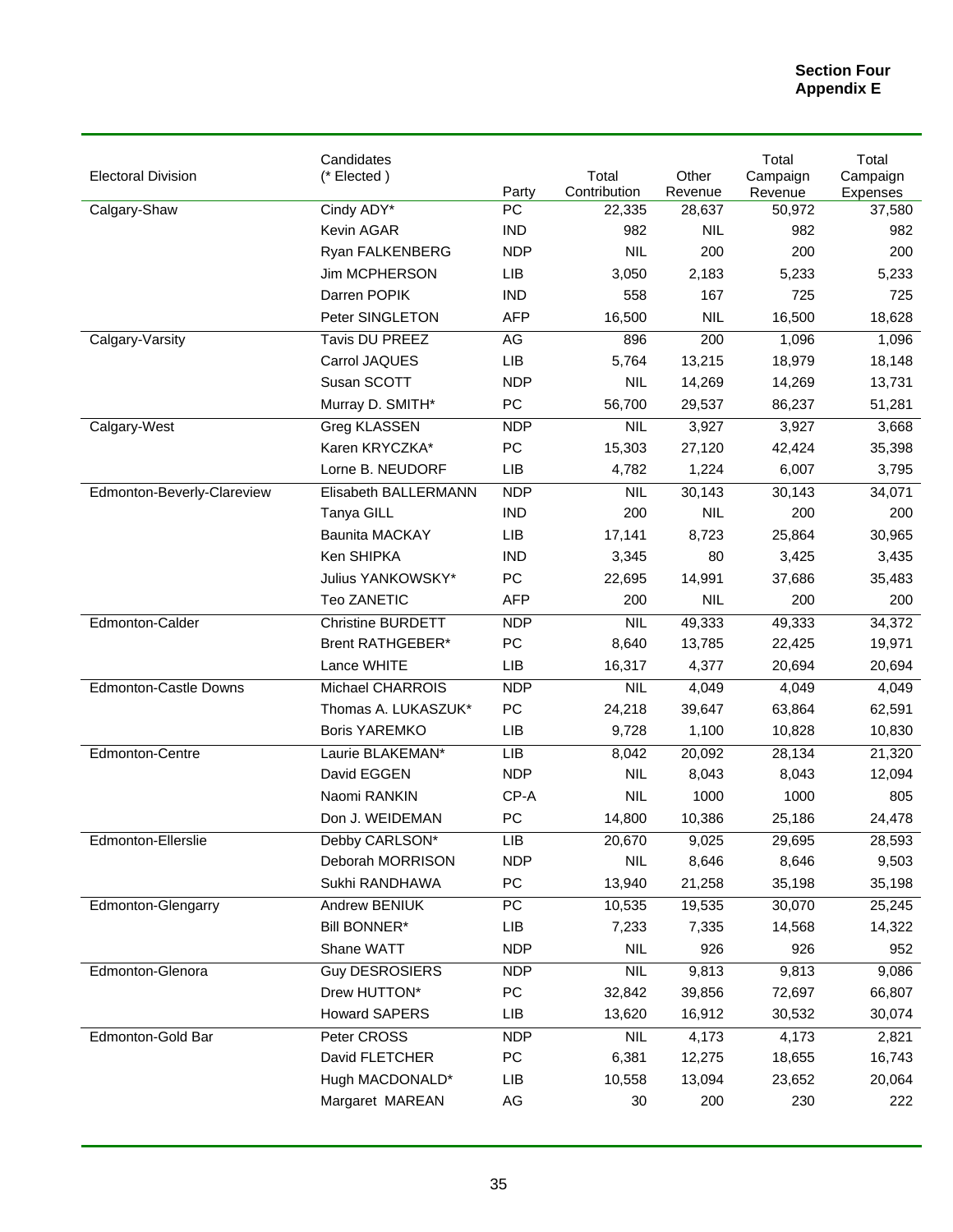| <b>Electoral Division</b>  | Candidates<br>(* Elected) | Party           | Total<br>Contribution | Other<br>Revenue | Total<br>Campaign<br>Revenue | Total<br>Campaign<br>Expenses |
|----------------------------|---------------------------|-----------------|-----------------------|------------------|------------------------------|-------------------------------|
| Edmonton-Highlands         | Robert BILIDA             | PC              | 12,265                | 16,720           | 28,985                       | 28,985                        |
|                            | Kim CASSADY               | LIB             | 7,847                 | 4,072            | 11,919                       | 11,919                        |
|                            | Brian MASON*              | <b>NDP</b>      | <b>NIL</b>            | 17,313           | 17,313                       | 19,616                        |
| Edmonton-Manning           | Ed GIBBONS                | <b>LIB</b>      | 16,272                | 9,036            | 25,308                       | 25,358                        |
|                            | H. RAZGA                  | <b>NDP</b>      | <b>NIL</b>            | 12,223           | 12,223                       | 12,815                        |
|                            | Tony VANDERMEER*          | PC              | 12,560                | 18,318           | 30,878                       | 30,540                        |
| Edmonton-McClung           | Lorne DACH                | <b>NDP</b>      | <b>NIL</b>            | 4,769            | 4,769                        | 4,448                         |
|                            | Patrick D. ELLIS          | <b>IND</b>      | 1,507                 | <b>NIL</b>       | 1,507                        | 1,507                         |
|                            | Nancy J. MACBETH          | LIB             | 15,285                | 12,092           | 27,377                       | 21,493                        |
|                            | Mark P. NORRIS*           | PC              | 47,160                | 29,780           | 76,940                       | 76,640                        |
| Edmonton-Meadowlark        | Mike HUDEMA               | <b>NDP</b>      | <b>NIL</b>            | 3,236            | 3,236                        | 3,002                         |
|                            | Karen LEIBOVICI           | LIB             | 23,644                | 6,392            | 30,036                       | 29,633                        |
|                            | Bob MASKELL*              | PC              | 9,180                 | 19,831           | 29,012                       | 23,786                        |
|                            | Peggy MORTON              | <b>IND</b>      | 711                   | <b>NIL</b>       | 711                          | 711                           |
| <b>Edmonton-Mill Creek</b> | <b>Bharat AGNIHOTRI</b>   | LIB             | 18,514                | 14,143           | 32,657                       | 32,456                        |
|                            | Kyle HARVEY               | <b>AFP</b>      | 600                   | <b>NIL</b>       | 600                          | 750                           |
|                            | Harlan LIGHT              | AG              | <b>NIL</b>            | 400              | 400                          | 400                           |
|                            | Edwin VILLANIA            | <b>NDP</b>      | <b>NIL</b>            | 5,558            | 5,558                        | 8,116                         |
|                            | Gene ZWOZDESKY*           | PC              | 42,379                | 19,313           | 61,692                       | 47,833                        |
| Edmonton-Mill Woods        | Carl BENITO               | $\overline{PC}$ | 6,987                 | 24,380           | 31,367                       | 30,792                        |
|                            | Mel H. BUFFALO            | <b>NDP</b>      | <b>NIL</b>            | 2,208            | 2,208                        | 2,099                         |
|                            | Don MASSEY*               | <b>LIB</b>      | 9,110                 | 5,670            | 14,780                       | 21,691                        |
| Edmonton-Norwood           | <b>Brian BECHTEL</b>      | <b>LIB</b>      | 7,335                 | 7,447            | 14,782                       | 15,638                        |
|                            | Gary MASYK*               | PC              | 6,504                 | 10,198           | 16,701                       | 14,608                        |
|                            | Harvey VOOGD              | <b>NDP</b>      | <b>NIL</b>            | 12,908           | 12,908                       | 14,647                        |
| Edmonton-Riverview         | Wendy KINSELLA            | $\overline{PC}$ | 46,391                | 21,862           | 68,253                       | 53,720                        |
|                            | Doug MCLACHLAN            | <b>NDP</b>      | <b>NIL</b>            | 19,609           | 19,609                       | 12,250                        |
|                            | Jerry PASCHEN             | AG              | 30                    | 200              | 230                          | 237                           |
|                            | Kevin TAFT*               | <b>LIB</b>      | 41,829                | 106              | 41,935                       | 39,025                        |
| Edmonton-Rutherford        | Shane MACDONALD           | <b>NDP</b>      | NIL                   | 3,738            | 3,738                        | 3,738                         |
|                            | lan MCCLELLAND*           | PC              | 27,100                | 19,886           | 46,986                       | 35,889                        |
|                            | <b>Rick MILLER</b>        | LIB             | 6,001                 | 9,704            | 15,706                       | 16,381                        |
| Edmonton-Strathcona        | <b>Jim JACUTA</b>         | LIB             | 3,500                 | 1,500            | 5,000                        | 4,860                         |
|                            | James LAKINN              | <b>AFP</b>      | 200                   | <b>NIL</b>       | 200                          | 200                           |
|                            | John LOGAN                | PC              | 23,859                | 26,147           | 50,606                       | 47,934                        |
|                            | Raj PANNU*                | <b>NDP</b>      | <b>NIL</b>            | 47,465           | 47,465                       | 31,388                        |
| Edmonton-Whitemud          | Katie Oppen BENSCHOP      | <b>NDP</b>      | <b>NIL</b>            | 6,230            | 6,230                        | 6,230                         |
|                            | David HANCOCK*            | PC              | 103,908               | 46,970           | 150,878                      | 62,716                        |
|                            | <b>Bruce KING</b>         | LIB             | 9,752                 | 3,915            | 13,667                       | 13,667                        |
| Airdrie-Rocky View         | Carol HALEY*              | PC              | 25,305                | 24,593           | 49,898                       | 33,198                        |
|                            | Christopher HILL          | <b>NDP</b>      | NIL                   | 744              | 744                          | 744                           |
|                            | Thomas HUMBLE             | <b>IND</b>      | 300                   | <b>NIL</b>       | 300                          | 1,014                         |
|                            | Carol L'ABBEE             | LIB             | 2,725                 | 2,142            | 4,867                        | 5,202                         |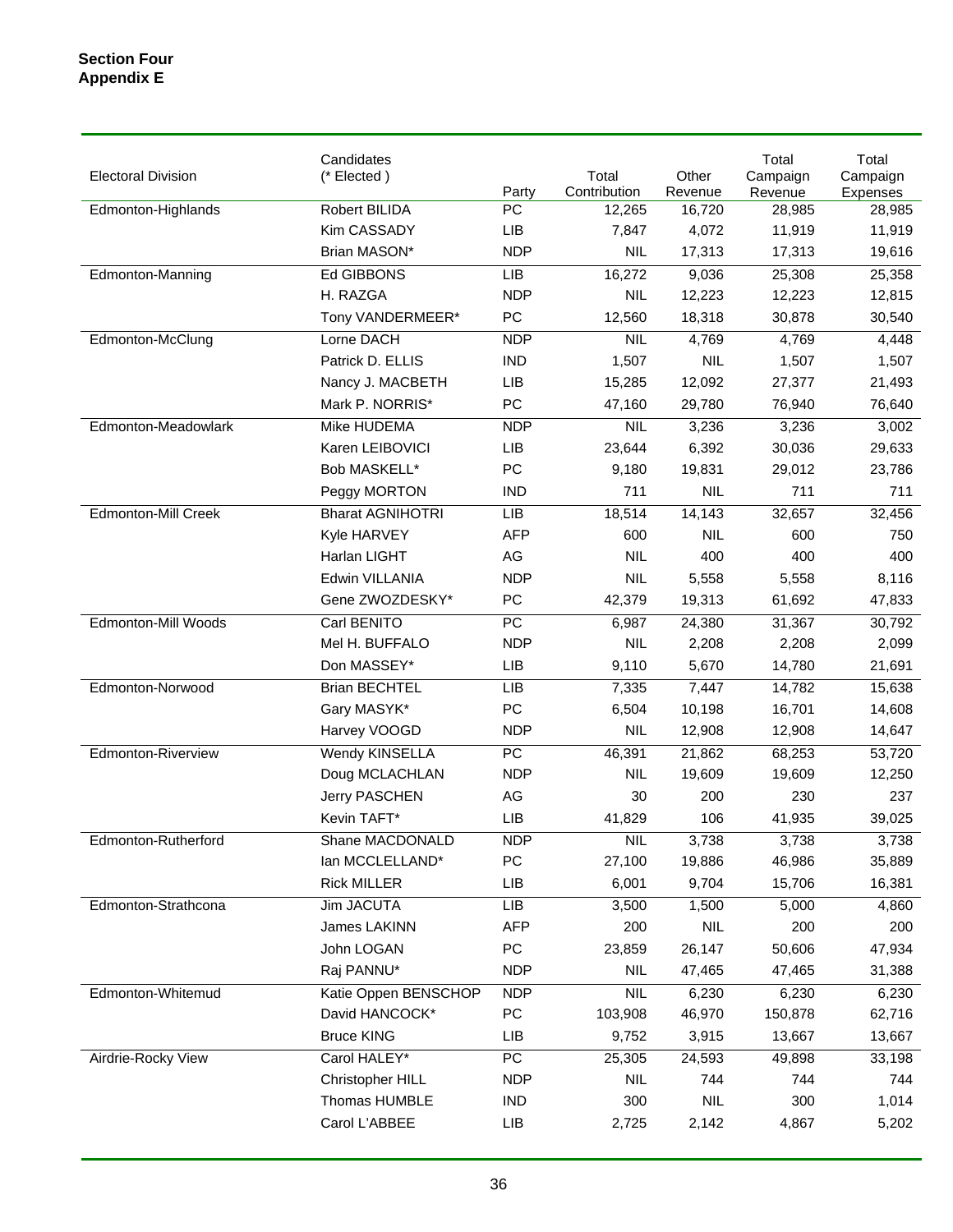| <b>Electoral Division</b>   | Candidates<br>(* Elected)          | Party                    | Total<br>Contribution | Other<br>Revenue  | Total<br>Campaign<br>Revenue                   | Total<br>Campaign<br>Expenses |
|-----------------------------|------------------------------------|--------------------------|-----------------------|-------------------|------------------------------------------------|-------------------------------|
| Banff-Cochrane              | Cathy HARROP                       | <b>NDP</b>               | NIL.                  | 4,863             | 4,863                                          | 4,407                         |
|                             | Norman KENT                        | LIB                      | 6,011                 | 1,033             | 7,044                                          | 10,035                        |
|                             | Cory MORGAN                        | <b>IND</b>               | 1,500                 | <b>NIL</b>        | 1,500                                          | 1,500                         |
|                             | Janis TARCHUK*                     | PC                       | 24,847                | 51,255            | 76,091                                         | 51,724                        |
| <b>Barrhead-Westlock</b>    | Suzanne FORBES                     | <b>NDP</b>               | <b>NIL</b>            | 1,341             | 1,341                                          | 1,716                         |
|                             | Laurie HODGE                       | LIB                      | 3,425                 | <b>NIL</b>        | 3,425                                          | 2,980                         |
|                             | Ken KOWALSKI*                      | PC                       | 10,595                | 49,944            | 60,539                                         | 50,332                        |
|                             | Jeff WILLERTON                     | SC                       | 4,220                 | 3,000             | 7,220                                          | 6,873                         |
| Bonnyville-Cold Lake        | Denis DUCHARME*                    | PC                       | 28,825                | 9,948             | 38,772                                         | 30,050                        |
|                             | James SKRETTEBERG                  | <b>IND</b>               | 799                   | <b>NIL</b>        | 799                                            | 784                           |
|                             | Ellen ULFSTEN                      | <b>NDP</b>               | <b>NIL</b>            | 668               | 668                                            | 668                           |
|                             | Ronald YOUNG                       | <b>LIB</b>               | 5,229                 | 2,020             | 7,249                                          | 7,249                         |
| Cardston-Taber-Warner       | Ron HANCOCK                        | LIB                      | 6,119                 | 238               | 6,356                                          | 8,119                         |
|                             | Broyce JACOBS*                     | PC                       | 3,975                 | 25,447            | 29,422                                         | 15,505                        |
|                             | John REIL                          | <b>AFP</b>               | 7,725                 | 900               | 8,625                                          | 9,549                         |
|                             | Suzanne SIRIAS                     | <b>NDP</b>               | <b>NIL</b>            | 707               | 707                                            | 378                           |
| Clover Bar-Ft. Saskatchewan | William (Skip) GORDON              | LIB                      | 11,567                | 7,170             | 18,737                                         | 21,646                        |
|                             | Rob LOUGHEED*                      | PC                       | 9,818                 | 28,523            | 38,341                                         | 32,211                        |
|                             | Merrill STEWART                    | <b>NDP</b>               | <b>NIL</b>            | 4,280             | 4,280                                          | 3,412                         |
| <b>Cypress-Medicine Hat</b> | <b>Cliff ANTEN</b>                 | <b>NDP</b>               | NIL                   | 1,524             | 1,524                                          | 1,501                         |
|                             | <b>Beverley</b>                    |                          |                       |                   |                                                |                               |
|                             | <b>BRITTON-CLARKE</b>              | LIB                      | 1,250                 | 8,819             | 10,069                                         | 8,924                         |
|                             | Lorne TAYLOR*                      | PC                       | 35,588                | 12,123            | 47,711                                         | 28,871                        |
| Drayton Valley-Calmar       | Tony ABBOTT*                       | PC                       | 17,248                | 21,007            | 38,255                                         | 35,294                        |
|                             | Roger COLES                        | LIB                      | 18,150                | 16,756            | 34,906                                         | 34,906                        |
|                             | Mark PATTY                         | <b>NDP</b>               | <b>NIL</b>            | 2,652             | 2,652                                          | 1,575                         |
|                             | Roger STEFURA                      | <b>IND</b>               | 10,966                | <b>NIL</b>        | 10,966                                         | 10,966                        |
| Drumheller-Chinook          | <b>Gerry HAMILTON</b>              | <b>NDP</b>               | <b>NIL</b>            | 765               | 765                                            | 515                           |
|                             | Shirley MCCLELLAN*                 | PC                       | 10,590                | 12,761            | 23,351                                         | 13,278                        |
|                             | Greg PYRA<br>Peter SMITS           | LIB<br>SC                | 225<br><b>NIL</b>     | <b>NIL</b><br>220 | 225<br>220                                     | 315                           |
|                             |                                    |                          |                       |                   |                                                | 200                           |
|                             | Eileen WALKER<br><b>Fred EULER</b> | <b>IND</b><br><b>IND</b> | 4,487                 | 5                 | 4,492                                          | 4,479                         |
| Dunvegan                    | Hector GOUDREAU*                   | PC                       | 30,579                | 16,743            | Did not file the required statement.<br>47,322 | 32,733                        |
|                             | Ron (Earl) MILLER                  | <b>IND</b>               | 670                   | <b>NIL</b>        | 670                                            | 3,692                         |
|                             | <b>Bruce RUTLEY</b>                | LIB                      | 10,088                | 6,995             | 17,082                                         | 17,082                        |
|                             | Yvonne SINKEVICH                   | <b>NDP</b>               | <b>NIL</b>            | 7,359             | 7,359                                          | 2,871                         |
| Fort McMurray               | Guy C. BOUTILIER*                  | PC                       | 86,549                | 5,977             |                                                |                               |
|                             | Lyn GORMAN                         | <b>NDP</b>               | <b>NIL</b>            | 18,035            | 95,525<br>18,035                               | 53,203<br>23,568              |
|                             | John S. VYBOH                      | LIB                      | 7,470                 | 917               | 8,387                                          | 8,783                         |
|                             |                                    |                          |                       |                   |                                                |                               |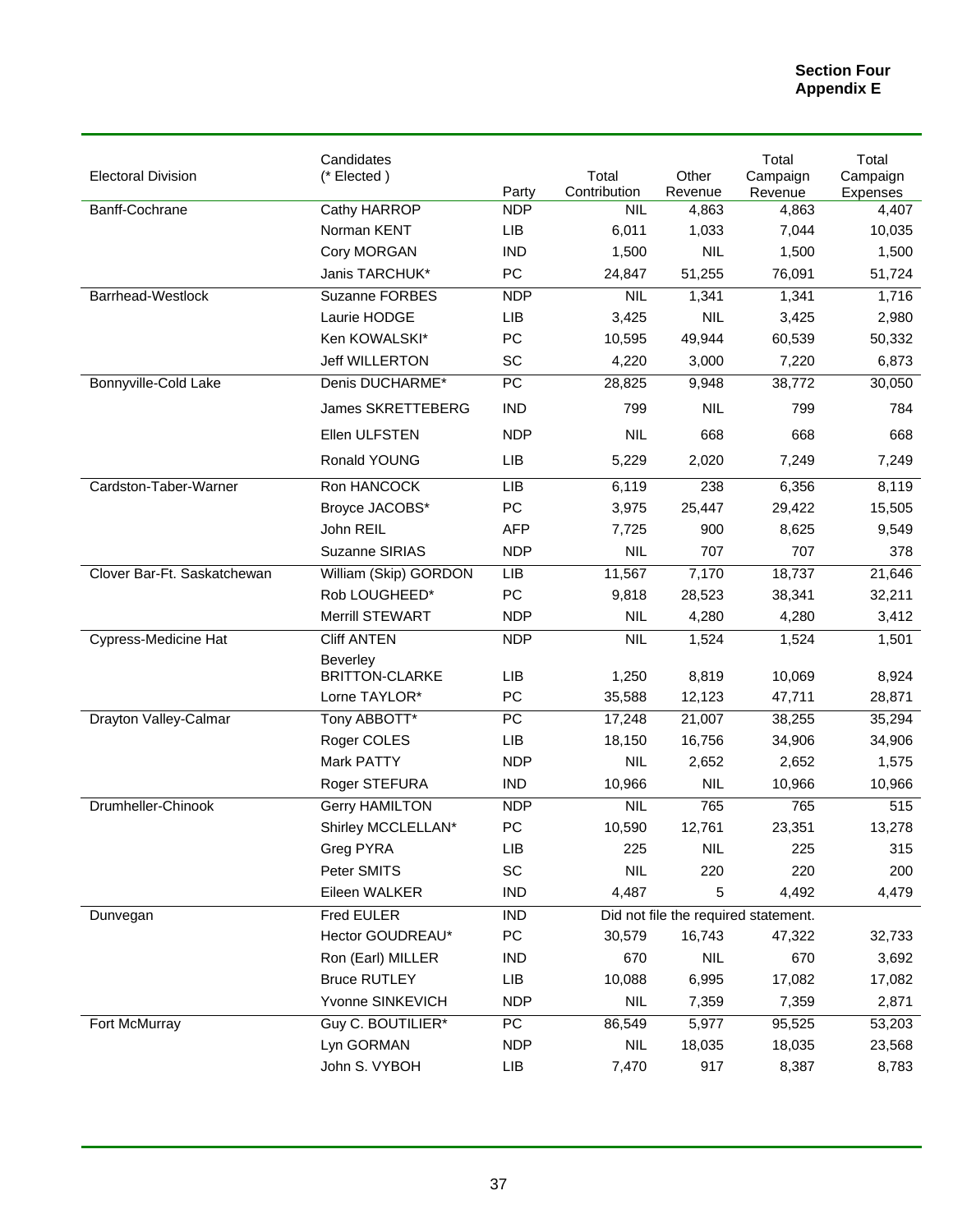| <b>Electoral Division</b>   | Candidates<br>(* Elected) |                 | Total        | Other                                | Total<br>Campaign                    | Total<br>Campaign |
|-----------------------------|---------------------------|-----------------|--------------|--------------------------------------|--------------------------------------|-------------------|
|                             |                           | Party           | Contribution | Revenue                              | Revenue                              | Expenses          |
| <b>Grande Prairie-Smoky</b> | Mel KNIGHT*               | PC              | 25,440       | 25,150                               | 50,590                               | 31,733            |
|                             | Leon PENDLETON            | <b>NDP</b>      | <b>NIL</b>   | 4,128                                | 4,128                                | 4,077             |
|                             | <b>Barry ROBINSON</b>     | LIB             | 5,866        | 6,336                                | 12,203                               | 11,621            |
|                             | Dennis YOUNG              | <b>IND</b>      |              | Did not file the required statement. |                                      |                   |
| Grande Prairie-Wapiti       | Elroy DEIMERT             | <b>NDP</b>      | <b>NIL</b>   | 6,835                                | 6,835                                | 6,615             |
|                             | <b>Terry DUECK</b>        | <b>IND</b>      | 100          | <b>NIL</b>                           | 100                                  | 382               |
|                             | Gordon J. GRAYDON*        | PC              | 31,625       | 25,891                               | 55,516                               | 35,401            |
|                             | Ivo NOGA                  | SC              | 5,753        | 1,761                                | 7,514                                | 7,502             |
|                             | Ray STITSEN               | LIB             | 400          | 5,143                                | 5,543                                | 5,543             |
|                             | Robert T. WEBERG          | <b>IND</b>      |              |                                      | Did not file the required statement. |                   |
| Highwood                    | Leonard BOROWSKI          | LIB             | 5,922        | NIL                                  | 5,922                                | 6,696             |
|                             | <b>Gunhild HOOGENSEN</b>  | <b>NDP</b>      | <b>NIL</b>   | 1,120                                | 1,120                                | 1,113             |
|                             | Don TANNAS*               | PC              | 14,760       | 6,716                                | 21,476                               | 19,800            |
|                             | Julie WALKER              | AG              | 356          | 300                                  | 656                                  | 656               |
| Innisfail-Sylvan Lake       | Eileen                    |                 |              |                                      |                                      |                   |
|                             | CLANCY-TESLENKO           | <b>NDP</b>      | <b>NIL</b>   | 547                                  | 547                                  | 547               |
|                             | Garth DAVIS               | LIB             | 2,260        | 2,500                                | 4,760                                | 7,034             |
|                             | Luke OUELLETTE*           | PC              | 21,839       | 25,139                               | 46,978                               | 23,027            |
| Lac La Biche-St. Paul       | Ray DANYLUK*              | $\overline{PC}$ | 28,560       | 22,036                               | 50,595                               | 40,407            |
|                             | Vital OUELLETTE           | LIB             | 24,334       | 2,905                                | 27,239                               | 27,239            |
|                             | John WILLIAMS             | <b>NDP</b>      | <b>NIL</b>   | 200                                  | 200                                  | 200               |
| Lacombe-Stettler            | Douglas R. CHITWOOD       | <b>IND</b>      | <b>NIL</b>   | 235                                  | 235                                  | 235               |
|                             | Lorenzo FIORITO           | <b>NDP</b>      | <b>NIL</b>   | 400                                  | 400                                  | 400               |
|                             | Judy GORDON*              | PC              | 8,630        | 20,995                               | 29,625                               | 24,858            |
|                             | Doug MCDAVID              | LIB             | 11,670       | 4,314                                | 15,984                               | 14,244            |
| Leduc                       | Joyce ASSEN               | LIB             | 13,655       | 2,150                                | 15,805                               | 17,567            |
|                             | Albert KLAPSTEIN*         | PC              | 24,075       | 14,010                               | 38,086                               | 35,096            |
|                             | Leilani O'MALLEY          | <b>NDP</b>      | <b>NIL</b>   | 2,948                                | 2,948                                | 2,948             |
| Lethbridge-East             | Ron CARROLL               | $\overline{PC}$ | 6,817        | 9,529                                | 16,346                               | 16,346            |
|                             | Gaye METZ                 | <b>NDP</b>      | <b>NIL</b>   | 4,204                                | 4,204                                | 3,140             |
|                             | Ken NICOL*                | LIB             | 14,556       | 7,449                                | 22,004                               | 15,360            |
|                             | Mark OGDEN                | <b>AFP</b>      | 1,082        | <b>NIL</b>                           | 1,082                                | 1,082             |
| Lethbridge-West             | Clint DUNFORD*            | $\overline{PC}$ | 33,809       | 8,027                                | 41,836                               | 37,589            |
|                             | Mark SANDILANDS           | <b>NDP</b>      | <b>NIL</b>   | 6,516                                | 6,516                                | 5,295             |
|                             | <b>Brian STEWART</b>      | <b>AFP</b>      | 1,544        | 150                                  | 1,694                                | 1,682             |
|                             | Leslie VAALA              | LIB             | 12,946       | 7,810                                | 20,755                               | 19,673            |
| <b>Little Bow</b>           | Andrea ENES               | <b>NDP</b>      | <b>NIL</b>   | 278                                  | $\overline{278}$                     | 278               |
|                             | Jon KOCH                  | <b>IND</b>      | 1,550        | <b>NIL</b>                           | 1,550                                | 1,458             |
|                             | Arij LANGSTRAAT           | LIB             | 4,164        | 569                                  | 4,732                                | 4,333             |
|                             | Barry MCFARLAND*          | PC              | 8,095        | 17,770                               | 25,865                               | 17,038            |
| Livingstone-Macleod         | David COUTTS*             | $\overline{PC}$ | 21,618       | 28,895                               | 50,513                               | 27,813            |
|                             | Larry LYBBERT             | AFP             | 1,100        | <b>NIL</b>                           | 1,100                                | 990               |
|                             | Ernie PATTERSON           | LIB             | 8,000        | 4,800                                | 12,800                               | 12,797            |
|                             | James TWEEDIE             | <b>NDP</b>      | <b>NIL</b>   | 3,042                                | 3,042                                | 3,513             |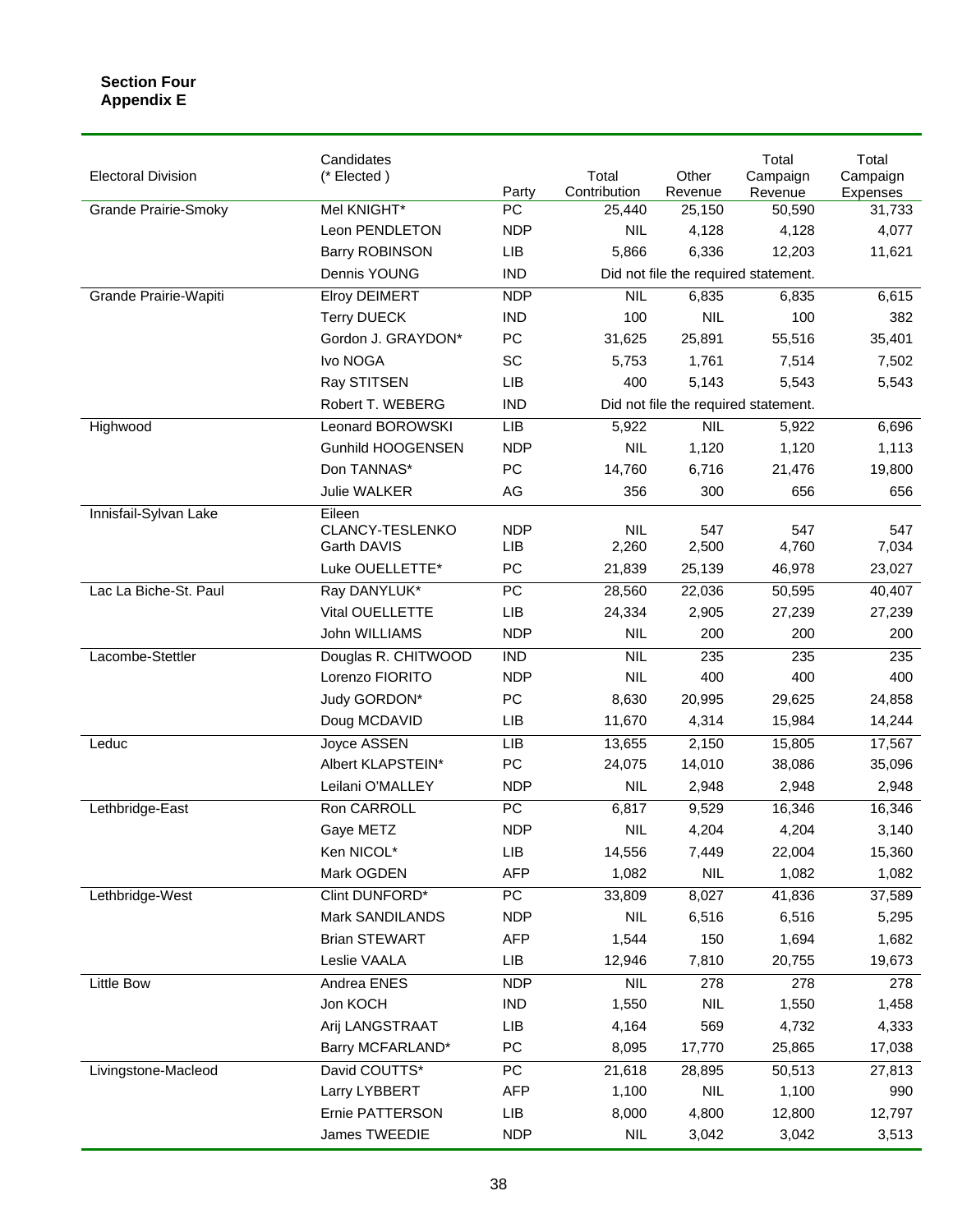| <b>Electoral Division</b>        | Candidates<br>(* Elected)                    |            | Total                                | Other        | Total<br>Campaign | Total<br>Campaign |
|----------------------------------|----------------------------------------------|------------|--------------------------------------|--------------|-------------------|-------------------|
|                                  |                                              | Party      | Contribution                         | Revenue      | Revenue           | Expenses          |
| Medicine Hat                     | Karen CHARLTON                               | <b>LIB</b> | 12,922                               | 9,800        | 22,722            | 19,619            |
|                                  | Luke LACASSE                                 | <b>NDP</b> | <b>NIL</b>                           | 7,227        | 7,227             | 6,423             |
|                                  | Rob RENNER*                                  | PC         | 26,796                               | 9,378        | 36,175            | 28,869            |
| Olds-Didsbury-Three Hills        | Brenda L. DYCK                               | <b>NDP</b> | <b>NIL</b>                           | 763          | 763               | 768               |
|                                  | Richard MARZ*                                | PC         | 5,960                                | 19,403       | 25,363            | 17,699            |
|                                  | Gayleen ROELFSEMA                            | <b>LIB</b> | 3,706                                | 4,398        | 8,104             | 7,531             |
|                                  | Nicholas SEMMLER                             | SC         | Did not file the required statement. |              |                   |                   |
| Peace River                      | Susan CALLIHOO                               | LIB        | 8,100                                | 1,405        | 9,505             | 9,477             |
|                                  | <b>Steve CROCKER</b>                         | <b>NDP</b> | <b>NIL</b>                           | 446          | 446               | 446               |
|                                  | Gary FRIEDEL*                                | PC         | 37,734                               | 32,530       | 70,265            | 37,767            |
|                                  | John IFTODY                                  | <b>AFP</b> | 1,500                                | <b>NIL</b>   | 1,500             | 1,501             |
| Ponoka-Rimbey                    | <b>Tim FALKINER</b>                          | <b>LIB</b> | 4,470                                | <b>NIL</b>   | 4,470             | 4,236             |
|                                  | Halvar C. JONSON*                            | PC         | 20,086                               | 12,458       | 32,544            | 22,403            |
|                                  | <b>Charles PARK</b>                          | <b>IND</b> | 4,455                                | <b>NIL</b>   | 4,455             | 4,422             |
|                                  | Linda ROTH                                   | <b>NDP</b> | <b>NIL</b>                           | 1,961        | 1,961             | 1,961             |
| Red Deer-North                   | Patti ARGENT                                 | <b>AFP</b> | 211                                  | <b>NIL</b>   | 211               | 211               |
|                                  | <b>Jim GUTHRIE</b>                           | <b>NDP</b> | <b>NIL</b>                           | 421          | 421               | 421               |
|                                  | Mary Anne JABLONSKI*                         | PC         | 17,979                               | 12,146       | 30,124            | 29,684            |
|                                  | Norm MCDOUGALL                               | <b>LIB</b> | 5,300                                | 15,209       | 20,434            | 17,895            |
| Red Deer-South                   | <b>Bob ARGENT</b>                            | <b>AFP</b> | 329                                  | <b>NIL</b>   | 329               | 329               |
|                                  | Erika BULLWINKLE                             | <b>NDP</b> | <b>NIL</b>                           | 257          | 257               | 257               |
|                                  | Victor DOERKSEN*                             | PC         | 27,491                               | 19,136       | 46,627            | 30,170            |
|                                  | Ryan LAMARCHE                                | IND        | 74                                   | <b>NIL</b>   | 74                | 200               |
|                                  | Garfield MARKS                               | <b>LIB</b> | 10,330                               | 2,174        | 12,503            | 11,239            |
| Redwater                         | Dave BRODA*                                  | PC         | 21,286                               | 13,311       | 34,597            | 28,117            |
|                                  | Tony OLLENBERGER                             | <b>AFP</b> | 538                                  | 2,568        | 3,106             | 3,106             |
|                                  | Andrew RACZYNSKI                             | <b>LIB</b> | 29,112                               | 5,147        | 38,959            | 38,653            |
|                                  | Mike RADOJCIC                                | <b>NDP</b> | <b>NIL</b>                           | 2,042        | 2,042             | 2,042             |
| Rocky Mountain House             | Lavern J. AHLSTROM                           | SC         | 13,025                               | 830          | 13,855            | 12,549            |
|                                  | W.J.(Wijnand)<br><b>HOREMANS</b><br>Ty LUND* | LIB<br>PC  | 2,734<br>21,805                      | 70<br>19,635 | 2,804<br>41,440   | 2,804<br>18,352   |
|                                  | Doug MAC ANGUS                               | <b>NDP</b> | <b>NIL</b>                           | 140          | 140               | 340               |
| St. Albert                       | Len BRACKO                                   | LIB        | 9,078                                | 10,350       | 19,428            | 19,428            |
|                                  | Michelle MUNGALL                             | <b>NDP</b> | <b>NIL</b>                           | 2,513        | 2,513             | 2,454             |
|                                  | Mary O'NEILL*                                | PC         | 35,663                               | 56,233       | 91,896            | 65,601            |
| Sherwood Park                    | Iris EVANS*                                  | PC         | 53,109                               | 29,925       | 83,034            | 62,295            |
|                                  | Chris HARWOOD                                | <b>NDP</b> | <b>NIL</b>                           | 4,748        | 4,748             | 2,841             |
|                                  | Louise ROGERS                                | LIB        | 32,201                               | 8,595        | 40,796            | 46,348            |
| Spruce Grove-Sturgeon-St. Albert | Dale APOSTAL                                 | <b>NDP</b> | <b>NIL</b>                           | 1,159        | 1,159             | 1,185             |
|                                  | Doug HORNER*                                 | PC         | 27,430                               | 8,242        | 38,672            | 28,620            |
|                                  | Colleen SOETAERT                             | LIB        | 22,612                               | 25,591       | 48,203            | 42,779            |
|                                  |                                              |            |                                      |              |                   |                   |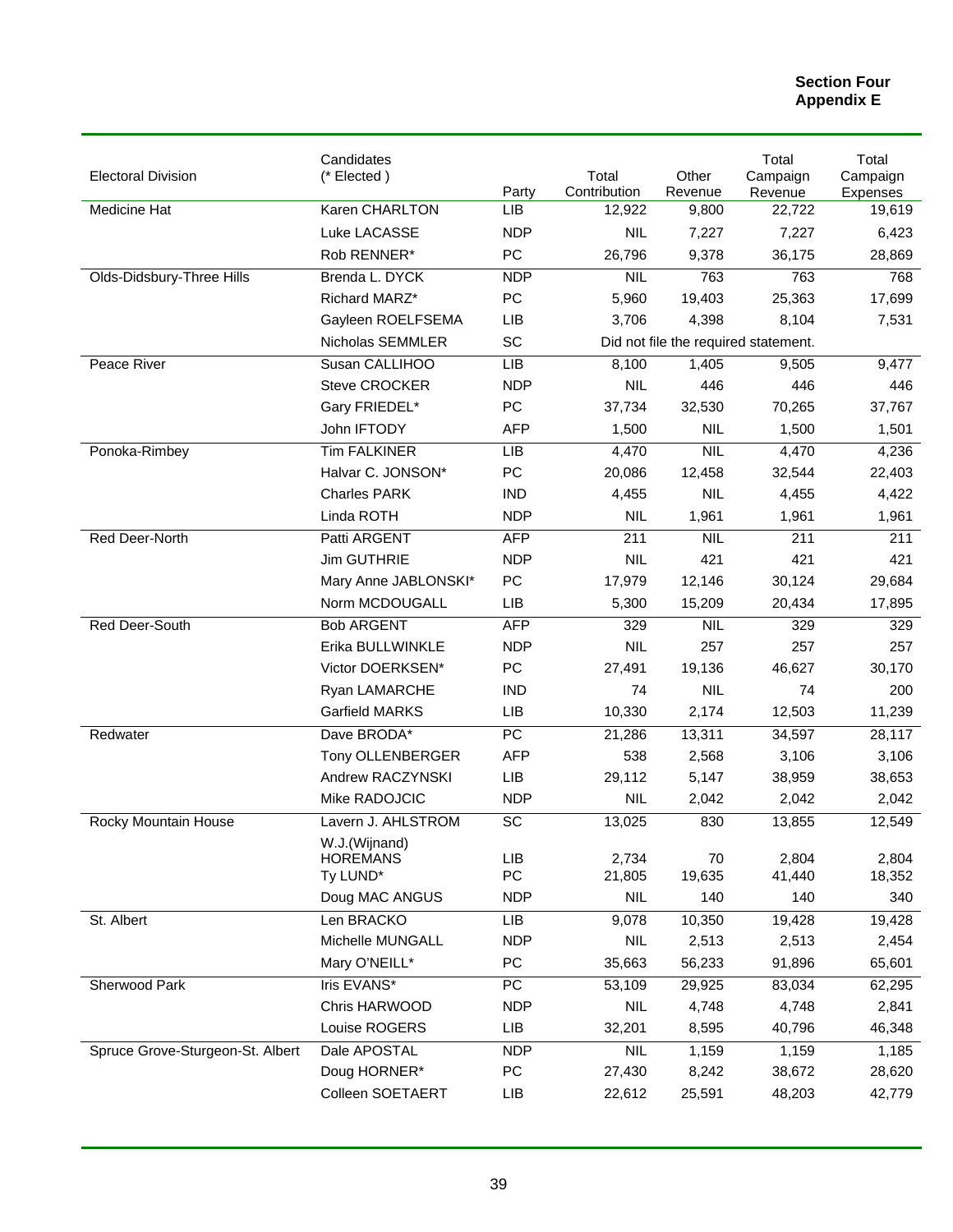| <b>Electoral Division</b> | Candidates<br>(* Elected)        | Party      | Total<br>Contribution | Other<br>Revenue | Total<br>Campaign<br>Revenue | Total<br>Campaign<br>Expenses |
|---------------------------|----------------------------------|------------|-----------------------|------------------|------------------------------|-------------------------------|
| Stony Plain               | Monika CAPPIS                    | LIB        | 8,197                 | 4,866            | 13,063                       | 13,063                        |
|                           | Stephen LINDOP                   | <b>NDP</b> | <b>NIL</b>            | 4,401            | 4,401                        | 4,389                         |
|                           | Stan WOLOSHYN*                   | PC         | 37,142                | 30,573           | 67,715                       | 46,126                        |
| Strathmore-Brooks         | Don MACFARLANE                   | <b>NDP</b> | NIL                   | 776              | 776                          | 1,099                         |
|                           | Rudy MARTENS                     | SC         | 1,442                 | <b>NIL</b>       | 1,442                        | 1,444                         |
|                           | <b>Barry MORISHITA</b>           | LIB        | 9,016                 | 519              | 9,535                        | 9,802                         |
|                           | Lyle OBERG*                      | PC         | 8,528                 | 19,558           | 28,086                       | 19,920                        |
|                           | Christopher<br><b>SUTHERLAND</b> | <b>IND</b> | 1,750                 | 100              | 1,850                        | 1,408                         |
| Vegreville-Viking         | Ross DEMKIW                      | LIB        | 21,462                | 4,280            | 25,742                       | 25,942                        |
|                           | <b>Greg KURULOK</b>              | <b>NDP</b> | <b>NIL</b>            | 6,102            | 6,102                        | 4,908                         |
|                           | Ed STELMACH*                     | PC         | 34,056                | 22,398           | 56,453                       | 52,112                        |
| Vermilion-Lloydminster    | Lloyd SNELGROVE*                 | PC         | 39,156                | 26,617           | 65,773                       | 33,273                        |
|                           | Raymond STONE                    | <b>NDP</b> | <b>NIL</b>            | 13,719           | 13,719                       | 13,719                        |
|                           | David TSCHORN                    | LIB        | <b>NIL</b>            | 3,041            | 3,041                        | 3,159                         |
|                           | <b>Grant WEST</b>                | <b>AFP</b> | <b>NIL</b>            | 910              | 910                          | 910                           |
| Wainwright                | Jerry D. BARBER                  | <b>AFP</b> | 7,495                 | 1,815            | 9,310                        | 9,360                         |
|                           | Robert (Butch) FISCHER*          | PC         | 3,440                 | 31,008           | 34,448                       | 20,668                        |
|                           | Lilas I. LYSNE                   | <b>NDP</b> | <b>NIL</b>            | 297              | 297                          | 791                           |
|                           | <b>Jeff NEWLAND</b>              | <b>IND</b> | 2,818                 | <b>NIL</b>       | 2,818                        | 3,718                         |
|                           | Ronald WILLIAMS                  | LIB        | 2,375                 | 985              | 3,360                        | 3,360                         |
| <b>West Yellowhead</b>    | Lyle BENSON                      | LIB        | 16,662                | 1,220            | 17,882                       | 18,018                        |
|                           | Noel LAPIERRE                    | <b>NDP</b> | <b>NIL</b>            | 7,014            | 7,014                        | 6,146                         |
|                           | Ivan J. STRANG*                  | PC         | 28,103                | 13,698           | 41,801                       | 40,715                        |
| Wetaskiwin-Camrose        | LeRoy JOHNSON*                   | PC         | 16,170                | 20,187           | 36,357                       | 31,742                        |
|                           | <b>Stewart LARKIN</b>            | LIB        | 355                   | 2,923            | 3,278                        | 3,278                         |
|                           | <b>Ben LUSSIER</b>               | <b>IND</b> | 200                   | <b>NIL</b>       | 200                          | 200                           |
|                           | Philip PENROD                    | <b>NDP</b> | <b>NIL</b>            | 2,562            | 2,562                        | 3,562                         |
| Whitecourt-Ste. Anne      | Derril BUTLER                    | LIB        | 8,899                 | 6,361            | 15,260                       | 15,755                        |
|                           | Wade FRANKO                      | <b>NDP</b> | <b>NIL</b>            | 837              | 837                          | 837                           |
|                           | George VANDERBURG*               | PC         | 31,275                | 14,875           | 46,150                       | 36,404                        |

#### **Note:**

1. Other Revenue includes transfer(s) received from other registered political organizations, fund-raising functions, other miscellaneous income, and the value of election materials received from either the registered party or constituency association(s).

2. Total Campaign Expenses does not include transfer(s) paid to other registered political organizations.

3. There were two individuals who filed the Application for Registration of Candidates pursuant to Section 8 of the Act whom did not file nomination papers. The applications for these two individuals were received, reviewed and approved by this Office prior to February 26, 2001, Nomination Day (see Sections 53, 54 and 55 of the Election Act). Because nomination papers were not filed their names did not appear on the ballot. Both of these candidates were required to file a Campaign Period Financial Statement in accordance with Section 35(3) of the Act. Both of these candidates filed the required financial statement on or before the due date, and the information that follows is a summary of their financial transactions.

|                           |                  |       | Total               | Other      | Total<br>Campaign | Total<br>Campaign |
|---------------------------|------------------|-------|---------------------|------------|-------------------|-------------------|
| <b>Electoral Division</b> | Candidates       | Party | <b>Contribution</b> | Revenue    | Revenue           | <b>Expenses</b>   |
| Edmonton-Manning          | Abram (Abe) FEHR | IND   |                     | <b>NIL</b> |                   | 20                |
| Edmonton-Manning          | Gerald H. GAGNON | AFP   | 20                  | <b>NIL</b> | 20                | 20                |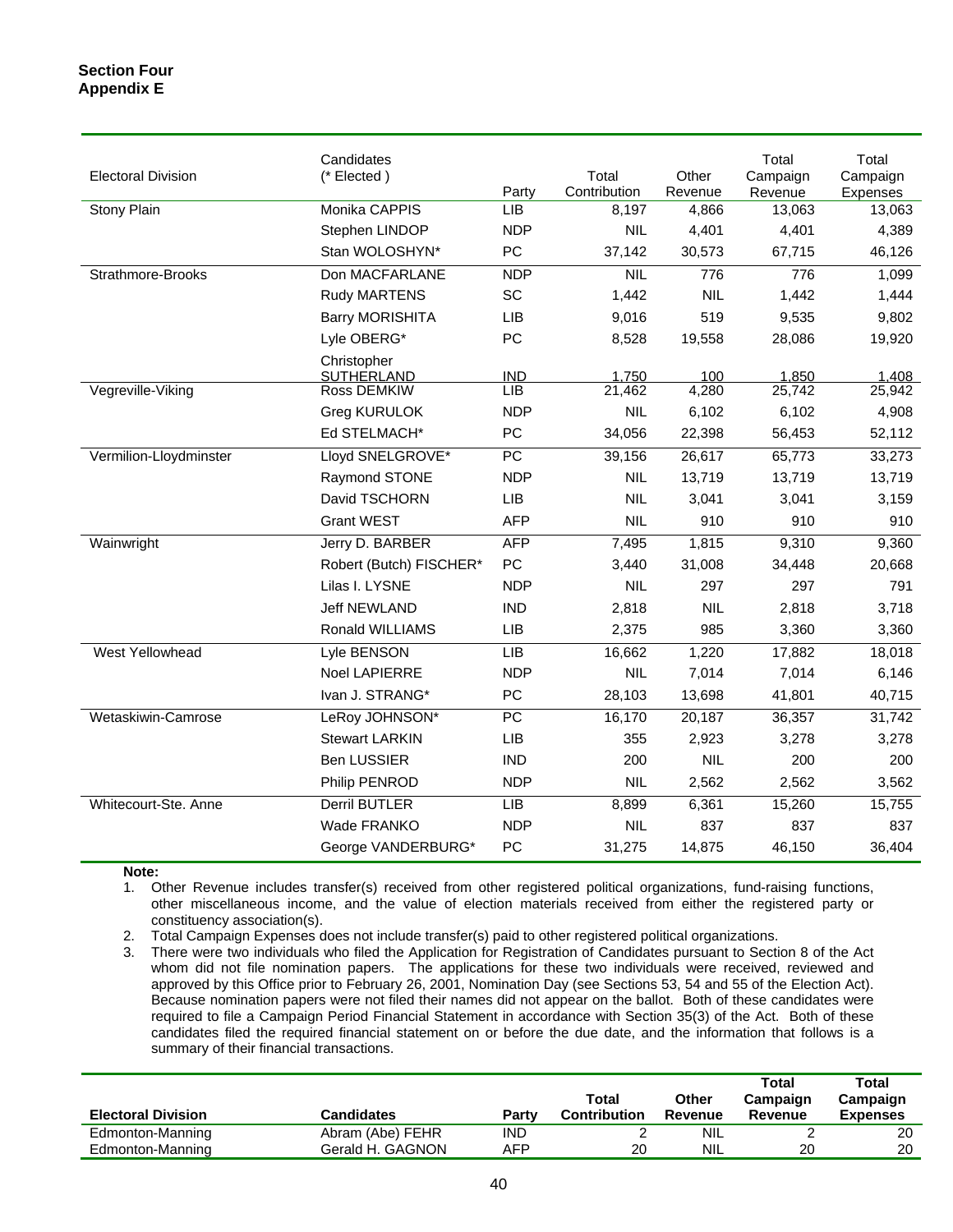## **Section Five General Information**

## **Income Tax Credit Allowance - 1999**

The Office of Budget and Management, Tax Policy of Alberta Treasury provided information obtained from Canada Customs and Revenue Agency concerning the 1999 income tax credits for political contributions allowed to individual and corporate taxpayers who paid Alberta income tax.

Although the following information is one year after the fact, it may be of general interest:

| 1999 contributions, by individuals, to parties<br>1999 contributions, by corporations, to parties<br>1999 contributions, by trade unions, to parties                                                       | \$<br>\$1,566,174<br>\$1,619,298<br>1,745 |
|------------------------------------------------------------------------------------------------------------------------------------------------------------------------------------------------------------|-------------------------------------------|
| 1999 contributions, by individuals, to constituency associations<br>1999 contributions, by corporations, to constituency associations<br>1999 contributions, by trade unions, to constituency associations | \$<br>301,473<br>184,547<br>Nil           |
| The above contributions were made during the 1999 calendar year.                                                                                                                                           |                                           |
| 1999 income tax credit allowed to individuals<br>1999 income tax credit allowed to corporations                                                                                                            | 887,764<br>177.244                        |

These factors should be considered when reviewing this information:

- a. taxpayers do not receive income tax credits unless they submit an Official Receipt for the contribution;
- b. if there is no Alberta income tax payable, no income tax credit is allowed; and
- c. the amount of income tax credit allowed is based on a declining percentage calculation of the total contribution; the maximum tax credit of \$750.00 is reached with a contribution of \$1,725.00.
- **Note**: In consideration of the foregoing factors, a direct percentage comparison of the income tax credit allowed to the total amount contributed may not necessarily be valid.